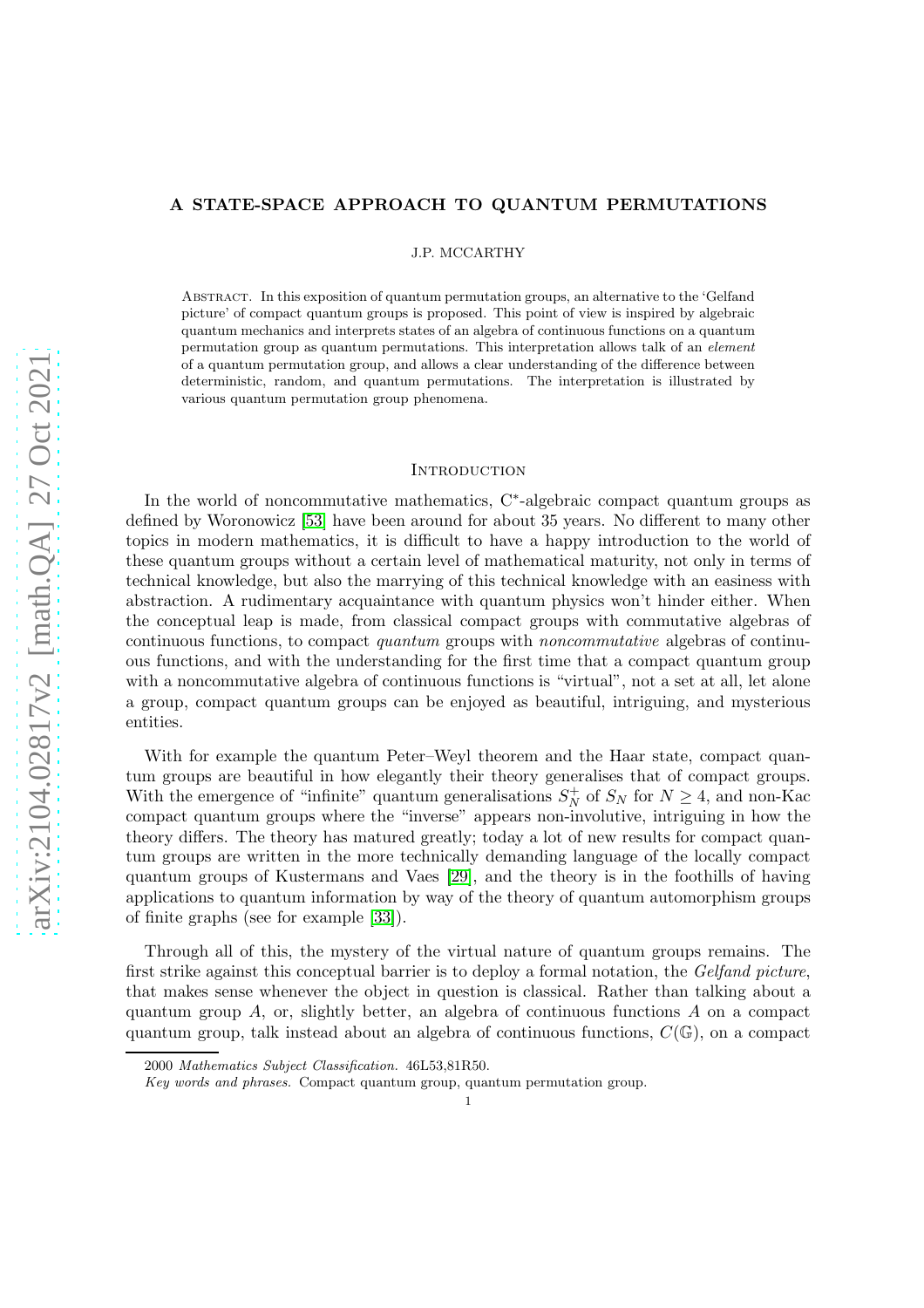quantum group G. Or the algebra of regular functions  $\mathcal{O}(\mathbb{G})$ , or the algebra of (essentially) bounded measurable functions  $L^{\infty}(\mathbb{G})$ .

Is it possible to interpret compact quantum groups as being like compact groups beyond the correct but staid: "they are generalisations of compact groups in the sense that compact quantum groups with commutative algebras of continuous functions can be identified with compact groups"? Do quantum group theorists hide behind their beautiful and intriguing results about quantum groups an even deeper intuition for these objects? If these deeper intuitions and interpretations exist, the author has not seen them written down anywhere in any detail.

It could be argued that, like the notation emanating from the Gelfand picture, good intuition certainly helps the beginner, and possibly the expert too. The aim of this work is to present a good intuition/interpretation for the class of compact quantum groups known as quantum permutation groups. Unconventionally, it identifies a set, the set of states of the algebra of functions, as the set of quantum permutations/elements of the quantum group.

This *Gelfand–Birkhoff picture* requires a leap to be made before ever 'going quantum'. Pick up a fresh deck of N cards in some known order and "randomly" shuffle the deck. The shuffle is distributed according to some probability  $\nu$  in the set of probabilities on  $S_N$ ,  $M_n(S_N)$ . Without turning over the cards, i.e. making some measurements, it can not be said exactly what permutation acted on the deck. The leap here is to not just consider as permutations the deterministic permutations in  $S_N$ , but also the random permutations in  $M_p(S_N)$  (which includes via the Dirac measures the deterministic permutations). Bilinearly extending the group law to  $M_p(S_N)$ , gives the *random group law*, the convolution

$$
(\nu_2 * \nu_1)(\{\sigma\}) = \sum_{\tau \in S_N} \nu_2(\{\sigma\tau^{-1}\})\nu_1(\{\tau\}).
$$

The Dirac measure concentrated at the identity is an identity for the random group law. Furthermore the inverse can be extended to a map inv :  $M_p(S_N) \to M_p(S_N)$ , which gives the inverse of a Dirac measure for the random group law. Precisely because the map inv is not an inverse on the whole of  $M_p(S_N)$ , the set of random permutations does not form a group, but it is nonetheless a monoid whose elements can be well-interpreted, understood, and studied in their own right. Note that where  $F(S_N)$  is the algebra of complex-valued functions on  $S_N$ ,  $M_p(S_N)$  is the subset of positive functionals of norm one on  $F(S_N)$ : the set of states of  $F(S_N)$ .

Once this leap is made, that the elements of  $M_p(S_N)$  can be studied as "permutations", it isn't so difficult to leap to quantum permutation groups  $S_N^+$  $_N^+$ , where a state on an algebra  $C(S_N^+$  $_N^+$ ) defining the quantum permutation group can be interpreted as a "permutation", a quantum permutation. What makes the interpretation cogent is the choice to interpret the generators  $u_{ij}$  of  $C(S_N^+)$  as relating to the states of  $C(S_N^+)$  precisely as the generators  $1_{j\to i}(\sigma) = \delta_{i,\sigma(j)}$  of the complex-valued functions on  $S_N$  relate to the states of  $F(S_N)$ . That is, as Bernoulli random variables with distribution

$$
\mathbb{P}[\mathbb{1}_{j \to i} = 1 \,|\, \nu] = \nu(\mathbb{1}_{j \to i}) \qquad (\nu \in M_p(S_N)).
$$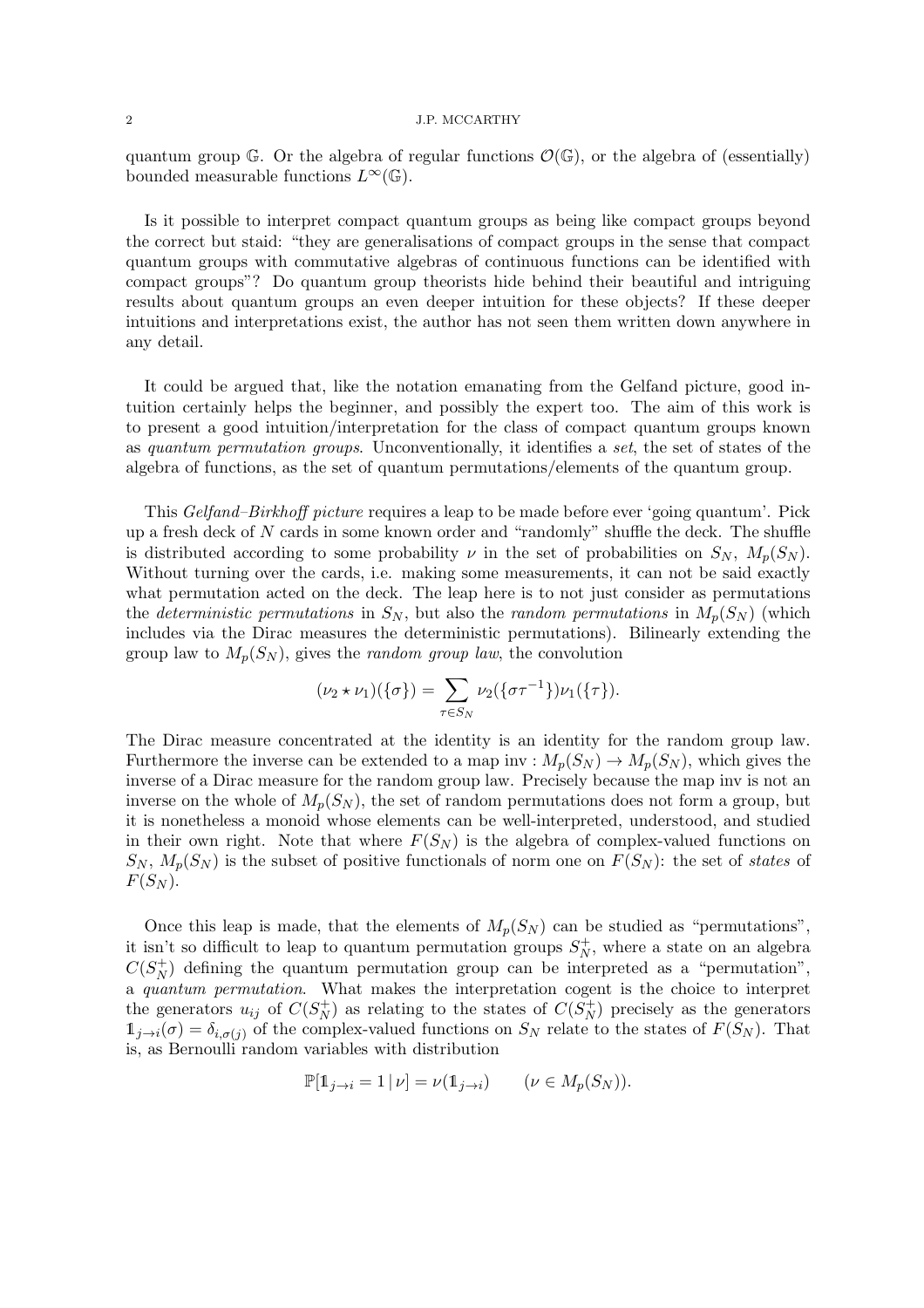Furthermore, given a random permutation  $\nu \in M_p(S_N)$ , this is precisely the probability that it maps  $j \rightarrow i$ . Use the notation thus:

<span id="page-2-0"></span>
$$
\mathbb{P}[\nu(j) = i] := \nu(\mathbb{1}_{j \to i});\tag{0.1}
$$

with some probability, the random permutation  $\nu$  maps  $j \to i$ .

A big question here: does an exposition of an interpretation comprise mathematics? It can be claimed that it is at least of mathematics; quoting William Thurston [\[46\]](#page-33-1):

This question brings to the fore something that is fundamental and pervasive: that what we [mathematicians] are doing is finding ways for people to understand and think about mathematics.

Please note that no claim of originality is made: the work is exposition of well-established theory from a certain point of view. Neither does the work comprise a survey (comprehensive or otherwise). Those interested in learning more about compact quantum groups in general can consult the original papers of Woronowicz [\[52,](#page-33-2) [53\]](#page-33-0), with exposition/survey well served by the lecture notes (see the web) of Banica, Franz–Skalski–Soltan, Freslon, Skalski, Weber, and Vergnioux. Overarching references are Timmermann [\[47\]](#page-33-3) and Neshveyev–Tuset [\[41\]](#page-33-4). For those interested in quantum permutations specifically, see the original paper of Wang [\[50\]](#page-33-5), the survey of Banica–Bichon–Collins [\[9\]](#page-31-0), and the tome of Banica [\[7\]](#page-31-1). It would be remiss not to give a few references that experts have said came to mind when it was communicated that an expository piece on intuition/interpretation for quantum permutation groups was being worked on: see [\[1,](#page-31-2) [17,](#page-32-2) [19,](#page-32-3) [20,](#page-32-4) [33,](#page-32-1) [40,](#page-32-5) [44,](#page-33-6) [45\]](#page-33-7).

As a final introductory remark, with the help of the Borel functional calculus, the ideas contained here can also be extended to the case of the quantum orthogonal and unitary groups,  $O_N^+$  $_{N}^{+}$  and  $U_{N}^{+}$ <sup>+</sup><sub>N</sub>. The approach here exploits an action  $S_N^+ \cap \{1, 2, ..., N\}$ : doing the same for  $O_N^+$  $N^+$  and  $U_N^+$  $N<sub>N</sub><sup>+</sup>$  exploits actions on the real and complex spheres.

The paper is organised as follows. In Section 1 the conventional Gelfand picture of C<sup>∗</sup>algebras is outlined together with a very brief overview of the theory of C<sup>∗</sup> -algebraic compact quantum groups. Section 2 introduces the state-space-as-quantum-space Gelfand–Birkhoff picture, and motivates this by introducing the rudiments of quantum probability and measurement, including the *Born rule, sequential measurement*, and *wave function collapse*. In Section 3, following a layperson's motivation of what a quantum permutation should be, the quantum permutation groups of Wang and their subgroups are introduced, along with some basic properties. Section 4 starts with more focussed discussion of the Gelfand–Birkhoff picture, and makes this cogent by introducing the *Birkhoff slice* (essentially the extension of  $(0.1)$  to quantum permutations). This gives enough intuition to inspire the "simplest yet" proof of no quantum permutations on three symbols, as well as a lucid understanding of how deterministic and random permutations sit in a quantum permutation group. In Section 5 the convolution of states is defined as the quantum group law, and the counit and antipode understood on this level. The duals of discrete groups that are finitely-generated by elements of finite order, understood as abelian with respect to the quantum group law, are studied in more depth as quantum permutation groups. Finally in Section 6 some intrigue: an exploration of some of the phenomena that occur once the commutative world of classical groups is left.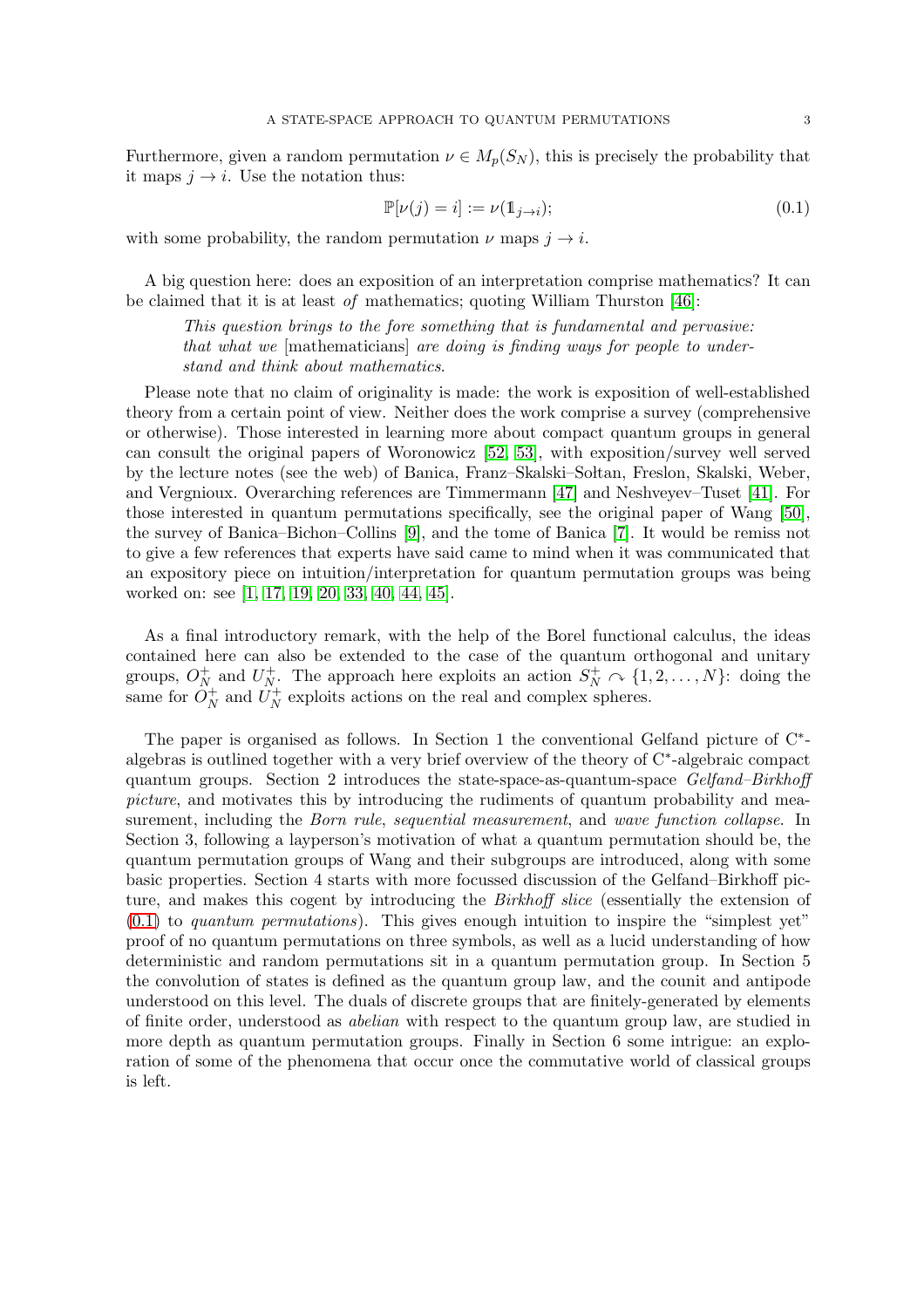## 1. Compact quantum groups

In 1995, Alain Connes posed the question: What is the quantum automorphism group of a space? For the case of finite spaces, this question was answered in 1998 by Shuzou Wang [\[50\]](#page-33-5). There are two main ways of defining this quantum automorphism group but first some noncommutative terminology/philosophy is required.

1.1. The Gelfand picture. The prevailing point of view in the study of compact quantum groups is to employ what could be called the Gelfand picture. This starts with a categorical equivalence given by Gelfand's Theorem:

compact Hausdorff spaces  $\simeq$  (unital commutative C<sup>\*</sup>-algebras)<sup>op</sup>.

Starting with a compact Hausdorff space X, the algebra of continuous functions on  $X, C(X)$ , is a unital commutative C<sup>∗</sup> -algebra; and starting with a unital commutative C<sup>∗</sup> -algebra A, the spectrum,  $\Omega(A)$ , the set of *characters*, non-zero \*-homomorphisms  $A \to \mathbb{C}$ , is a compact Hausdorff space such that  $A \cong C(\Omega(A))$ . Therefore a general unital commutative C<sup>\*</sup>-algebra can be denoted  $A = C(X)$ . Inspired by this, one can define the category of 'compact quantum spaces' as

compact quantum spaces : $\simeq$  (unital C<sup>\*</sup>-algebras)<sup>op</sup>.

In analogy with the commutative case, a general not-necessarily commutative unital  $C^*$ algebra can be denoted  $A = C(\mathbb{X})$ , the unit  $I_A =: \mathbb{1}_{\mathbb{X}}, C(\mathbb{X})$  be called an algebra of continuous functions on the quantum space  $X$ , and  $X$  referred to as the spectrum of  $A$ . However, in the Gelfand picture,  $X$  is not a set any more but a so-called *virtual* object, only spoken about via its algebra of continuous functions.

Some basic knowledge of C<sup>∗</sup> -algebras is required here. See [\[39\]](#page-32-6) for further details on the below. The set of states,  $\mathcal{S}(C(\mathbb{X}))$ , is the set of positive linear functionals  $C(\mathbb{X}) \to \mathbb{C}$  of norm one. A state  $\varphi \in \mathcal{S}(C(\mathbb{X}))$  is *pure* if it has the property that whenever  $\rho$  is a positive linear functional such that  $\rho \leq \varphi$ , necessarily there exists  $t \in [0,1]$  such that  $\rho = t\varphi$ . Otherwise  $\varphi$  is mixed. Elements of the form  $g^*g \in C(\mathbb{X})$  are positive, and for positive  $f \in C(\mathbb{X})$  there exists a (pure) state  $\varphi$  such  $\varphi(f) = ||f||$ . Let  $\pi(C(\mathbb{X})) \subseteq B(H)$  be a unital representation. For non-zero  $\xi \in H$  and  $\hat{\xi} = \xi / ||\xi||$ ,

$$
\varphi_{\xi}(f) = \langle \hat{\xi}, \pi(f)\hat{\xi} \rangle,
$$

defines a state on  $C(\mathbb{X})$  called a vector state. The GNS construction  $\pi_{\varphi}(C(\mathbb{X})) \subseteq B(\mathsf{H}_{\varphi})$  gives norm one  $\xi_{\varphi} \in H_{\varphi}$  such that

<span id="page-3-0"></span>
$$
\varphi(f) = \langle \xi_{\varphi}, \pi_{\varphi}(f)\xi_{\varphi} \rangle. \tag{1.1}
$$

Therefore all states are vector states for some representation.

An element  $p \in C(\mathbb{X})$  is a projection if  $p = p^* = p^2$ . For  $f \in C(\mathbb{X})$  define  $|f|^2 = f^*f$ . If  $p_1, p_2, \ldots, p_n \in C(\mathbb{X})$  are projections,

$$
|p_n p_{n-1} \cdots p_2 p_1|^2 = p_1 p_2 \cdots p_{n-1} p_n p_{n-1} \cdots p_2 p_1.
$$
 (1.2)

This work will consider (finite) partitions of unity, (finite) sets of projections  $\{p_i\}_{i=1}^n \subset C(\mathbb{X})$ such that

$$
\sum_{i=1}^n p_i = \mathbb{1}_{\mathbb{X}}.
$$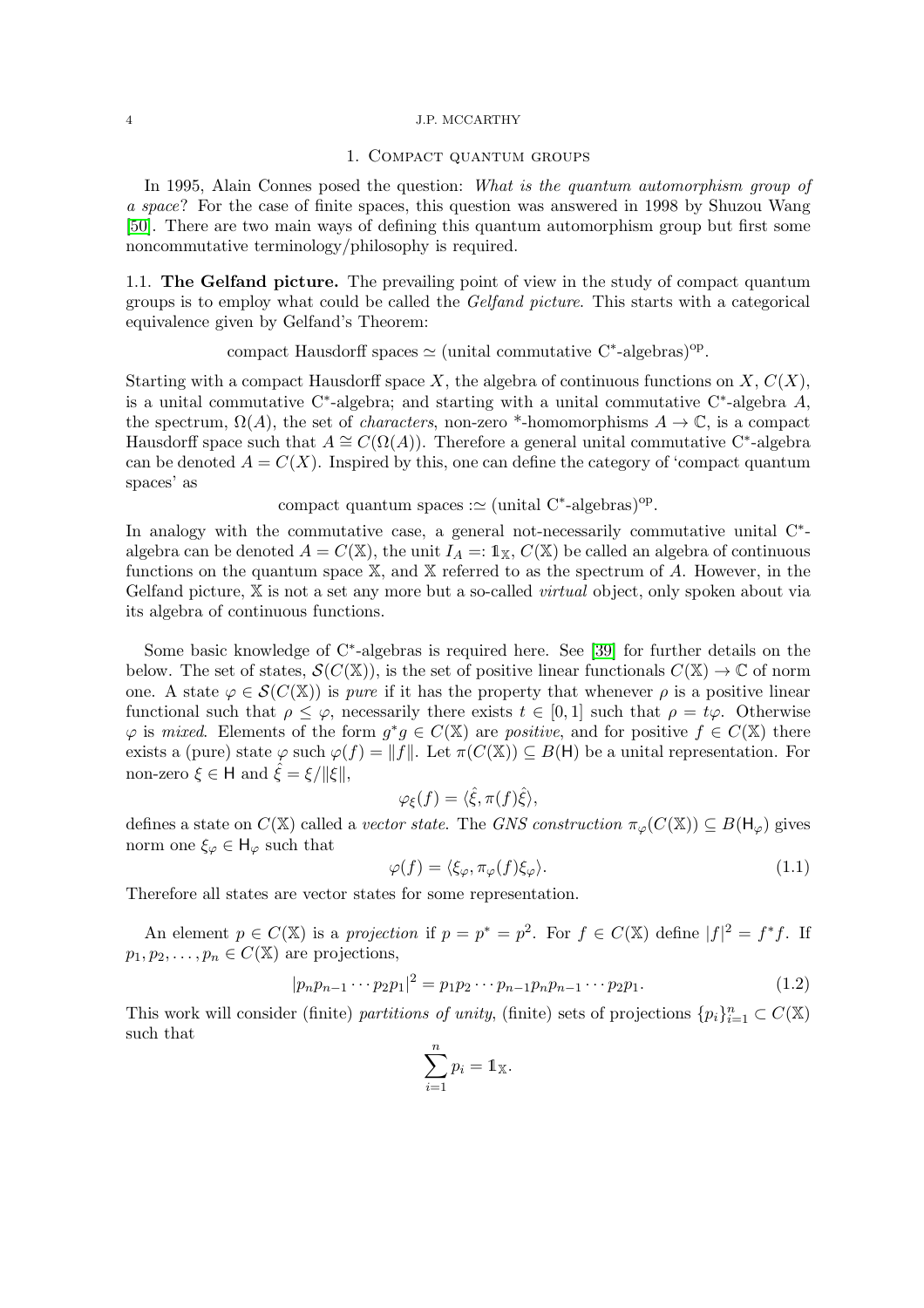Necessarily elements of partitions of unity are pairwise orthogonal,  $p_i p_j = \delta_{i,j} p_i$ . If  $C(\mathbb{X})$  is finite dimensional it will be denoted by  $F(X)$ , the algebra of functions on a finite quantum space X, in this case isomorphic to a multi-matrix algebra:

$$
F(\mathbb{X}) \cong \bigoplus_{i=1}^{m} M_{N_i}(\mathbb{C}).
$$

If  $F(X)$  is commutative, then  $X =: X$  is a finite set,  $F(X)$  is the algebra of all complex valued functions on it, isomorphic to  $\mathbb{C}^N$ , equivalently the diagonal subalgebra of  $M_N(\mathbb{C})$ .

1.2. Compact Quantum Groups. In the well-established setting of C<sup>∗</sup> -algebraic compact quantum groups, it is through the Gelfand picture that one speaks of a quantum group  $\mathbb{G}$ , through a unital noncommutative C<sup>∗</sup> -algebra A that is considered an algebra of continuous functions on it:  $A = C(\mathbb{G})$ . If X and Y are compact topological spaces, then, where  $\otimes$  is the minimal tensor product:

$$
C(X \times Y) \cong C(X) \otimes C(Y).
$$

Let  $S$  be a compact semigroup. Using the above isomorphism, the transpose of the continuous multiplication  $m: S \times S \rightarrow S$  is a \*-homomorphism, the *comultiplication*:

$$
\Delta: C(S) \to C(S) \otimes C(S).
$$

The associativity of the multiplication gives *coassociativity* to the comultiplication:

<span id="page-4-0"></span>
$$
(\Delta \otimes I_{C(S)}) \circ \Delta = (I_{C(S)} \otimes \Delta) \circ \Delta. \tag{1.3}
$$

If  $C(S)$  satisfies *Baaj–Skandalis cancellation* 

$$
\overline{\Delta(C(S))(1_S \otimes C(S))} = \overline{\Delta(C(S))(C(S) \otimes 1_S)} = C(S) \otimes C(S);
$$

then S has cancellation, and a compact semigroup with cancellation is a group. In this sense Baaj–Skandalis cancellation is a  $C(S)$ -analogue of cancellation. This inspires a definition which took its first form in Baaj and Skandalis [\[2\]](#page-31-3), with refinements from Woronowicz [\[53\]](#page-33-0), and finally Van Daele [\[49\]](#page-33-8):

DEFINITION 1.1. An algebra of continuous functions on a  $(\mathbb{C}^*$ -algebraic) compact quantum group G is a unital C<sup>\*</sup>-algebra  $C(\mathbb{G})$  together with a unital ∗-morphism  $\Delta: C(\mathbb{G}) \to C(\mathbb{G}) \otimes$  $C(\mathbb{G})$  that satisfies coassociativity and Baaj–Skandalis cancellation:

$$
\overline{\Delta(C(\mathbb{G}))(\mathbb{1}_{\mathbb{G}}\otimes C(\mathbb{G}))}=\overline{\Delta(C(\mathbb{G}))(C(\mathbb{G})\otimes \mathbb{1}_{\mathbb{G}})}=C(\mathbb{G})\otimes C(\mathbb{G}).
$$

If  $C(\mathbb{G})$  is finite dimensional,  $\mathbb{G}$  is said to be a *finite quantum group*, and  $F(\mathbb{G})$  written for  $C(\mathbb{G}).$ 

Algebras of continuous functions on compact quantum groups come with a dense Hopf ∗ algebra  $\mathcal{O}(\mathbb{G})$  of regular functions. Hopf \*-algebras are \*-algebras which satisfy axioms which are precisely  $F(G)$ -analogues of the (finite) group axioms. The  $F(G)$ -analogue of the group law, is comultiplication  $\Delta: F(G) \to F(G) \otimes_{\text{alg}} F(G)$ ; the  $F(G)$ -analogue of the (inclusion of the) identity is the counit  $\varepsilon$ :  $F(G) \to \mathbb{C}$ ,  $\varepsilon(f) := ev_e(f) = f(e)$ ; and the  $F(G)$ -analogue of the inverse is an antihomomorphism called the *antipode*,  $S: F(G) \to F(G)$ ,  $Sf(\sigma) = f(\sigma^{-1})$ . A most leisurely introduction to how these maps, and the  $F(G)$ -analogues of associativity (*coassociativity*,  $(1.3)$ ), of the identity axiom (the *counital property*), and of the inverse axiom (the *antipodal property*), are  $F(G)$ -analogues of the (finite) group axioms is given in Section 1.1, [\[36\]](#page-32-7).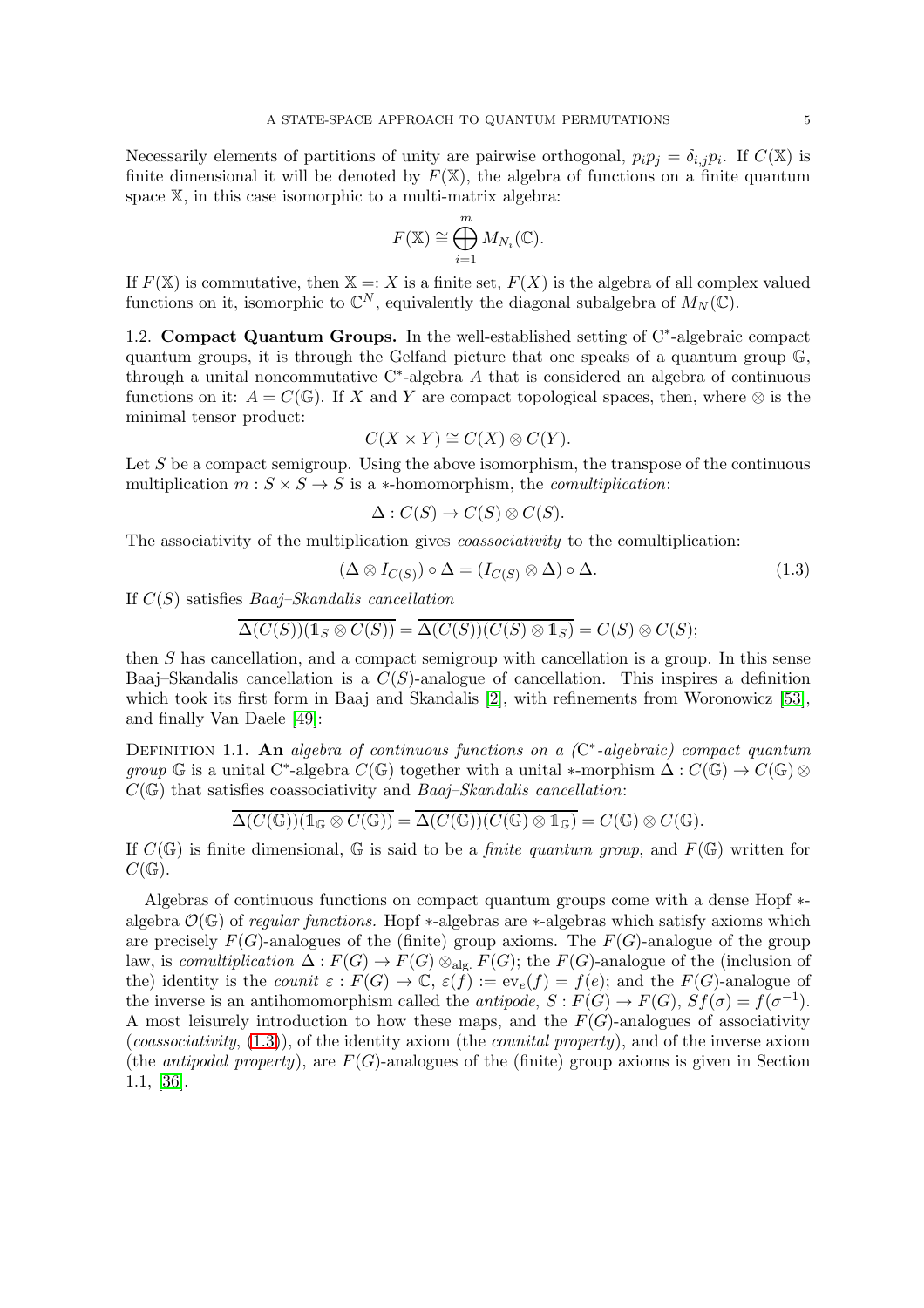Note the stress on *an*: the algebra of regular functions can have more than one completion. There is a maximal, universal completion  $C_u(\mathbb{G})$ , and a minimal, reduced completion  $C_r(\mathbb{G})$ . In this sense, a compact quantum group can be identified with non-isomorphic algebras of continuous functions  $C_{\alpha}(\mathbb{G})$  and  $C_{\beta}(\mathbb{G})$  if their dense algebras of regular functions are isomorphic as Hopf ∗-algebras. Non-isomorphic algebras of continuous functions can arise for the dual of a discrete group Γ. The dual  $\Gamma$  is a compact quantum group, with algebra of regular functions given by the group ring,  $\mathcal{O}(\hat{\Gamma}) := \mathbb{C}\Gamma$ . All the completions of  $\mathcal{O}(\hat{\Gamma})$  are canonically isomorphic exactly when  $\Gamma$  is amenable: when all the completions of the algebra of regular functions on a compact quantum group  $\mathcal{O}(\mathbb{G})$  are canonically isomorphic, in particular  $C_u(\mathbb{G}) \cong C_r(\mathbb{G})$ , the compact quantum group is said to be *coamenable*.

What makes a compact quantum group a generalisation of a compact group? Consider a commutative algebra of functions on a compact quantum group, A. Gelfand's Theorem states  $A \cong C(\Omega(A))$ , the unital \*-homomorphism  $\Delta : C(\Omega(A)) \to C(\Omega(A) \times \Omega(A))$  gives a continuous map  $m : \Omega(A) \times \Omega(A) \to \Omega(A)$ , the coassociativity of  $\Delta$  gives associativity to m, and so  $(\Omega(A), m)$  is a compact semigroup with Baaj–Skandalis cancellation, and so a group. That compact quantum groups with commutative algebras of continuous functions are in fact (classical) compact groups is Gelfand duality: that the virtual quantum objects are still studied through their algebra of functions is the essence of the Gelfand picture.

A particular class of compact quantum group, earlier defined by Woronowicz [\[52\]](#page-33-2), is a compact matrix quantum group.

DEFINITION 1.2. If a compact quantum group  $\mathbb G$  is such that

- $C(\mathbb{G})$  is generated by the entries of a unitary matrix  $u \in M_N(C(\mathbb{G}))$ , and
- $u$  and  $u^t$  are invertible, and
- $\Delta: C(\mathbb{G}) \to C(\mathbb{G}) \otimes C(\mathbb{G}), u_{ij} \mapsto \sum_{k=1}^{N} u_{ik} \otimes u_{kj}$  is a \*-homomorphism,

then G is a compact matrix quantum group with fundamental representation  $u \in M_N(C(\mathbb{G}))$ .

<span id="page-5-0"></span>THEOREM 1.3. (Woronowicz) If a compact matrix quantum group  $G$  has commutative algebra of functions  $C(G)$ , then G is homeomorphic to a closed compact subgroup of the unitary group,  $U_N$ .

The quantum groups studied in this work are all compact matrix quantum groups such that u, the fundamental representation, is a magic unitary. That is the rows and columns of u are partitions of unity:

$$
\sum_{k=1}^{N} u_{ik} = \mathbb{1}_{\mathbb{G}} = \sum_{k=1}^{N} u_{kj}.
$$

Such compact quantum groups are called *quantum permutation groups*. There are finite quantum groups which are not quantum permutation groups [\[11\]](#page-31-4).

## 2. Quantum Mathematics

The preceding section outlines the conventional view of compact quantum groups. The Gelfand picture allows nominal talk of a compact quantum group as an object, but in general does not permit the consideration of an *element* of a compact quantum group. Aspects of quantum mechanics can be used to inspire a way of doing this for quantum permutation groups.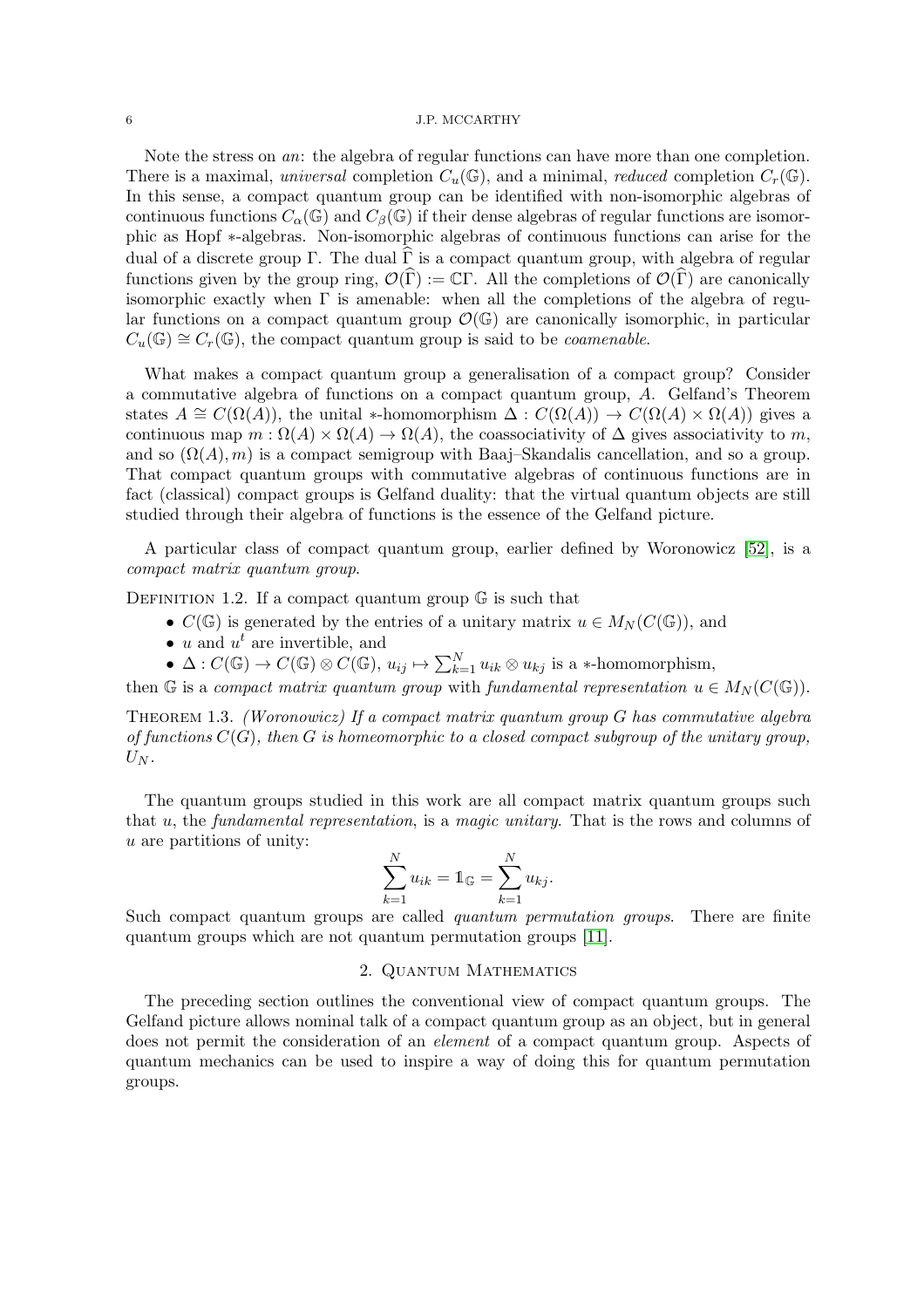In his book Weaver [\[51\]](#page-33-9) states and argues the point that:

The fundamental idea of mathematical quantisation is that sets are replaced by Hilbert spaces... [and] the quantum version of a [real]-valued function on a set is a [self-adjoint] operator on a Hilbert space.

Weaver attributes the Hilbert-space-as-set point of view to Birkhoff and von Neumann [\[15\]](#page-32-8), and the operator-as-function point of view to Mackey [\[35\]](#page-32-9). In this picture, the elements of the projective version of a Hilbert space  $P(H)$  form a quantum space, and the self-adjoint operators are random variables  $P(H) \to \mathbb{R}$ , with the Born rule providing probability, and spectral projections providing wave function collapse. Call this the *Birkhoff picture*.

Inspired by algebraic quantum mechanics [\[30\]](#page-32-10), and its descendent quantum probability (as seen in e.g. [\[34\]](#page-32-11), rather than the free probability of Voiculescu), this work will push on slightly, and instead define the compact quantum space associated to a  $C^*$ -algebra to be the set of states on the algebra. Call this the Gelfand–Birkhoff picture. This is a well worn path outside the field of compact quantum groups, see [\[23,](#page-32-12) [31\]](#page-32-13) for discussion and further references.

To illustrate, consider a state  $\varphi$  on a unital C<sup>\*</sup>-algebra  $C(\mathbb{X})$ , the self-adjoint elements of which are called *observables*. Consider a projection, a *Bernoulli observable*,  $p \in C(\mathbb{X})$ . Associated to p are two events:  $p = 1$  given by  $p^1 := p$ , and  $p = 0$  given by  $p^0 := \mathbb{1}_{\mathbb{X}} - p$ . The distribution of p given the state  $\varphi$  is given by (essentially the Born rule by [\(1.1\)](#page-3-0)):

$$
\mathbb{P}[p = \theta | \varphi] := \varphi(p^{\theta}).
$$

If the event  $p = \theta$  is non-null,  $\mathbb{P}[p = \theta | \varphi] > 0$ , and the measurement of  $\varphi$  with p gives  $p = \theta$ , the state transitions  $\varphi \mapsto p^{\theta} \varphi$  where for  $f \in C(\mathbb{X})$ :

$$
\widetilde{p}^{\theta}\varphi(f):=\frac{\varphi(p^{\theta}fp^{\theta})}{\varphi(p^{\theta})}.
$$

This is wave function collapse, or state conditioning. If  $\varphi_{\xi}$  is a vector state given by a representation  $\pi(C(\mathbb{X})) \subseteq B(H)$ , and  $\varphi_{\xi}(p^{\theta}) > 0$  (so that  $\pi(p^{\theta}) \neq 0$ ), then  $p^{\theta} \varphi_{\xi}$  is also a vector state, given by  $\varphi_{\pi(p^{\theta})\xi}$ . To see this use the fact that  $\pi(p^{\theta})$  is a projection:

$$
\widetilde{p}^{\theta}\varphi_{\xi}(f) = \frac{\varphi_{\xi}(p^{\theta}fp^{\theta})}{\varphi_{\xi}(p^{\theta})} = \frac{\langle \xi, \pi(p^{\theta}fp^{\theta})\xi \rangle}{\langle \xi, \pi(p^{\theta})\xi \rangle} = \frac{\langle \pi(p^{\theta})\xi, \pi(f)\pi(p^{\theta})\xi \rangle}{\langle \pi(p^{\theta})\xi, \pi(p^{\theta})\xi \rangle} = \frac{\langle \pi(p^{\theta})\xi, \pi(f)\pi(p^{\theta})\xi \rangle}{\|\pi(p^{\theta})\xi\|^2} = \left\langle \frac{\pi(p^{\theta})\xi}{\|\pi(p^{\theta})\xi\|}, \pi(f)\frac{\pi(p^{\theta})\xi}{\|\pi(p^{\theta})\xi\|} \right\rangle = \varphi_{\pi(p^{\theta})\xi}(f).
$$

Take another projection  $q \in C(\mathbb{X})$ . Suppose that the event  $p = \theta_1$  has been observed so that the state is now  $\widetilde{p^{\theta_1}}\varphi$ . The probability that measurement now produces  $q = \theta_2$ , and  $\widetilde{p^{\theta_1}}\varphi \mapsto \widetilde{q^{\theta_2}} \widetilde{p^{\theta_1}}\varphi$ , is:

$$
\mathbb{P}[q = \theta_2 \, | \, \widetilde{p^{\theta_1}} \varphi ] := \widetilde{p^{\theta_1}} \varphi(q^{\theta_2}) = \frac{\varphi(p^{\theta^1} q^{\theta_2} p^{\theta_1})}{\varphi(p^{\theta_1})}.
$$

Define now the event  $([q = \theta_2] \succ [p = \theta_1] | \varphi)$ , said 'given the state  $\varphi$ , q is measured to be  $\theta_2$ after p is measured to be  $\theta_1$ . Using the expression above a probability can be ascribed to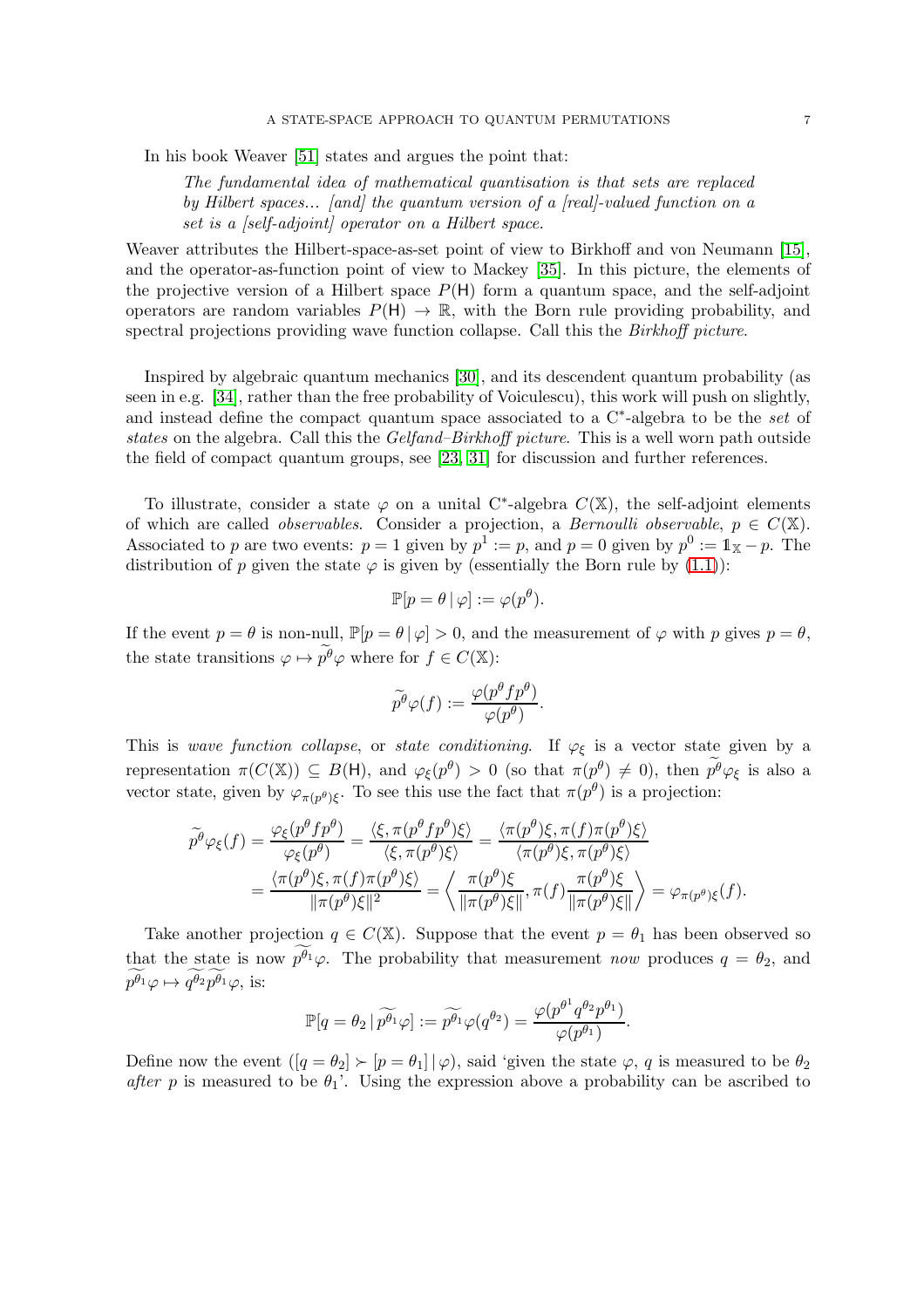this event:

$$
\mathbb{P}\left[\left[q=\theta_2\right] \succ \left[p=\theta_1\right] | \varphi\right] := \mathbb{P}\left[q=\theta_2 | \widetilde{p^{\theta_1}}(\varphi)\right] \cdot \mathbb{P}\left[p=\theta_1 | \varphi\right]
$$

$$
= \frac{\varphi(p^{\theta_1} q^{\theta_2} p^{\theta_1})}{\varphi(p^{\theta_1})} \cdot \varphi(p^{\theta_1}) \cdot \varphi(p^{\theta_1} q^{\theta_2} p^{\theta_1}) = \varphi(|q^{\theta_2} p^{\theta_1}|^2).
$$

Inductively, for a finite sequence of projections  $(p_i)_{i=1}^n$ , and  $\theta_i \in \{0, 1\}$ :

$$
\mathbb{P}\left[ [p_n = \theta_n] \succ \cdots \succ [p_1 = \theta_1] \, \middle| \, \varphi \right] = \varphi(|p_n^{\theta_n} \cdots p_1^{\theta_1}|^2).
$$

It is worth noting that

$$
\mathbb{P}[[p_2 = \theta_2] \succ [p_1 = \theta_1] | \varphi] \le \mathbb{P}[p_1 = \theta_1 | \varphi],\tag{2.1}
$$

so that in particular if  $\mathbb{P}[[p_2 = \theta_2] \succ [p_1 = \theta_1] | \varphi] > 0$  then  $\mathbb{P}[p_1 = \theta_1 | \varphi] > 0$ .

In general,  $pq \neq qp$  and so

$$
\mathbb{P}\left[\left[q=\theta_2\right]\succ\left[p=\theta_1\right]|\varphi\right]\neq\mathbb{P}\left[\left[p=\theta_1\right]\succ\left[q=\theta_1\right]|\varphi\right],
$$

and this is to be interpreted that  $q$  and  $p$  are not simultaneously observable. However the sequential projection measurement  $q \succ p$  is an 'observable' in the sense that it is a random variable with values in  $\{0,1\}^2$ . Inductively, the sequential projection measurement  $p_n \succ \cdots \succ$  $p_1$  is a  $\{0,1\}$ <sup>n</sup>-valued random variable.

If p and q do commute, then the distributions of  $q \succ p$  and  $p \succ q$  are equal in the sense that

$$
\mathbb{P}\left[\left[q=\theta_2\right]\succ\left[p=\theta_1\right]\right|\varphi\right]=\varphi(|q^{\theta_2}p^{\theta_1}|^2)=\mathbb{P}\left[\left[p=\theta_1\right]\succ\left[q=\theta_2\right]\right|\varphi\right];
$$

it doesn't matter what order they are measured in, the outputs of the measurements can be multiplied together, and this observable can be called  $pq = qp$ .

Measurement with a projection includes an a priori distribution, and wave function collapse: but these are not purely quantum mechanical phenomena, and occur also with measurements from a commutative subalgebra  $C(X) \subseteq C(\mathbb{X})$ . To illustrate, let  $X = \{x_1, \ldots, x_N\}$ and consider the diagonal subalgebra  $F(X)$  of  $F(\mathbb{X}) := M_N(\mathbb{C})$ . Subsets  $Y \subseteq X$  yield subspaces  $F(Y) \subseteq F(X)$  together with projections  $p_Y \in F(X)$ . The a priori distribution of  $p_Y$ is:

$$
\mathbb{P}[p_Y = \theta | \varphi] = \varphi(p_Y^{\theta}),
$$

and, conditional on  $p_Y = \theta$ , there is wave function collapse to  $p_Y^{\theta} \varphi \in \mathcal{S}(F(X))$ .

A defining difference between classical and quantum measurement is the quantum phenomenon of projection observables that cannot be simultaneously measured in the sense that  $(p \succ q) \neq (q \succ p)$ . In classical measurement, all projection observables can be simultaneously measured, and this implies that while classical measurement can disturb a mixed state, the effects are purely probabilistic, capturing a decrease in uncertainty about the state. In the finite, classical case of  $F(X)$ , measurement with an appropriate sequence of classical projection measurements results in collapse to a pure state  $ev_{x_i} \in \mathcal{S}(F(X))$ . Pure states of the diagonal subalgebra are invariant under wave function collapse: further measurement does not disturb the state. In contrast, for any state on  $F(\mathbb{X}) := M_N(\mathbb{C})$  there is a projection  $p \in F(\mathbb{X})$  that can disturb it, and so collapse to complete certainty is impossible.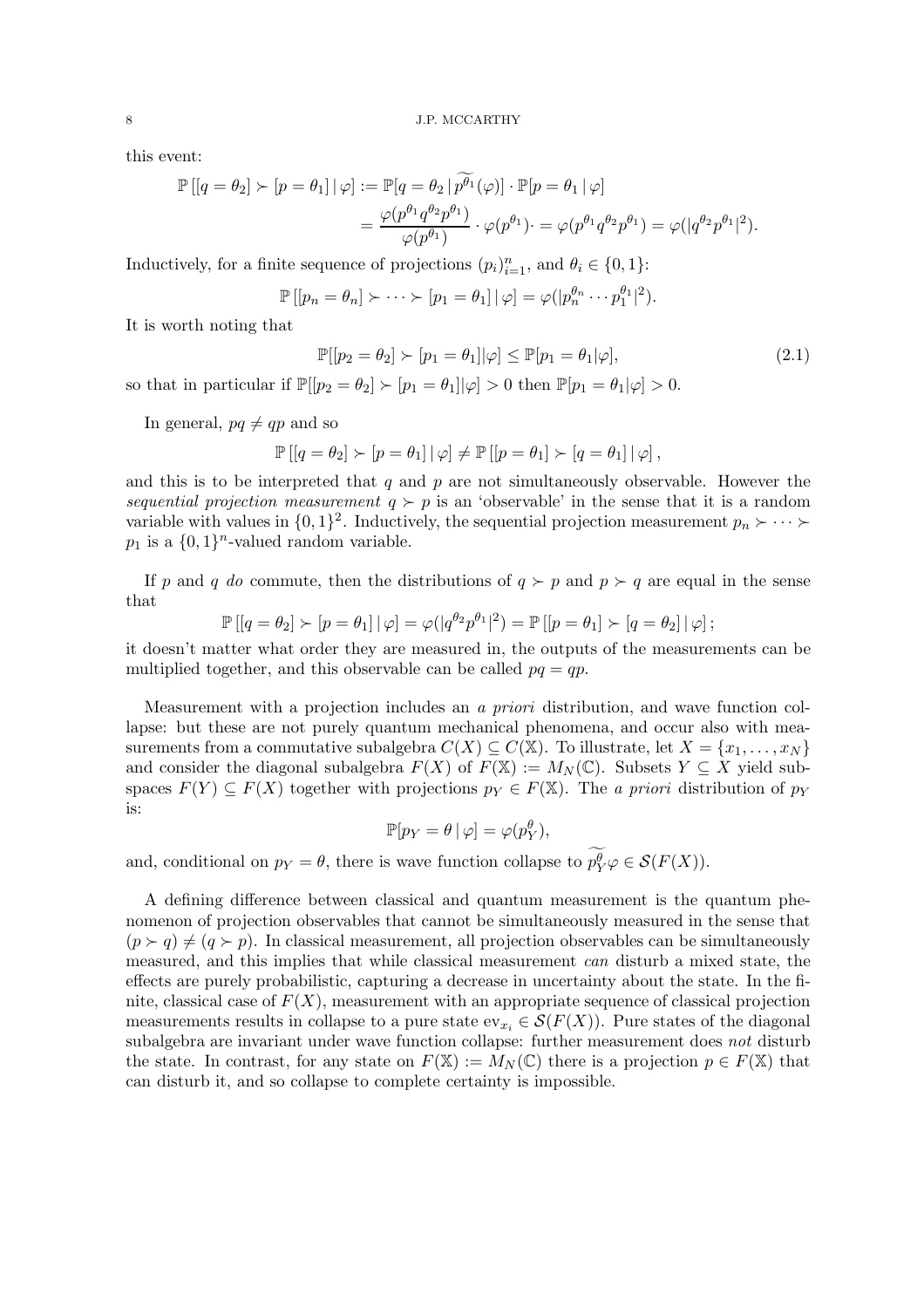Sequential measurement of finite spectrum observables  $f \in C(\mathbb{X})$  can also be considered. Through the inverse of the isometric Gelfand–Naimark \*-isomorphism, a finite spectrum observable  $f \in C(\mathbb{G})$  has a spectral decomposition  $f = \sum_{i=1}^{|\sigma(f)|} f_i p^{f_i}$ , that defines a partition of unity  $\{p^{f_i}\}_{i=1,\ldots,|\sigma(f)|} \subset C(\mathbb{X})$ , and

$$
\mathbb{P}[f = f_i | \varphi] = \varphi(p^{f_i}).\tag{2.2}
$$

Furthermore the expectation of  $f$  can be defined:

$$
\mathbb{E}[f | \varphi] := \varphi(f).
$$

For continuous spectrum observables, by passing to the enveloping von Neumann algebra  $C(\mathbb{X})^{**} \cong \pi_U(C(\mathbb{X}))''$ , which will be denoted  $\ell^{\infty}(\mathbb{X})$ , and taking the normal extension of  $\varphi$  to a state  $\omega_{\varphi}$  on  $\ell^{\infty}(\mathbb{X})$ , Borel functional calculus can be used to measure, for example, if f is in some Borel subset of its spectrum, via the projection  $1_S(f) \in \ell^{\infty}(\mathbb{X})$ , so that

$$
\mathbb{P}[f\in S\,|\,\varphi]:=\mathbb{P}[\mathbb{1}_S(f)=1\,|\,\varphi]:=\omega_\varphi(\mathbb{1}_S(f)).
$$

If  $f \in S$  is non-null, for wave function collapse, embed functions  $f \in C(\mathbb{X})$  via  $i: C(\mathbb{X}) \hookrightarrow$  $\ell^{\infty}(\mathbb{X})$ , and the state transitions to  $\varphi \mapsto \mathbb{1}_S(f)\varphi$  defined by:

$$
\widetilde{\mathbb{1}_S(f)}\varphi(g) = \frac{\omega_{\varphi}(\mathbb{1}_S(f)\imath(g)\mathbb{1}_S(f))}{\omega_{\varphi}(\mathbb{1}_S(f))}.
$$

Although not considered in this work, for not-necessarily finite spectrum observables  $(f_i)_{i=1}^n$ , the distribution of the sequential measurement  $f_n \succ \cdots \succ f_1$  could be defined for Borel sets  $S_i \subseteq \sigma(f_i)$ :

$$
\mathbb{P}[(f_n \succ \cdots \succ f_1) \in (S_n, \cdots, S_i)|\varphi] = \omega_{\varphi}(|1\!1_{S_n}(f_n) \cdots 1_{S_1}(f_1)|^2).
$$

## 3. Quantum permutations

Fresh decks of playing cards produced by e.g. the US Playing Card Company always come in the same original order:

$$
A\spadesuit, \ldots, K\spadesuit, A\clubsuit, \ldots, K\clubsuit, A\diamondsuit, \ldots, K\diamondsuit, A\heartsuit, \ldots, K\heartsuit.
$$

Respectively enumerate using  $c : \{1, 2, \ldots, 52\} \rightarrow \{A\spadesuit, \ldots, K\heartsuit\}$ . The original order can be associated with the pure state  $ev_e \in M_p(S_{52})$ . After a suitably randomised shuffle, an active permutation, the deck will be in some unknown order given by a mixed state, a random permutation  $\nu \in M_n(S_{52})$ , with the card in position j moved to position  $\nu(j)$ . Suppose the card in position i is turned over to reveal card  $c(j)$ . This observable, denoted  $x^{-1}(i) \in F(S_{52})$ , reveals that the random permutation sent j to i. This observable has spectrum  $\sigma(x^{-1}(i))$  =  $\{1, 2, \ldots, 52\}$ , and thus spectral decomposition

$$
x^{-1}(i) = \sum_{k=1}^{52} k v_{ik},
$$

with  $\{v_{ik}\}_{k=1,\dots,52}$  a partition of unity. The distribution of  $x^{-1}(i)$  given the state  $\nu \in M_p(S_{52})$ can be denoted

$$
\mathbb{P}[\nu^{-1}(i) = j] := \mathbb{P}[x^{-1}(i) = j | \nu] = \nu(v_{ij}).
$$
\n(3.1)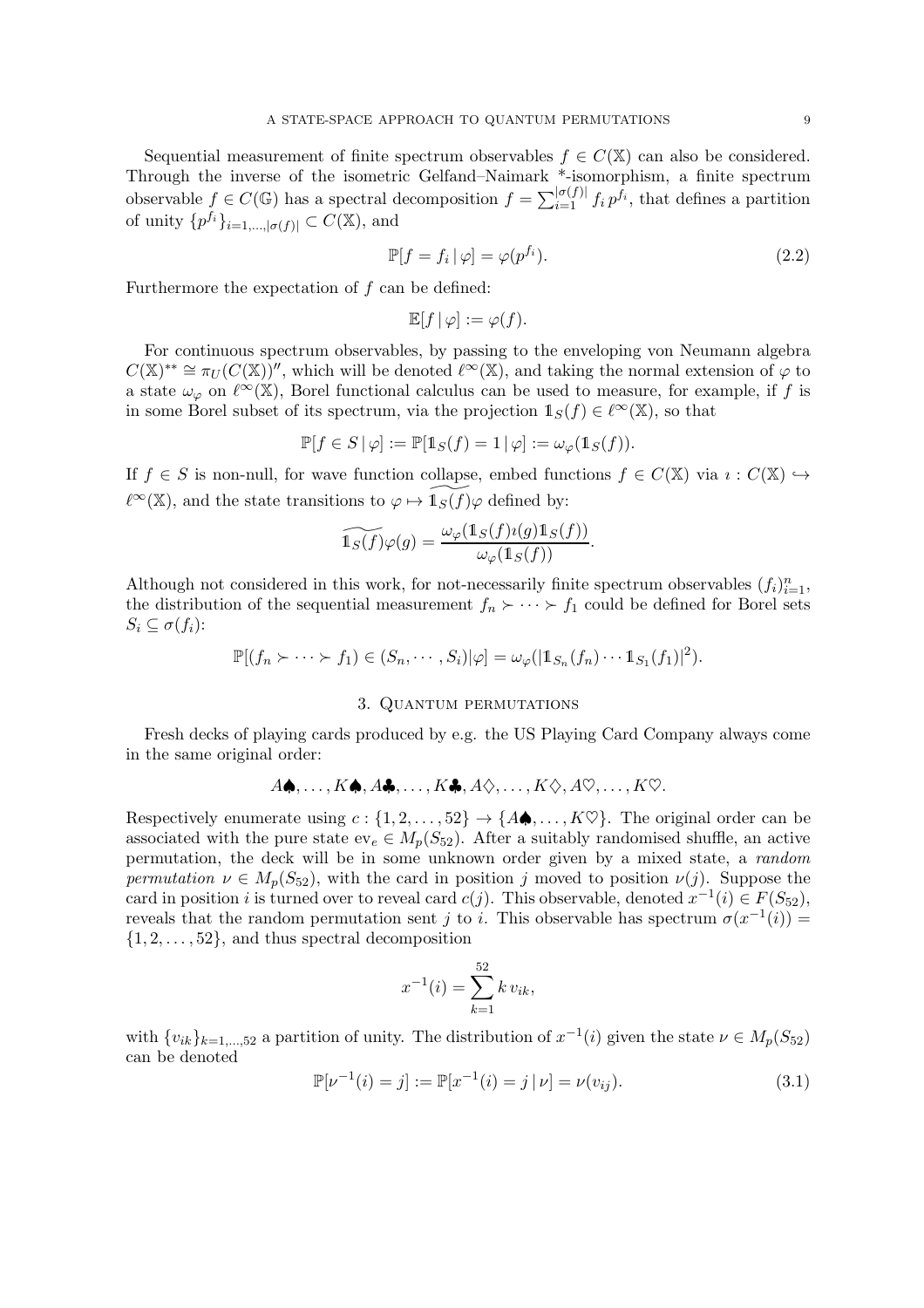Each card  $c(j)$  must be mapped somewhere and so, for all  $\nu \in M_p(S_{52})$ 

$$
\sum_{k=1}^{52} \mathbb{P}[\nu^{-1}(k) = j] = \nu \left( \sum_{k=1}^{52} v_{kj} \right) = 1,
$$

this implies that  $\{v_{kj}\}_{k=1,\dots,52}$  is also a partition of unity, giving another observable

$$
x(j) := \sum_{k=1}^{52} k v_{kj},
$$

and note that

$$
\mathbb{P}[\nu(j) = i] := \mathbb{P}[x(j) = i | \nu] = \nu(v_{ij}) = \mathbb{P}[\nu^{-1}(i) = j].
$$

The observable  $x^{-1}(i)$  is measured by turning over the card in position i. How is  $x(j)$ measured? Go back to the deck in the original order, turn card  $c(j)$  face up, and shuffle with v: the position of card  $c(j)$  after the shuffle is  $x(j)$ .

Following the sequential measurement

$$
x^{-1}(51) \succ \cdots \succ x^{-1}(2) \succ x^{-1}(1),
$$

the random permutation will collapse to a (deterministic) permutation  $ev_{\sigma} \in M_p(S_{52})$ . If the sequential measurement is paused, say at  $\ell < 51$  with

$$
(x^{-1}(\ell) \succ \cdots \succ x^{-1}(2) \succ x^{-1}(1)) = (j_{\ell}, \ldots, j_2, j_1),
$$

then the state has collapsed to

$$
\nu_{\ell} := \widetilde{v_{ij_{\ell}}} \cdots \widetilde{v_{ij_{2}}} \widetilde{v_{ij_{1}}} \nu.
$$

Of course

$$
\mathbb{P}[\nu_{\ell}(k) = j] := \mathbb{P}[x^{-1}(k) = j_k | \nu_{\ell}] = \delta_{j,j_k},
$$

that is once a card  $c(k)$  is observed in the position  $j_k$  once, that is determined once and for all.

Note that  $(v_{ij})_{i,j=1}^{52} \in M_{52}(F(S_{52}))$  is a magic unitary.

There is no issue whatsoever talking about the set of random permutations,  $M_p(S_N)$ , nor an element of this set  $\nu \in M_p(S_N)$ . Inspired by the Gelfand–Birkhoff picture, imagine for a moment that the same can be done for quantum permutations: imagine that there is a C<sup>\*</sup>-algebra  $C(S_N^+$  $N(N)$  such that the set of quantum permutations on N symbols is given by the state space, and a quantum permutation is simply an element of the state space.

What would make a permutation *quantum*? In light of previous discussions perhaps what might make a permutation *quantum* is that quantum versions of observables  $x^{-1}(i)$  and  $x(j)$ be not simultaneously observable. This implies that, with a deck of cards shuffled with a quantum permutation, once the first card has been revealed, the observation of the second card might disturb the state in a such a way that non-classical events can occur. What would be a non-classical event: turning over the first card to reveal the ace of hearts, then turning over the second card to reveal an ace of spaces, then turning over the first card again to find it is not longer the ace of hearts but the ace of diamonds:

$$
[\varphi^{-1}(1) = c^{-1}(A\Diamond)] \succ [\varphi^{-1}(2) = c^{-1}(A\spadesuit)] \succ [\varphi^{-1}(1) = c^{-1}(A\heartsuit)]
$$

.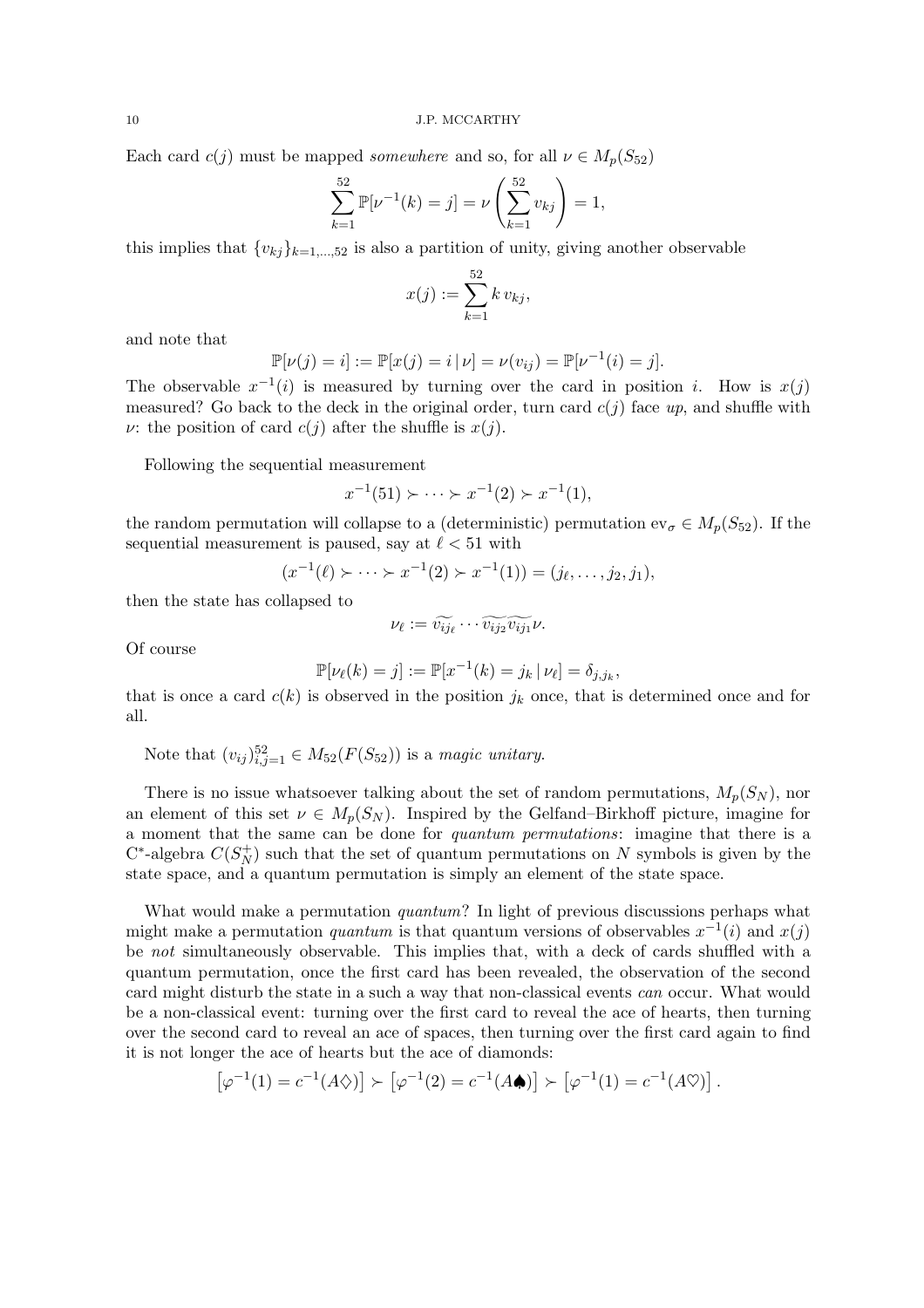With the deck in the original order,  $x(j)$  would be measured by turning card  $c^{-1}(j)$  face up, shuffling with  $\varphi$ , and noting the position of  $c^{-1}(j)$  after the shuffle. Similarly  $x^{-1}(i)$  would be observable by revealing the card in position  $i$ . What would not be permitted would be shuffling with more than one card face up, or revealing more than one card at once.

Given a quantum permutation  $\varphi \in \mathcal{S}(C(S_N^+))$  $\binom{+}{N}$ , similarly to before, the spectral decompositions of the observables  $x^{-1}(i)$  and  $x(j)$  should give a magic unitary, denoted now by  $(u_{ij})_{i,j=1}^{52} \in M_{52}(C(S_N^+))$  $\binom{(+)}{N}$ . Denote as before

$$
\mathbb{P}[\varphi(j) = i] := \mathbb{P}[x(j) = i | \varphi] = \varphi(u_{ij}).
$$

The projective nature of wave function collapse, that conditional on  $\varphi(j) = i, \varphi \mapsto \widetilde{u_{ij}}\varphi$ , implies that

$$
\mathbb{P}[[\varphi(j) = i] \succ [\varphi(j) = i]] = \mathbb{P}[\varphi(j) = i];
$$

and also that the probability of observing  $\varphi(j) = i$  after (just) observing  $\varphi(j) = i$  is one.

In the sequel this will all be made mathematically precise.

3.1. Wang's Quantum Permutation Groups. In a survey article, Banica, Bichon and Collins [\[9\]](#page-31-0) attribute to Brown [\[18\]](#page-32-14) the idea of taking a matrix group  $G \subseteq U_N$ , realising  $C(G)$  as a universal commutative C<sup>∗</sup>-algebra generated by the matrix coordinates  $u_{ij} \in C(G)$ subject to some relations  $R$ , and then studying, if it exists, the noncommutative universal  $C^*$ algebra generated by abstract variables  $u_{ij}$  subject to the same relations R. This procedure, later called liberation in the context of compact quantum groups by Banica and Speicher [\[14\]](#page-32-15), was carried out by Wang to create quantum versions of the orthogonal and unitary groups, and later quantum permutation groups.

Let  $F(S_N)$  be the algebra of complex functions on  $S_N$  with basis  $\{\delta_\sigma\}_{\sigma \in S_N}$ . Define  $\mathbb{1}_{j \to i} \in$  $F(S_N)$  by:

$$
\mathbb{1}_{j \to i}(\sigma) := \begin{cases} 1, & \text{if } \sigma(j) = i, \\ 0, & \text{otherwise.} \end{cases}
$$

Where  $\Delta$  is the transpose of the group law  $m : S_N \times S_N \to S_N$ , so that  $\Delta(f) = f \circ m$ , and employing  $F(S_N \times S_N) \cong F(S_N) \otimes_{\text{alg.}} F(S_N)$ , note that

$$
\Delta(\mathbb{1}_{j \to i}) = \sum_{k=1}^{N} \mathbb{1}_{k \to i} \otimes_{\text{alg.}} \mathbb{1}_{j \to k}.
$$

Furthermore

$$
\delta_{\sigma} = \prod_{j=1}^{N} \mathbb{1}_{j \to \sigma(j)},\tag{3.2}
$$

and so the matrix  $u = (1_{j\rightarrow i})_{i,j=1}^N$  is a unitary with inverse the transpose of u, whose entries generate  $F(S_N)$ . Therefore  $F(S_N)$  is a commutative algebra of functions on a compact matrix quantum group. Furthermore the  $1_{i\rightarrow i}$  are projections, and

$$
\sum_{k=1}^{N} \mathbb{1}_{k \to i} = \mathbb{1}_{S_N} = \sum_{k=1}^{N} \mathbb{1}_{j \to k}.
$$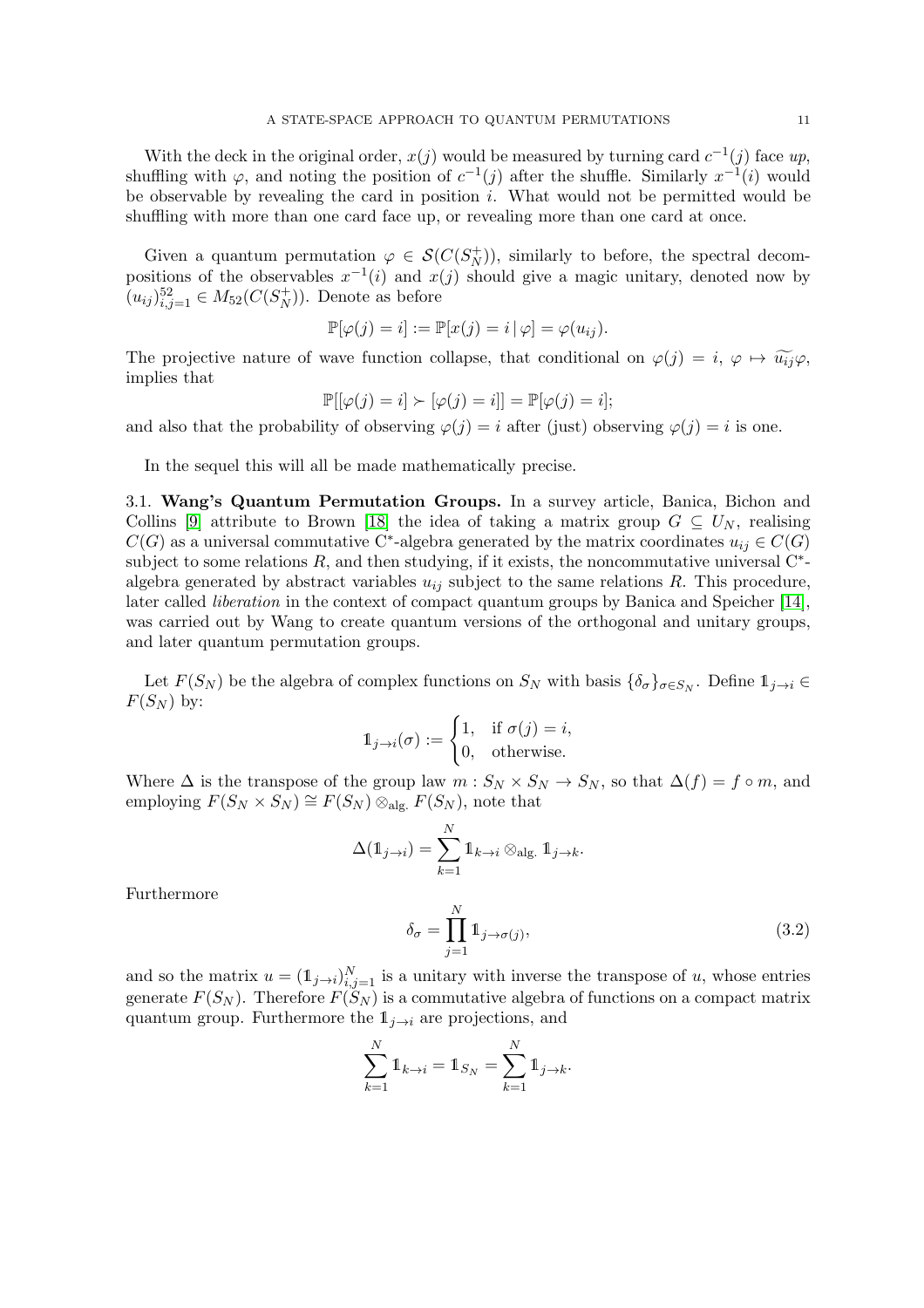Therefore the matrix  $u = (1_{j \to i})_{i,j=1}^N$  is a magic unitary. Indeed  $F(S_N)$  has a presentation as a universal commutative C<sup>∗</sup> -algebra:

$$
F(S_N) \cong \mathrm{C}^*_{\mathrm{comm}}(u_{ij} \, | \, u \text{ an } N \times N \text{ magic unitary}).
$$

Following Wang [\[50\]](#page-33-5), *liberate* by considering the universal C<sup>∗</sup>-algebra:

$$
C(S_N^+) := \mathrm{C}^*(u_{ij} \, | \, u \text{ an } N \times N \text{ magic unitary}).
$$

The universal property says that if  $(v_{ij})_{i,j=1}^N$  is another  $N \times N$  magic unitary, then  $u_{ij} \mapsto v_{ij}$ is a ∗-homomorphism. It can be shown that

$$
\left[\sum_{k=1}^N u_{ik} \otimes u_{kj}\right]_{i,j=1}^N \in M_N(C(S_N^+) \otimes C(S_N^+))
$$

is a magic unitary, and thus  $\Delta(u_{ij}) = \sum_{k=1}^{N} u_{ik} \otimes u_{kj}$  is a ∗-homomorphism. It is straightforward to show that  $\Delta$  is unital and coassociative, and so  $C(S_N^+)$  $\binom{+}{N}$  is an algebra of continuous functions on a compact matrix quantum group, the quantum permutation group on  $N$  symbols.

<span id="page-11-0"></span>3.2. Quantum Permutation Groups. If  $\mathbb G$  is a compact matrix quantum group whose fundamental representation is a magic unitary, then the universal property gives  $\pi$  :  $\hat{C}(S_N^+)$  $\binom{+}{N} \rightarrow$  $C(\mathbb{G})$  a surjective  $*$ -homomorphism that intertwines the comultiplication:

$$
\Delta_{C(\mathbb{G})} \circ \pi = (\pi \otimes \pi) \circ \Delta_{C(S_N^+)},\tag{3.3}
$$

which is to say that  $\mathbb{G} \subseteq S_N^+$  $N_N^+$ , that is G is a quantum subgroup of  $S_N^+$  $_N^+$ . Furthermore, if  $\mathbb{G}\subseteq S_N^+$ <sup>+</sup> by a comultiplication-intertwining surjective ∗-homomorphism  $\pi_1 : C(S_N^+)$  $C_{N}^{+}\rightarrow C(\mathbb{G}),$ then  $[\pi_1(u_{ij})]_{i,j=1}^N$  is a magic unitary that is a fundamental representation for G.

DEFINITION 3.1. A quantum permutation group  $\mathbb{G}$  is a compact matrix quantum group whose fundamental representation is a magic unitary. The notation

$$
\mathbb{G}\subseteq S_N^+
$$

implies a fixed fundamental magic representation  $u \in M_N(C(\mathbb{G}))$ , and subsequently  $u_{ij}$  referring to a generator of  $C(\mathbb{G})$  rather than of  $C(S_N^+)$  $_{N}^{+}).$ 

For a quantum permutation group  $\mathbb{G} \subseteq S_N^+$ , on the algebra of regular functions  $\mathcal{O}(\mathbb{G})$ , also generated (as a ∗-algebra) by  $u_{ij} \in \mathcal{O}(\mathbb{G})$ , the comultiplication, counit, and antipodal maps are given by:

$$
\Delta(u_{ij}) = \sum_{k=1}^{N} u_{ik} \otimes_{\text{alg.}} u_{kj},
$$
  
\n
$$
\varepsilon(u_{ij}) = \delta_{i,j},
$$
  
\n
$$
S(u_{ij}) = u_{ji}.
$$
\n(3.4)

In general the counit does not extend to a character on a completion  $C_{\alpha}(\mathbb{G})$  of  $\mathcal{O}(\mathbb{G})$ . The antipode satisfies  $S^2 = I_{\mathcal{O}(\mathbb{G})}$  so that  $\mathbb G$  is a *Kac algebra*.

The justification for calling  $S_N^+$  $N<sub>N</sub>$  the quantum permutation group on N symbols goes beyond the liberation of  $F(S_N)$ . Wang originally defined the (universal) quantum automorphism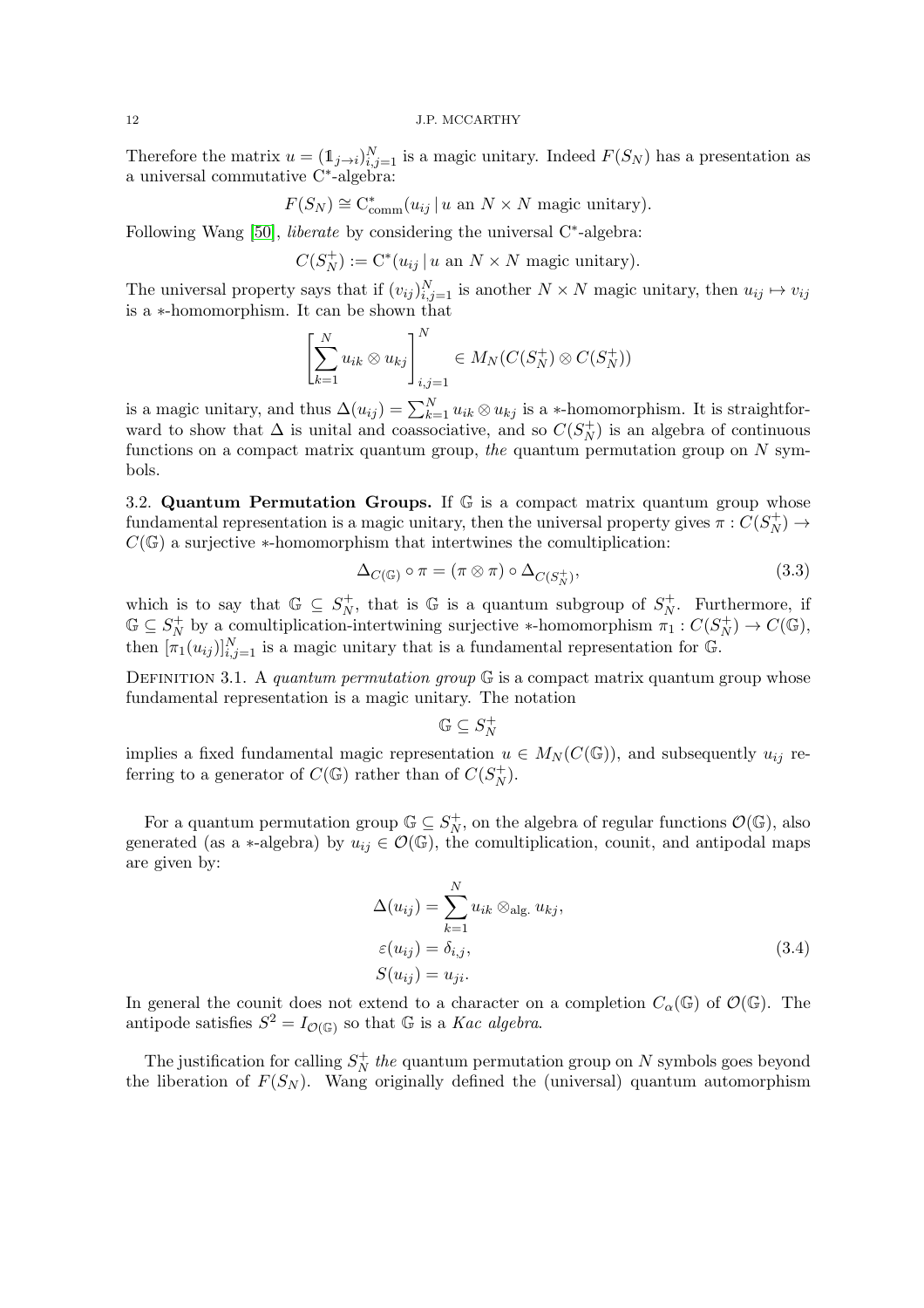group of  $\mathbb{C}^N$  (that leaves the counting measure invariant). This leads to the definition of  $S_N^+$ N given above. This work should further cement that  $S_N^+$  $N<sub>N</sub>$  is a quantum generalisation of  $S<sub>N</sub>$ .

THEOREM 3.2. For  $N \leq 3$ ,  $C(S_N^+$  $V_N^+$ )  $\cong F(S_N)$ .

See Section [4.1](#page-14-0) for a new proof for  $N = 3$ .

<span id="page-12-0"></span>THEOREM 3.3. For  $N \geq 4$ ,  $C(S_N^+$  $N<sub>N</sub>$ ) is noncommutative and infinite dimensional.

*Proof.* The standard argument for  $N = 4$  uses the universal C<sup>\*</sup>-algebra generated by two projections (see [\[9\]](#page-31-0)). To be slightly more concrete, consider the infinite dihedral group

$$
D_{\infty} := \langle a, b \, | \, a^2 = b^2 = e \rangle.
$$

The infinite dihedral group is amenable, which implies that the reduced and universal group  $C^*$ -algebras coincide. Denote the (noncommutative) group ring by  $CD_{\infty}$  and  $C(D_{\infty})$  the C<sup>\*</sup>-completion, which is in fact <sup>\*</sup>-isomorphic to the universal C<sup>\*</sup>-algebra generated by two projections [\[43\]](#page-33-10). Together with  $\Delta(g) = g \otimes g$ , the dual  $\overline{D_{\infty}}$  is a compact matrix quantum group, with unit  $\mathbb{1}_{\widehat{D_{\infty}}} := e$ , and fundamental representation diag $(a, b)$ .

In fact  $\widehat{D_{\infty}} \subset S_4^+$ : where  $p := (e+a)/2$  and  $q := (e+b)/2$ , via  $a = u_{11} - u_{21}$  (and similarly for b) the following is a magic fundamental representation for  $\widehat{D_{\infty}}$ :

$$
u := \left[ \begin{array}{cccc} p & e-p & 0 & 0 \\ e-p & p & 0 & 0 \\ 0 & 0 & q & e-q \\ 0 & 0 & e-q & q \end{array} \right]. \tag{3.5}
$$

Therefore  $\widehat{D_{\infty}} \subset S_4^+$ , and it follows that  $C(S_4^+)$  is infinite dimensional and noncommutative.

To extend to 
$$
N \ge 4
$$
 use  $\widehat{D_{\infty}} \subset S_{4+\ell}^+$  via diag $(u, 1\!\!1_{\widehat{D_{\infty}}}, \cdots, 1\!\!1_{\widehat{D_{\infty}}}).$ 

Note also that replacing  $a, b \in D_{\infty}$  with order two generators of  $D_N$  shows that  $\widehat{D_N} \subset S_4^+$ (exhibiting Th. 1.1 (9), [\[8\]](#page-31-5)). Showing that  $\widehat{D}_3 \subset S_4^+$  is the easiest way of showing that  $C(S_4^+)$ is noncommutative.

# <span id="page-12-1"></span>THEOREM 3.4. For  $N \geq 5$ ,  $S_N^+$  is not coamenable.

*Proof.* The standard argument that  $S_N^+$  $N \nightharpoonup N$  is not coamenable for  $N \geq 5$  uses fusion rules [\[3\]](#page-31-6). However, in similar spirit to the (standard) proof of Theorem [3.3,](#page-12-0) using the fact that a compact subgroup of a coamenable compact quantum group is coamenable [\[48\]](#page-33-11), the exhibition of a non-coamenable subgroup of  $S_5^+$  proves Theorem [3.4](#page-12-1) for  $N = 5$  (the extension to  $N > 5$ follows in the same way as the extension of Theorem [3.3](#page-12-0) to  $N > 4$ ). Let a and b be the respective generators of  $\mathbb{Z}_3 * \mathbb{Z}_2$ . Let  $C(\mathbb{Z}_3 * \mathbb{Z}_2)$  be a completion of  $\mathbb{C}(\mathbb{Z}_3 * \mathbb{Z}_2)$  to a compact quantum group. Where  $\omega = e^{2\pi i/3}$ , consider the following magic unitary:

$$
u^a := \frac{1}{3} \left[ \begin{array}{lll} e + a + a^2 & e + \omega^2 a + \omega a^2 & e + \omega a + \omega^2 a^2 \\ e + \omega a + \omega^2 a^2 & e + a + a^2 & e + \omega^2 a + \omega a^2 \\ e + \omega^2 a + \omega a^2 & e + \omega a + \omega^2 a^2 & e + a + a^2 \end{array} \right]
$$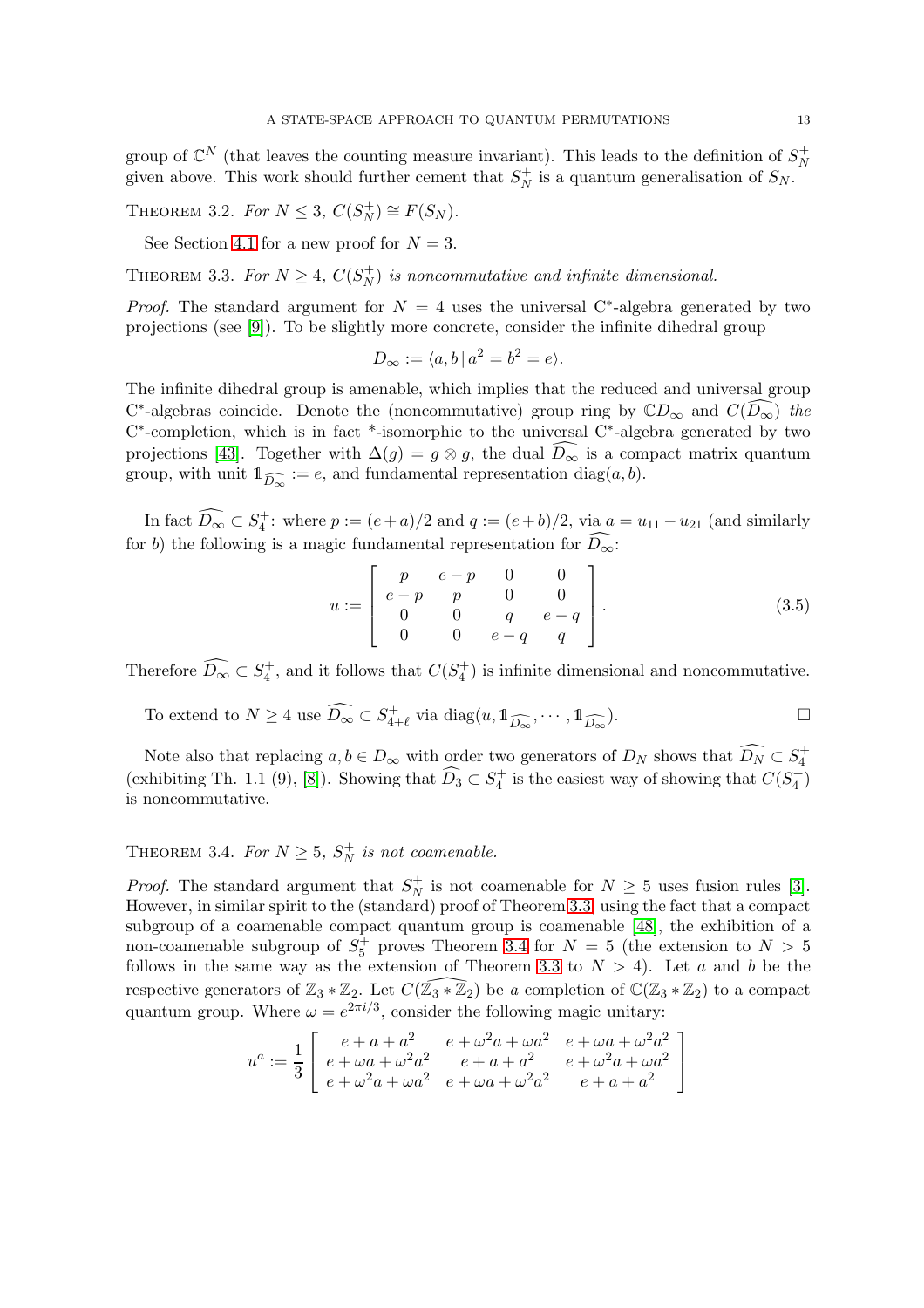Note that  $a = u_{11}^a + \omega^2 u_{21}^a + \omega u_{31}^a$ . With the same notation  $q = (e + b)/2$  as with the infinite dihedral group, except obviously with  $e \in \mathbb{Z}_3 * \mathbb{Z}_2$ , let

$$
u^b:=\left[\begin{array}{cc} q & e-q \\ e-q & q \end{array}\right].
$$

Consider the block magic unitary diag( $u^a, u^b$ ). This shows that  $\widehat{\mathbb{Z}_3 * \mathbb{Z}_2} \subset S_5^+$ . The dual of a discrete group is coamenable if and only if the group is amenable;  $\mathbb{Z}_3 * \mathbb{Z}_2$  is not amenable [43], therefore its dual is not coamenable, and thus neither is  $S^+$ . [\[43\]](#page-33-10), therefore its dual is not coamenable, and thus neither is  $S_5^+$ . В последните последните и производите в последните и производите в последните и при при при при при при при<br>В последните последните последните последните последните последните последните последните последните последнит<br>

Banica [\[7\]](#page-31-1) calls  $\widehat{\mathbb{Z}_3 * \mathbb{Z}_2}$  by Bichon's group dual subgroup of  $S_5^+$ . More on duals in Section [5.2.](#page-20-0)

It is the case that  $S_N \subseteq S_N^+$  $_N^+$  is a quantum permutation group, known to be maximal for  $N \leq 5$  [\[6\]](#page-31-7), but conjectured to be maximal for all  $N \in \mathbb{N}$ . One motivation for the current work is to perhaps provide some intuition to attack such a problem. See Section [6](#page-22-0) for more.

## 4. The Gelfand-Birkhoff picture for quantum permutations

<span id="page-13-0"></span>DEFINITION 4.1. Where  $C(\mathbb{G})$  is an algebra of continuous functions on a quantum permutation group, a quantum permutation is an element of the state space,  $\mathcal{S}(C(\mathbb{G}))$ 

With the use of the *Birkhoff slice* (Section [4.1\)](#page-14-0) this statement will be made cogent, and, as will be seen in Section [5,](#page-19-0) there is a natural candidate for what should be considered a quantum group law  $\mathcal{S}(C(\mathbb{G})) \times \mathcal{S}(C(\mathbb{G})) \to \mathcal{S}(C(\mathbb{G})).$ 

Returning to Gelfand's Theorem: as soon as an algebra of functions  $C(\mathbb{G})$  is noncommutative, it is often remarked that it obviously cannot be the algebra of functions on a compact Hausdorff space (with the commutative pointwise multiplication). However the elements of  $C(\mathbb{G})$  viewed through the lens of Kadison's function representation are affine functions on a compact Hausdorff space.

Note firstly that  $\mathcal{S}(C(\mathbb{G}))$  is a weak-\* compact Hausdorff space [\[39\]](#page-32-6), and recall the embedding of  $C(\mathbb{G})$  into the enveloping von Neumann algebra  $\iota: C(\mathbb{G}) \hookrightarrow \ell^{\infty}(\mathbb{G}), f \mapsto \iota(f)$ :

$$
\imath(f)(\rho) := \rho(f) \qquad (\rho \in C(\mathbb{G})^*).
$$

Finally weak\*-convergence of a net of states  $\varphi_{\lambda} \to \varphi$ , that for  $f \in C(\mathbb{G})$ 

$$
\varphi_{\lambda}(f) \to \varphi(f),
$$

gives continuity to  $i(f)$ :

$$
i(f)(\varphi_{\lambda}) \to i(f)(\varphi).
$$

The multiplication  $\iota(C(\mathbb{G})) \times \iota(C(\mathbb{G})) \to \iota(C(\mathbb{G}))$  is not the pointwise multiplication, but inherited from  $C(\mathbb{G})$ :

$$
i(f)i(g) = i(fg) \neq i(gf) = i(g)i(f).
$$

Through this lens the elements of  $C(\mathbb{G})$  are affine functions  $\mathcal{S}(C(\mathbb{G})) \to \mathbb{C}$ , that is for  $\rho_1, \rho_2 \in \mathcal{S}(C(\mathbb{G}))$ , and  $\lambda \in [0,1]$ :

$$
i(f)(\lambda \rho_1 + (1 - \lambda)\rho_2) = \lambda i(f)(\rho_1) + (1 - \lambda) i(f)(\rho_2).
$$

An element of  $i(C(\mathbb{G})) \subseteq C(\mathcal{S}(C(\mathbb{G})))$  is therefore completely determined by its values on the weak-\* closure of the set of pure states, the *pure state space*  $\mathcal{P}(C(\mathbb{G})) := \overline{PS(C(\mathbb{G}))}^{w^*}$ . This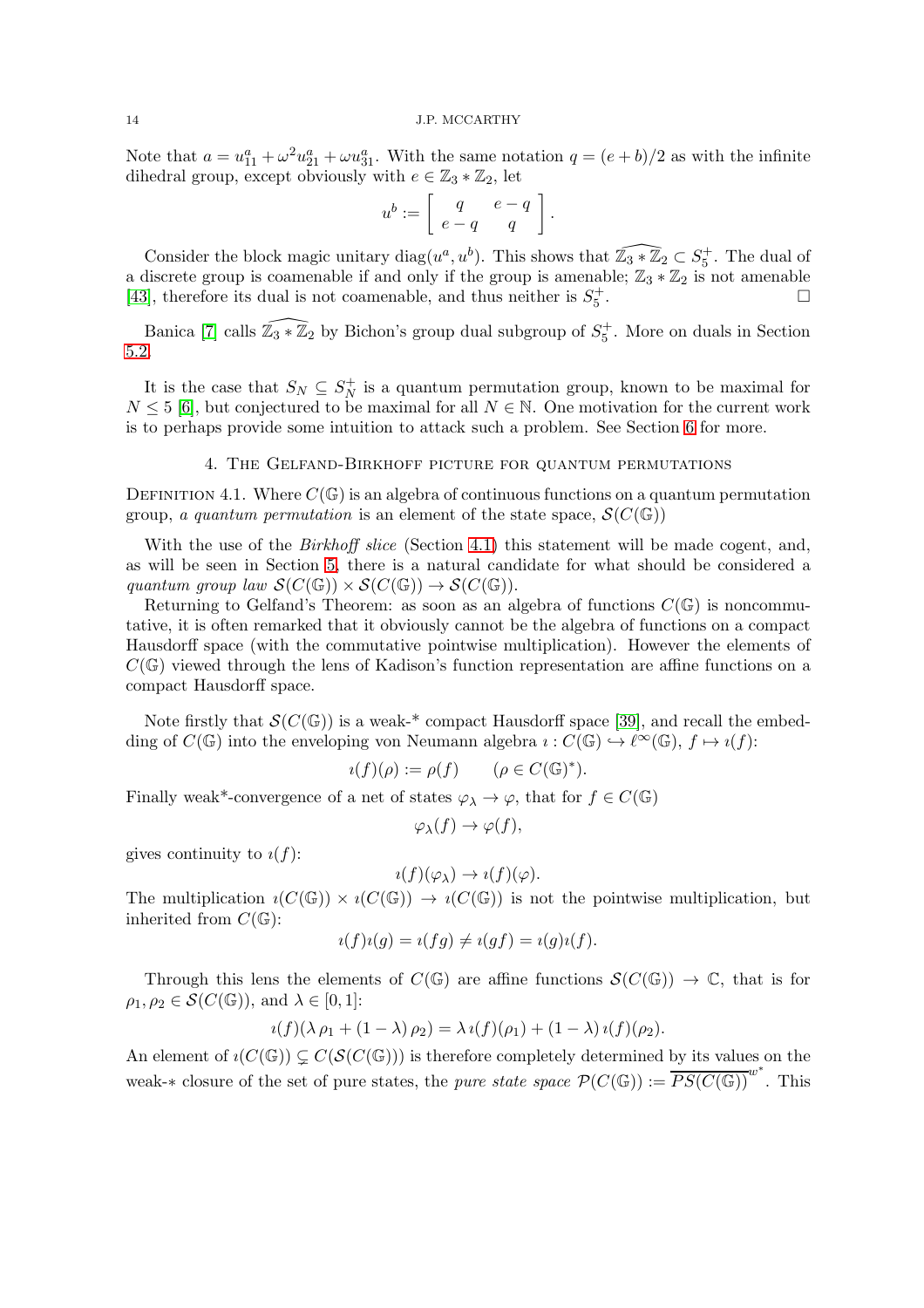is precisely how a function on a finite group  $f_0 : G \to \mathbb{C}$  extends to an affine function on the set of *random permutations* on  $G, f_1 : M_p(G) \to \mathbb{C}$ :

$$
f_1(\lambda \operatorname{ev}_{\sigma} + (1 - \lambda) \operatorname{ev}_{\tau}) = \lambda f_0(\sigma) + (1 - \lambda) f_0(\tau).
$$

While Gelfand's Theorem says, through the fact that the character space and pure state space coincide for unital commutative  $C^*$ -algebras, that for a finite group  $G$ , the embedded  $\iota(F(G))$  is the full algebra of continuous functions  $F(\mathcal{P}(F(G)))$ , in the noncommutative case, restricting even to  $\mathcal{P}(C(\mathbb{G}))$ ,  $\iota(C(\mathbb{G}))$  is a proper subset of  $C(\mathcal{S}(C(\mathbb{G})))$ , so, while tempting, it is abuse of notation to define  $\mathbb{G} := \mathcal{P}(C(\mathbb{G}))$  as the compact Hausdorff space, and continue to use the  $C(\mathbb{G})$  notation. If in the classical case the algebra of functions,  $F(G)$  is understood as the algebra of affine functions on the random permutations  $M_p(G) \to \mathbb{C}$ , and an algebra of continuous functions on a quantum permutation group  $C(\mathbb{G})$  is understood as an algebra of affine functions  $\mathcal{S}(C(\mathbb{G})) \to \mathbb{C}$ , then the relationship between  $\mathcal{P}(C(\mathbb{G}))$  and  $\mathcal{S}(C(\mathbb{G}))$  reflects in the quantum case the relationship between G and  $M_p(G)$  in the classical case.

These analogies are well captured by the following schematic:



The objects on the left are pure states of C<sup>∗</sup> -algebras; while the objects on the right are mixed states. The objects on top are states of commutative algebras; while the objects on the bottom are states of noncommutative algebras. The focus of this work is on the mixed states. This pair of dichotomies is discussed in [\[16\]](#page-32-16).

Therefore with this focus, the set of quantum permutations will be denoted by  $\mathbb{G}$  :=  $\mathcal{S}(C(\mathbb{G}))$ , a quantum permutation written an element  $\varphi \in \mathbb{G}$ , but the  $C(\mathbb{G})$  notation will be kept, but with the implicit understanding that it is a proper subset of  $C(\mathcal{S}(C(\mathbb{G})))$  (not to mention the fact that for non-coamenable  $\mathbb G$  there are different C<sup>\*</sup>-completions of  $\mathcal O(\mathbb G)$ , and thus different state spaces).

<span id="page-14-0"></span>4.1. The Birkhoff Slice. Given a quantum permutation group  $\mathbb{G} \subseteq S_N^+$  $N<sub>N</sub>$ , via the Gelfand– Birkhoff picture, an element  $\varphi \in \mathbb{G}$  is a quantum permutation. In this picture, the projections  $u_{ij}$  are Bernoulli observables. Make the following interpretation:

$$
\mathbb{P}[\varphi(j) = i] := \mathbb{P}[u_{ij} = 1 | \varphi] := \varphi(u_{ij}).\tag{4.1}
$$

These probabilities can be collected in a matrix:

$$
\Phi(\varphi)_{ij} := \varphi(u_{ij}).
$$

That u is a magic unitary implies that  $\Phi(\varphi)$  is a doubly stochastic matrix, i.e.  $\Phi(\varphi)$  is in the Birkhoff polytope  $\mathcal{B}_N$ , and call the map  $\Phi : \mathbb{G} \to \mathcal{B}_N$  the *Birkhoff slice*. It is called a slice as it only captures an ephemeral aspect of a quantum permutation; and is not injective.

In the case of compact matrix quantum groups, there is a natural generalisation of the Birkhoff slice,  $\Phi : \mathcal{S}(C(\mathbb{G})) \to M_N(\mathbb{C})$ . The restriction of this map to characters, an injective map  $\Phi : \Omega(C(\mathbb{G})) \to M_N(\mathbb{C})$ , has been studied previously. Immediately Woronowicz uses this map to prove Theorem [1.3](#page-5-0) [\[52\]](#page-33-2). Kalantar and Neufang [\[26\]](#page-32-17), who associate to a (locally)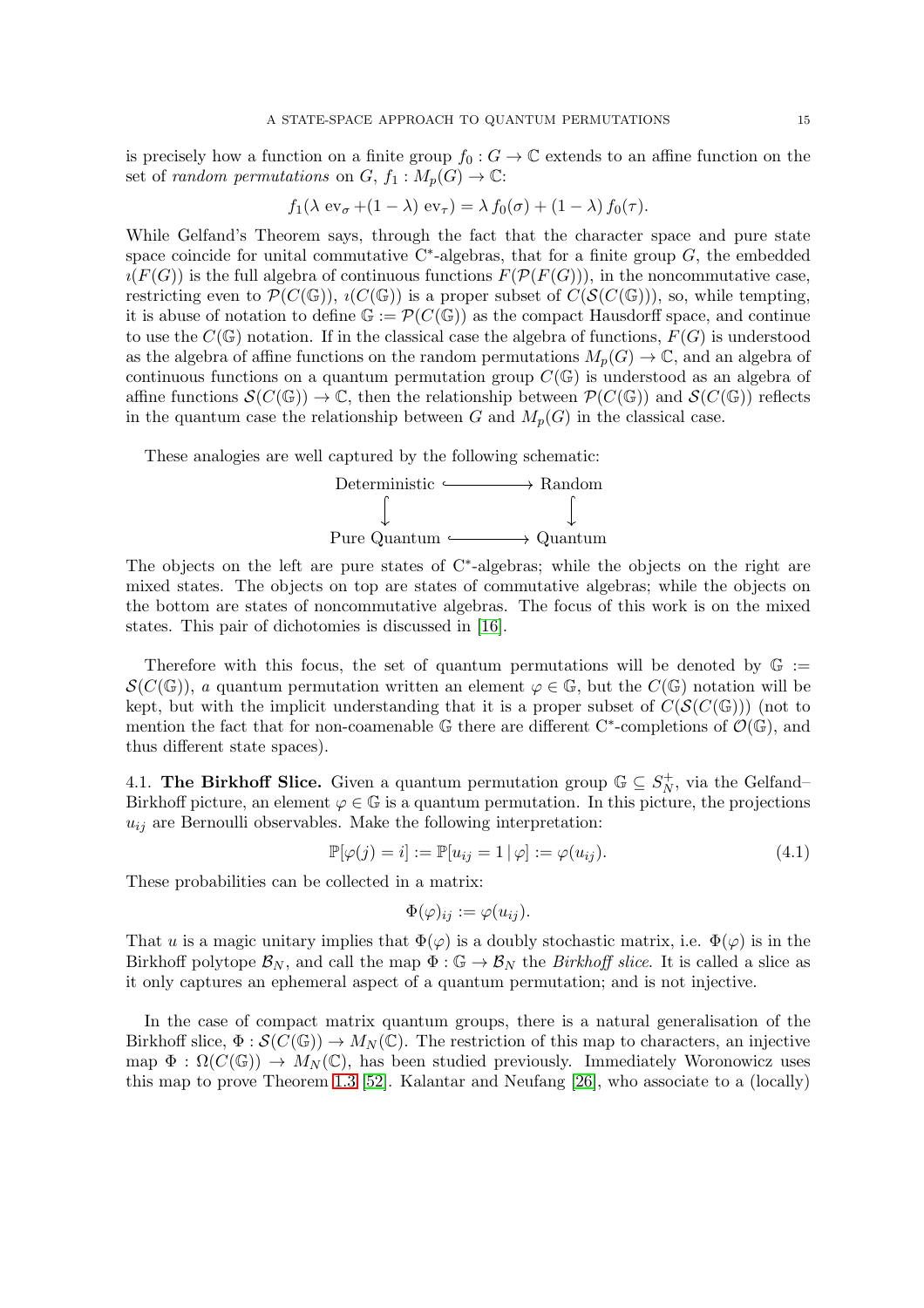compact quantum group  $\mathbb{G}$ , a (locally) compact classical group  $\tilde{\mathbb{G}}$ , use the map to show that in the case of a compact matrix quantum group,  $\tilde{\mathbb{G}}$  is homeomorphic to  $\Phi(\Omega(C(\mathbb{G}))).$ 

Assuming that  $\mathbb{P}[\varphi(k) = \ell] \neq 0$ , the quantum permutation  $\varphi$  can be conditioned on  $\varphi(k) =$  $\ell$ , and conditional probabilities collected in a Birkhoff slice. Recall state conditioning:

$$
\widetilde{u_{\ell k}}(\varphi) := \frac{\varphi(u_{\ell k} \cdot u_{\ell k})}{\varphi(u_{\ell k})}
$$
\n
$$
\implies \Phi(\widetilde{u_{\ell k}}(\varphi)) = \left[\frac{\varphi(u_{\ell k} u_{ij} u_{\ell k})}{\varphi(u_{\ell k})}\right]_{i,j=1}^N
$$
\n
$$
=: \left[\mathbb{P}[\varphi(j) = i \,|\, \varphi(k) = \ell\right]_{i,j=1}^N
$$

<span id="page-15-0"></span>PROPOSITION 4.2. Let  $\mathbb{G} \subseteq S_N^+$ . For  $\varphi \in \mathbb{G}$ , if  $\varphi(u_{ij})$  is non-zero, the matrix  $\Phi(\widetilde{u_{ij}}\varphi)$  has a one in the  $(i, j)$ -th entry.

Proposition [4.2](#page-15-0) implies that if e.g.

$$
\Phi(\varphi) = \begin{bmatrix}\n\Phi(\varphi)_{11} & \Phi(\varphi)_{12} & \cdots & \Phi(\varphi)_{1N} \\
\Phi(\varphi)_{21} & \Phi(\varphi)_{22} & \cdots & \Phi(\varphi)_{2N} \\
\vdots & \vdots & \ddots & \vdots \\
\Phi(\varphi)_{N1} & \Phi(\varphi)_{N2} & \cdots & \Phi(\varphi)_{NN}\n\end{bmatrix}
$$
\n
$$
\implies \Phi(\widetilde{u_{22}}\varphi) = \begin{bmatrix}\n\Phi(\varphi)_{11} & \Phi(\varphi)_{12} & \cdots & \Phi(\varphi)_{1N} \\
\Phi(\varphi)_{N2} & \Phi(\varphi)_{N2} & \cdots & \Phi(\varphi)_{NN} \\
\vdots & \vdots & \ddots & \vdots \\
\Phi(\widetilde{u_{22}}\varphi)_{11} & 0 & \Phi(\widetilde{u_{22}}\varphi)_{13} & \cdots & \Phi(\widetilde{u_{22}}\varphi)_{1N} \\
\vdots & \vdots & \vdots & \ddots & \vdots \\
\Phi(\widetilde{u_{22}}\varphi)_{N1} & 0 & \Phi(\widetilde{u_{22}}\varphi)_{N3} & \cdots & \Phi(\widetilde{u_{22}}\varphi)_{NN}\n\end{bmatrix}
$$

1  $\mathbf{I}$  $\mathbf{I}$  $\mathbf{I}$  $\mathbf{I}$  $\mathbf{I}$  $\mathbf{I}$ 

Inductively, assuming  $\varphi(u_{i_nj_n}\cdots u_{i_1j_1})\neq 0$ 

$$
\Phi(\widetilde{u_{i_1j_1}}\cdots\widetilde{u_{i_1j_1}}(\varphi))_{ij}=\mathbb{P}[\varphi(j)=i\,|\,[\varphi(j_n)=i_n]\succ\cdots\succ[\varphi(j_1)=i_1]].
$$

Indeed

$$
\mathbb{P}[(\varphi(j) = i] \succ [\varphi(j_n) = i_n] \succ \cdots \succ [\varphi(j_1) = i_1]] = \varphi(|u_{ij}u_{i_nj_n} \cdots u_{i_1j_1}|^2)
$$
  
=  $\Phi(\widetilde{u_{i_nj_n}} \cdots \widetilde{u_{i_1j_1}}(\varphi))_{ij} \cdot \Phi(\widetilde{u_{i_{n-1}j_{n-1}}} \cdots \widetilde{u_{i_1j_1}}(\varphi))_{i_nj_n} \cdots \Phi(\varphi)_{i_1j_1}.$ 

Example 4.3. No quantum permutations on three symbols As a toy example of how the Gelfand-Birkhoff picture is a good intuition, consider the theorem that  $S_3^+ = S_3$ . This is just to say that  $C(S_3^+)$ , the universal C<sup>∗</sup>-algebra generated by a 3 × 3 magic unitary  $(u_{ij})_{i,j=1}^3$  is commutative. This was known by Wang [\[50\]](#page-33-5), but Banica, Bichon, and Collins [\[9\]](#page-31-0) describe the Fourier-type proof as "quite tricky". Lupini, Mančinska, and Roberson however give a more elementary proof [\[33\]](#page-32-1).

By allowing talk of  $a$  quantum permutation the Gelfand–Birkhoff picture suggests  $why$  there are no quantum permutations on three symbols. Without assuming  $C(S_3^+)$  commutative, consider the observable

$$
x(1) = u_{11} + 2u_{21} + 3u_{31},
$$

which asks of a quantum permutation  $\varphi \in S_3^+$  what it maps one to. Measure  $\varphi$  with  $x(1)$ and the denote the result by  $\varphi(1)$ . The intuition might be that as soon as  $\varphi(1)$  is known,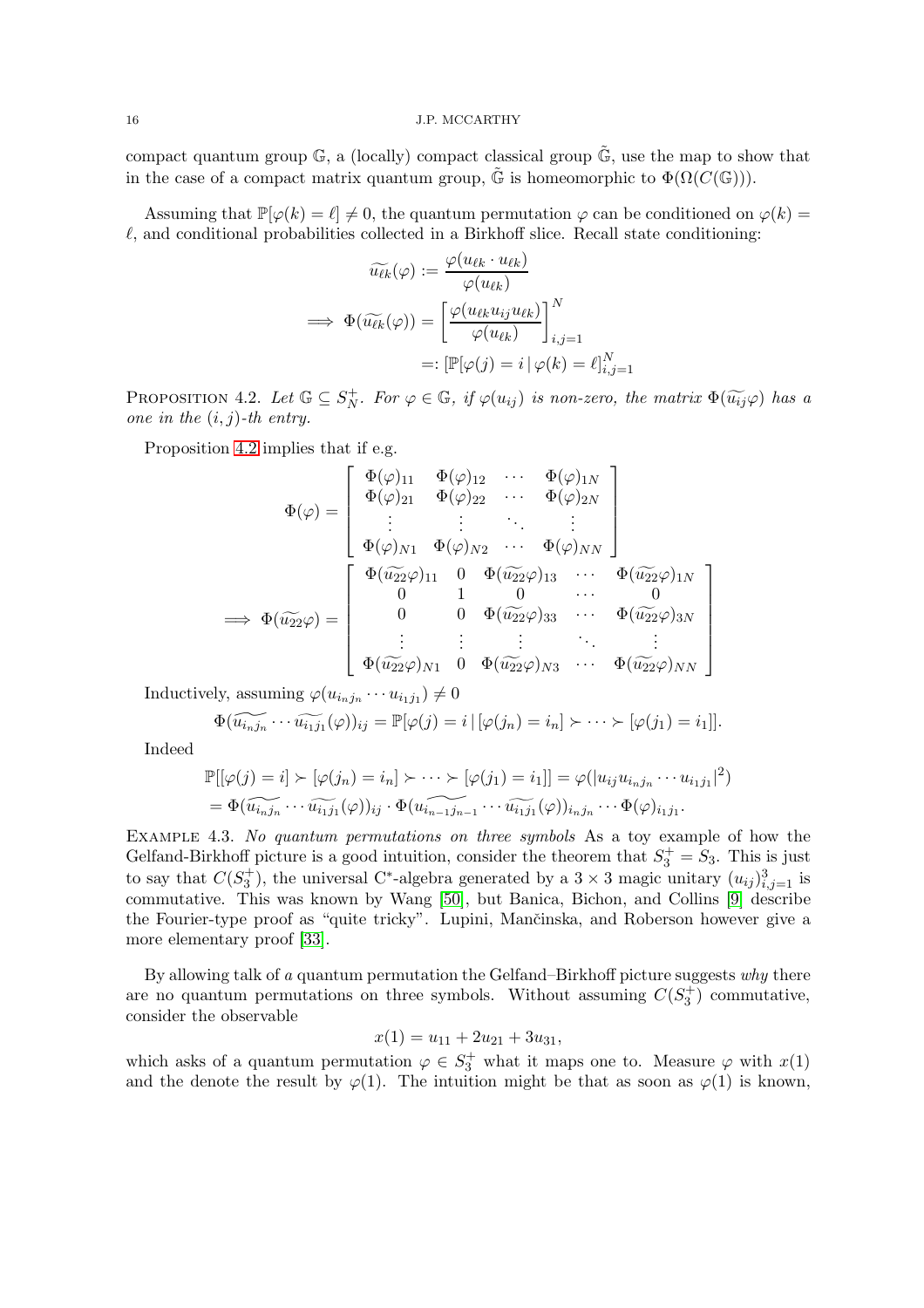$\varphi(2)$  and  $\varphi(3)$  are entangled in the sense that measurement of  $x(2)$  cannot be made without affecting  $x(3)$  (but without affecting  $x(1)$ ). This is only intuition: it might still be possible to exhibit e.g. the non-classical event:

<span id="page-16-0"></span>
$$
[\varphi(3) = 3] \succ [\varphi(2) = 1] \succ [\varphi(1) = 3];\tag{4.2}
$$

but pausing before measuring  $\varphi(2)$  allows the noting of a relationship between the events  $[\varphi(2) = 1] \succ [\varphi(1) = 3]$  and  $[\varphi(3) = 2] \succ [\varphi(1) = 3]$  that implies [\(4.2\)](#page-16-0) cannot happen.

Suppose that  $\varphi \in S_3^+$  and assume without loss of generality that measuring  $\varphi$  with  $x(1)$ gives  $\varphi(1) = 3$  with non-zero probability  $\varphi(u_{31})$ , and the quantum permutation transitions to  $\widetilde{u_{31}}\varphi \in S_3^+$ .

Now consider, using the fact that  $u_{21}u_{31} = 0 = u_{32}u_{31}$ , and the rows and columns of u are partitions of unity:

$$
u_{31} = (u_{12} + u_{22} + u_{32})u_{31} = (u_{21} + u_{22} + u_{23})u_{31}
$$
  
\n
$$
\implies u_{12}u_{31} = u_{23}u_{31}
$$
  
\n
$$
\implies u_{31}u_{12} = u_{31}u_{23},
$$

by taking the adjoint of both sides. This implies that conditioning on  $[\varphi(2) = 1] \succ [\varphi(1) = 3]$ is the same as conditioning on  $[\varphi(3) = 2] \succ [\varphi(1) = 3]$ :

<span id="page-16-1"></span>
$$
\widetilde{u_{12}}\widetilde{u_{31}}\varphi = \frac{\varphi(u_{31}u_{12} \cdot u_{12}u_{31})}{\varphi(u_{31}u_{12}u_{31})} = \frac{\varphi(u_{31}u_{23} \cdot u_{23}u_{31})}{\varphi(u_{31}u_{23}u_{31})} = \widetilde{u_{23}}\widetilde{u_{31}}\varphi
$$
\n(4.3)

Now

$$
\Phi(\widetilde{u_{12}}\widetilde{u_{31}}(\varphi_{\xi})) = \left[\begin{array}{rrr} 0 & 1 & 0 \\ * & 0 & * \\ * & 0 & * \end{array}\right].
$$

Using  $(4.3)$ 

$$
\Phi(\widetilde{u_{12}}\widetilde{u_{31}}\varphi)_{23} = \widetilde{u_{12}}\widetilde{u_{31}}\varphi(u_{23}) = \widetilde{u_{23}}\widetilde{u_{31}}\varphi(u_{23}) = \frac{\varphi(u_{31}u_{23}u_{23}u_{23}u_{31})}{\varphi(u_{31}u_{23}u_{31})} = 1
$$
\n
$$
\implies \Phi(\widetilde{u_{12}}\widetilde{u_{31}}(\varphi)) = \begin{bmatrix} 0 & 1 & 0 \\ 0 & 0 & 1 \\ \Phi(\widetilde{u_{12}}\widetilde{u_{31}}(\varphi))_{31} & 0 & 0 \end{bmatrix},
$$

and as  $\Phi$  maps to doubly stochastic matrices,  $\Phi(\widetilde{u_12}\widetilde{u_31}(\varphi))$  is equal to the permutation matrix (132). This implies that  $\widetilde{u_{12}}\widetilde{u_{31}}(\varphi) \in S_3^+$  is deterministic, that is its Birkhoff slice is a permutation matrix.

Not convinced this implies that  $C(S_3^+)$  is commutative? Here is a proof inspired by the above.

THEOREM 4.4.  $C(S_3^+)$  is commutative.

*Proof.* It suffices to show that  $u_{11}u_{22} = u_{22}u_{11}$  by showing:

$$
u_{11}u_{22} = u_{11}u_{33} = u_{22}u_{33} = u_{22}u_{11}.
$$

The first equality follows from:

$$
u_{11}(u_{21} + u_{22} + u_{23}) = u_{11}(u_{13} + u_{23} + u_{33}),
$$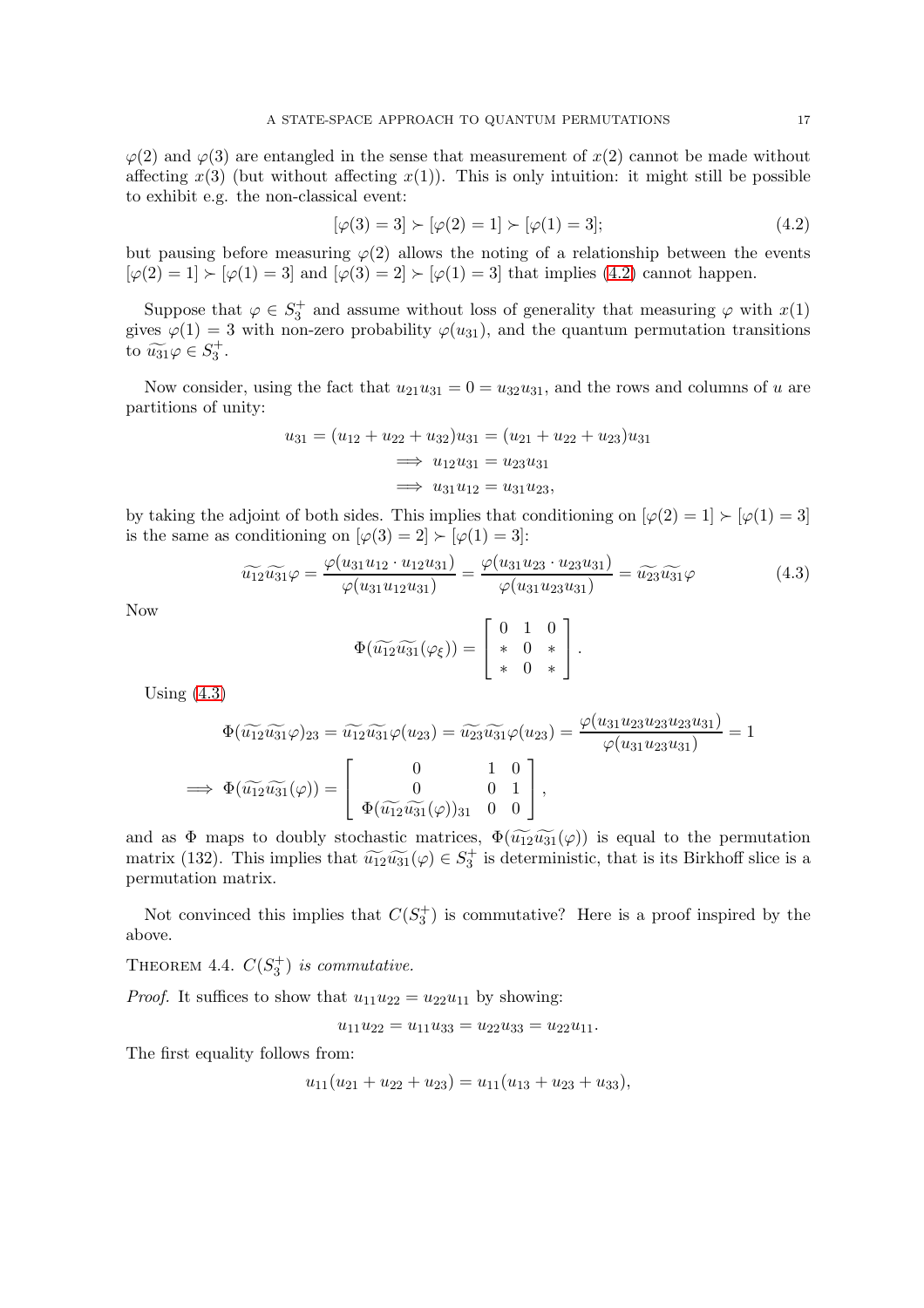the second from

$$
(u_{11} + u_{21} + u_{31})u_{33} = (u_{21} + u_{22} + u_{23})u_{33},
$$

and the third from

$$
u_{22}(u_{31} + u_{32} + u_{33}) = u_{22}(u_{11} + u_{21} + u_{31}).
$$

4.2. Deterministic Permutations. Let  $j: S_N \hookrightarrow M_N(\mathbb{C})$  be the embedding that sends a permutation to its permutation matrix. A *deterministic permutation in*  $\mathbb{G}$  is a quantum permutation  $\varphi \in \mathbb{G}$  such that  $\Phi(\varphi) = \iint_{\sigma} \sigma$  for some  $\sigma \in S_N$ . In this case write  $\varphi = \text{ev}_{\sigma}$ .

COROLLARY 4.5. A quantum permutation is deterministic if and only if it is a character.

*Proof.* Suppose that  $\varphi = ev_{\sigma}$  is deterministic. Consider the GNS representation  $(H_{\sigma}, \pi_{\sigma}, \xi_{\sigma})$ associated to  $\varphi$ . Note that by Proposition [4.2](#page-15-0)

$$
\mathrm{ev}_{\sigma}(u_{ij}) = \langle \xi_{\sigma}, \pi_{\sigma}(u_{ij})(\xi_{\sigma}) \rangle = 0 \text{ or } 1.
$$

Using the norm continuity of  $\pi_{\sigma}$ , this implies that for all  $f \in C(\mathbb{G})$ , there exists  $f_{\sigma} \in \mathbb{C}$  such that  $\pi_{\sigma}(f)(\xi_{\sigma}) = f_{\sigma}\xi_{\sigma}$ . Therefore

$$
\mathrm{ev}_{\sigma}(gf) = \langle \xi_{\sigma}, \pi_{\sigma}(gf) \xi_{\sigma} \rangle = \langle \xi_{\sigma}, \pi_{\sigma}(g) \pi_{\sigma}(f) (\xi_{\sigma}) \rangle \n= f_{\sigma} \langle \xi_{\sigma}, \pi_{\sigma}(g) \xi_{\sigma} \rangle = \mathrm{ev}_{\sigma}(g) \mathrm{ev}_{\sigma}(f).
$$

On the other hand, by the homomorphism property of a character  $\varphi \in \mathbb{G}$ 

$$
\varphi(u_{ij}) = \varphi(u_{ij}^2) = \varphi(u_{ij})^2 \implies \varphi(u_{ij}) = 0 \text{ or } 1,
$$

that is  $\varphi$  is deterministic.

The following can be extracted from this proof:

COROLLARY 4.6. A deterministic  $ev_{\sigma} \in \mathbb{G}$  is invariant under wave function collapse.

The set of deterministic permutations,  $G_{\mathbb{G}}$ , therefore coincides with the set of characters  $\Omega(C(\mathbb{G})) \subset \mathbb{G}$ , and is a finite group whenever non-empty (Corollary [5.3\)](#page-20-1). This implies that the set  $G_{\mathbb{G}}$  coincides with the set  $\widetilde{\mathbb{G}}$  of Kalantar and Neufang. A *random permutation in*  $\mathbb{G}$ is a convex combination of deterministic permutations, and the convex hull of  $G_{\mathbb{G}}$  is the set of random permutations in  $\mathbb{G}$ , which could also be denoted by  $M_p(G_{\mathbb{G}})$ .

The study of maximal classical subgroups of compact quantum groups has a long history. An equivalent approach, seen for example in Banica and Skalski [\[13\]](#page-32-18), is to quotient  $C(\mathbb{G})$  by its commutator ideal. Formally these approaches can give empty sets: the character space is empty if and only if the commutator ideal is the whole algebra. Studying instead the universal version  $C_u(\mathbb{G})$  at least guarantees a counit, so that  $e \in G_{\mathbb{G}}$ , and  $G_{\mathbb{G}}$  is a group (Corollary [5.3\)](#page-20-1).

With an algebra of functions on a finite quantum permutation group  $F(\mathbb{G})$ , a truly quantum permutation is any quantum permutation zero on all one dimensional factors. More generally, for  $\mathbb{G} \subseteq S_N^+$ working with the enveloping von Neumann algebra  $\ell^{\infty}(\mathbb{G})$ , in which  $\imath : C(\mathbb{G}) \hookrightarrow$  $\ell^{\infty}(\mathbb{G})$  embeds, a deterministic permutation  $ev_{\sigma} \in \mathbb{G}$  extends to a normal state  $\omega_{\sigma}$  on  $\ell^{\infty}(\mathbb{G}),$ and thus has a support projection  $p_{\sigma} \in \ell^{\infty}(\mathbb{G})$  which is the smallest projection  $p_{\sigma} \in \ell^{\infty}(\mathbb{G})$ 

 $\Box$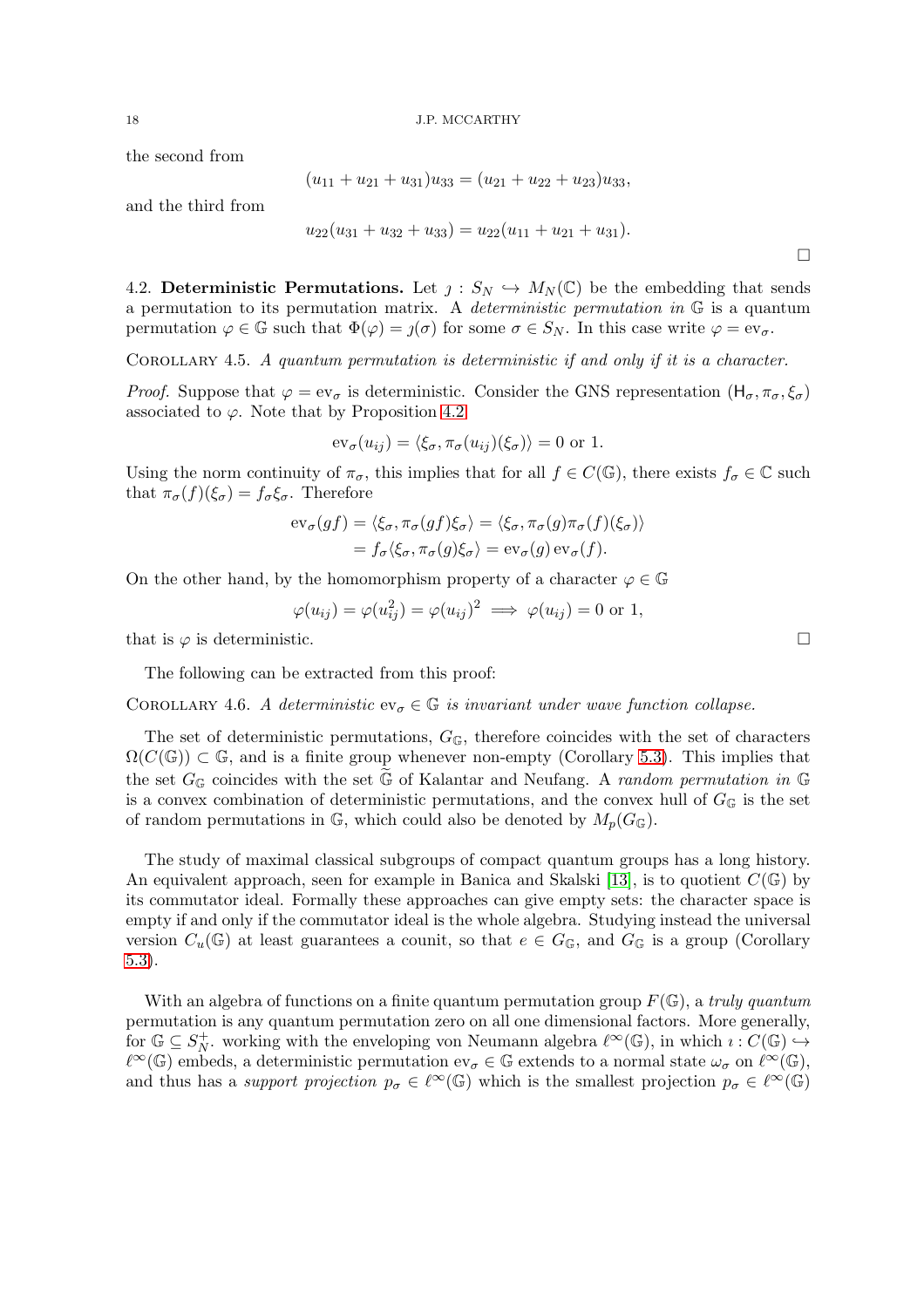such that  $\omega_{\sigma}(p_{\sigma}) = 1$ , so that for any projection  $p \in \ell^{\infty}(\mathbb{G})$  such that  $\omega_{\sigma}(p) = 1$ ,  $p_{\sigma} \leq p$ . Note that

$$
ev_{\sigma}(u_{\sigma(j)j}) = \omega_{\sigma}(i(u_{\sigma(j)j})) = 1 \implies p_{\sigma} \leq i(u_{\sigma(j)j}) \implies p_{\sigma} = i(u_{\sigma(j)j})p_{\sigma} = p_{\sigma}i(u_{\sigma(j)j}).
$$

Any pair  $\sigma \neq \tau$  of permutations are distinguished by some  $\sigma(j) \neq \tau(j)$ ,

$$
p_{\sigma}p_{\tau} = p_{\sigma} \iota(u_{\sigma(j)j})\iota(u_{\tau(j)j})p_{\tau} = p_{\sigma} \iota(u_{\sigma(j)j}u_{\tau(j)j})p_{\tau} = 0.
$$

Define:

$$
p_C = \sum_{\sigma \in G_{\mathbb{G}}} p_{\sigma},\tag{4.4}
$$

and define a quantum permutation  $\varphi \in \mathbb{G}$  as truly quantum if its normal extension  $\omega_{\varphi} \in$  $S(\ell^{\infty}(\mathbb{G}))$  has the property that  $\omega_{\varphi}(p_C) = 0$ . If  $G_{\mathbb{G}}$  is empty,  $p_C = 0$  and all quantum permutations in G are truly quantum.

A quick consideration shows that if an algebra of functions on a quantum permutation group is a direct sum with a one-dimensional factor  $\mathbb{C} f_i$ , then the state  $f^i : f_i \mapsto 1$  is deterministic.

EXAMPLE 4.7. The Kac–Paljutkin quantum group of order eight [\[25\]](#page-32-19),  $\mathfrak{G}_0$ , has algebra of functions structure:

$$
F(\mathfrak{G}_0) = \mathbb{C}f_1 \oplus \mathbb{C}f_2 \oplus \mathbb{C}f_3 \oplus \mathbb{C}f_4 \oplus M_2(\mathbb{C}). \tag{4.5}
$$

Where  $I_2 \in M_2(\mathbb{C})$  the identity, and the projection

$$
p:=\left(0,0,0,0,\left(\begin{array}{cc}\frac{1}{2}&\frac{1}{2}e^{-i\pi/4}\\ \frac{1}{2}e^{+i\pi/4}&\frac{1}{2}\end{array}\right)\right),
$$

a concrete exhibition of  $\mathfrak{G}_0 \subset S_4^+$  (Th. 1.1 (8), [\[8\]](#page-31-5)) comes by the magic unitary:

$$
u := \begin{bmatrix} f_1 + f_2 & f_3 + f_4 & p & I_2 - p \\ f_3 + f_4 & f_1 + f_2 & I_2 - p & p \\ p^T & I_2 - p^T & f_1 + f_3 & f_2 + f_4 \\ I_2 - p^T & p^T & f_2 + f_4 & f_1 + f_3 \end{bmatrix} .
$$
 (4.6)

The one dimensional factors give deterministic permutations,  $f^1 = ev_e$ ,  $f^2 = ev_{(34)}$ ,  $f^3 =$  $ev_{(12)}$  and  $f^4 = ev_{(12)(34)}$ , so that  $G_{\mathfrak{G}_0} \cong \mathbb{Z}_2 \times \mathbb{Z}_2$ . Given a quantum permutation  $\varphi \in \mathfrak{G}_0$ , measurement with an  $x(j)$  will see collapse to either a random permutation or a state on the  $M_2(\mathbb{C})$  factor: a truly quantum permutation. This can be illustrated using the notion of a quantum automorphism group of a finite graph [\[4\]](#page-31-8).

A finite graph X with N vertices has a quantum automorphism group  $G^+(X) \subseteq S_N^+$ . The A time graph A with A vertices has a quantum automorphism group  $G'(X) \subseteq N_N$ . The quantum automorphism group of the below graph is the quantum hyperoctahedral group  $H_2^+ \subset S_4^+$  [\[10\]](#page-31-9):

<span id="page-18-0"></span>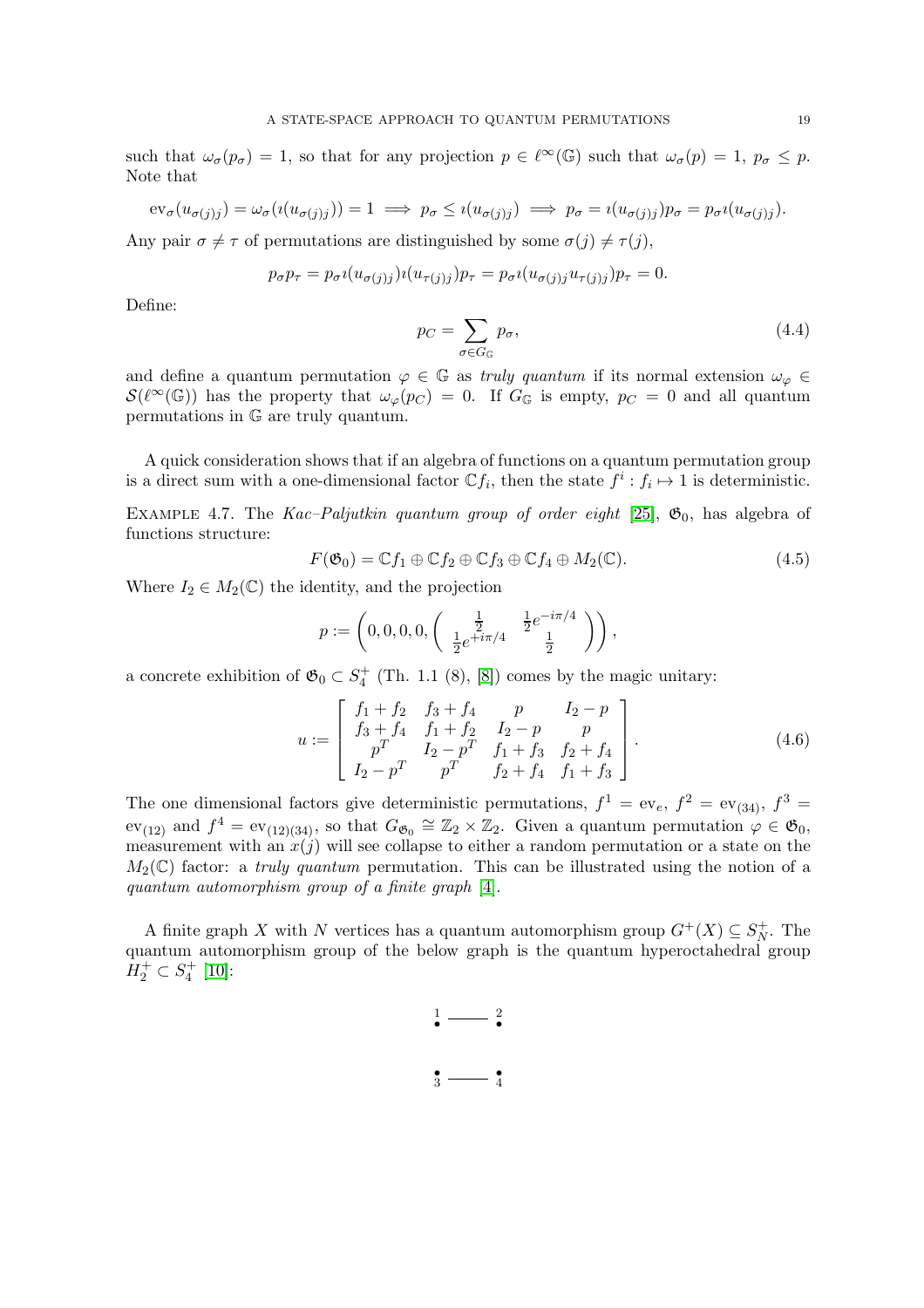The Kac–Paljutkin quantum group  $\mathfrak{G}_0 \subset S_4^+$  is a quantum subgroup  $\mathfrak{G}_0 \subset H_2^+ \subset S_4^+$ , and thus  $\varphi \in \mathfrak{G}_0$  may be viewed as a quantum automorphism of X, denoted here by  $\varphi(X)$ :

$$
\varphi(1) \xrightarrow{\qquad \qquad } \varphi(2)
$$

$$
\varphi(3) \xrightarrow{\bullet} \varphi(4)
$$

Note  $\varphi(1)$  and  $\varphi(2)$  are entangled in the sense that if measurement of  $x(1)$  yields e.g.  $\varphi(1) = 2$ , then subsequent measurement of  $x(2)$  yields  $\varphi(2) = 1$  with probability one:

$$
\begin{array}{c}\n\mathbf{2} & \mathbf{1} \\
\hline\n\mathbf{w_1} & \mathbf{0} \\
\hline\n\mathbf{w_2} & \mathbf{0} \\
\hline\n\mathbf{w_3} & \mathbf{0} \\
\hline\n\mathbf{w_4} & \mathbf{0} \\
\hline\n\mathbf{w_5} & \mathbf{0} \\
\hline\n\mathbf{w_6} & \mathbf{0} \\
\hline\n\mathbf{w_7} & \mathbf{0} \\
\hline\n\mathbf{w_8} & \mathbf{0} \\
\hline\n\mathbf{w_9} & \mathbf{0} \\
\hline\n\mathbf{w_9} & \mathbf{0} \\
\hline\n\mathbf{w_9} & \mathbf{0} \\
\hline\n\mathbf{w_9} & \mathbf{0} \\
\hline\n\mathbf{w_9} & \mathbf{0} \\
\hline\n\mathbf{w_9} & \mathbf{0} \\
\hline\n\mathbf{w_9} & \mathbf{0} \\
\hline\n\mathbf{w_9} & \mathbf{0} \\
\hline\n\mathbf{w_9} & \mathbf{0} \\
\hline\n\mathbf{w_9} & \mathbf{0} \\
\hline\n\mathbf{w_9} & \mathbf{0} \\
\hline\n\mathbf{w_9} & \mathbf{0} \\
\hline\n\mathbf{w_9} & \mathbf{0} \\
\hline\n\mathbf{w_9} & \mathbf{0} \\
\hline\n\mathbf{w_9} & \mathbf{0} \\
\hline\n\mathbf{w_9} & \mathbf{0} \\
\hline\n\mathbf{w_9} & \mathbf{0} \\
\hline\n\mathbf{w_9} & \mathbf{0} \\
\hline\n\mathbf{w_9} & \mathbf{0} \\
\hline\n\mathbf{w_9} & \mathbf{0} \\
\hline\n\mathbf{w_9} & \mathbf{0} \\
\hline\n\mathbf{w_9} & \mathbf{0} \\
\hline\n\mathbf{w_9} & \mathbf{0} \\
\hline\n\mathbf{w_9} & \mathbf{0} \\
\hline\n\mathbf{w_9} & \mathbf{0} \\
\hline\n\mathbf{w_9} & \mathbf{0} \\
\hline\n\mathbf{w_9} & \mathbf{0} \\
\hline\n\mathbf{w_9} & \mathbf{0} \\
\hline\n\mathbf{w_9} & \mathbf{0
$$

Going back to  $\varphi(X)$ , if measurement of  $x(1)$  yields  $\varphi(1) = 1$  or  $\varphi(1) = 2$ , then  $\varphi$  collapses to a random automorphism, with no non-classical behaviour observable. However, if measurement of  $x(1)$  yields  $\varphi(1) = 3$  or  $\varphi(1) = 4$  then  $\varphi$  collapses to a *truly quantum* automorphism, and moreover there is an uncertainty principle about  $x(3)$  and  $x(4)$  in the sense that, e.g.

$$
\Phi(\widetilde{u_{31}}\varphi) = \begin{bmatrix} 0 & 0 & \frac{1}{2} & \frac{1}{2} \\ 0 & 0 & \frac{1}{2} & \frac{1}{2} \\ 1 & 0 & 0 & 0 \\ 0 & 1 & 0 & 0 \end{bmatrix}
$$

That is, if measurement of  $x(1)$  reveals that  $\widetilde{u_{31}}\varphi(X)$  is:

$$
\begin{array}{c}\n3 \longrightarrow 4 \\
\bullet \\
\hline\n\end{array}
$$

it is the case that:

$$
\mathbb{P}[\widetilde{u_{31}}\varphi(3)=1]=\frac{1}{2}=\mathbb{P}[\widetilde{u_{31}}\varphi(3)=2].
$$

This uncertainty principle will persist: if subsequent measurement shows that  $\widetilde{u_{31}}\varphi(3) = 1$ , there will be more uncertainty:

$$
\mathbb{P}[\widetilde{u_{13}}\widetilde{u_{31}}\varphi(1)=3]=\frac{1}{2}=\mathbb{P}[\widetilde{u_{13}}\widetilde{u_{31}}\varphi(1)=4].
$$

<span id="page-19-0"></span>and non-classical behaviour can be exhibited, such as:

$$
[\varphi(1)=4]\succ[\varphi(3)=1]\succ[\varphi(1)=3].
$$

# 5. Quantum group law and identity

5.1. **Quantum Group Law.** In the classical case of a finite group  $G \subseteq S_N$ , for  $\sigma, \tau \in G$ , the group law is encoded within the convolution of the pure states  $ev_{\sigma}$  and  $ev_{\tau}$ :

$$
(\mathrm{ev}_{\tau} \star \mathrm{ev}_{\sigma}) \mathbb{1}_{j \to i} = (\mathrm{ev}_{\tau} \otimes \mathrm{ev}_{\sigma}) \Delta(\mathbb{1}_{j \to i}) = (\mathrm{ev}_{\tau} \otimes \mathrm{ev}_{\sigma}) \sum_{k} (\mathbb{1}_{k \to i} \otimes \mathbb{1}_{j \to k}) = \mathbb{1}_{j \to i}(\tau \sigma).
$$

The same game can be played with quantum permutations: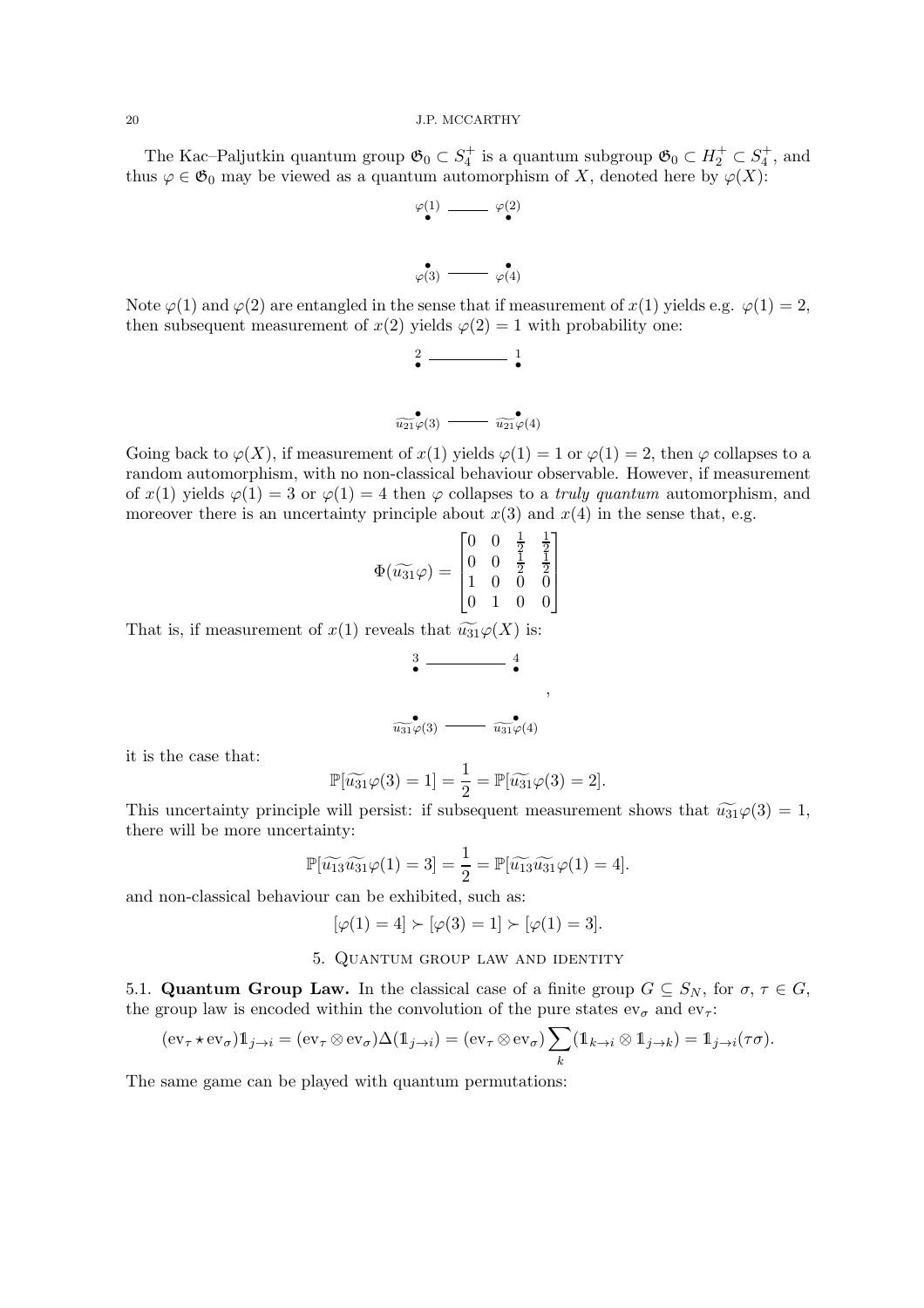DEFINITION 5.1. The quantum group law  $\mathbb{G}\times\mathbb{G}\to\mathbb{G}$  is the convolution,  $\varphi_2\star\varphi_1:=(\varphi_2\otimes\varphi_1)\Delta$ .

PROPOSITION 5.2. The Birkhoff slice is multiplicative:

$$
\Phi(\varphi_2 \star \varphi_1) = \Phi(\varphi_2) \Phi(\varphi_1), \qquad (\varphi_2, \varphi_1 \in \mathbb{G}).
$$

<span id="page-20-1"></span>COROLLARY 5.3. The set of deterministic permutations  $G_{\mathbb{G}}$  is either a group, or empty. It is a group if and only if  $\varepsilon \in \mathbb{G}$ . Therefore if a quantum permutation group  $\mathbb{G}$  is coamenable, or the algebra of continuous functions  $C(\mathbb{G}) \cong C_u(\mathbb{G})$ , then  $G_{\mathbb{G}}$  is a group. In particular, if  $\mathbb{G} \subseteq S_4^+$ , then  $G_{\mathbb{G}}$  is a group.

If  $G_{\mathbb{G}}$  is a group, the counit plays precisely the role of the identity:

$$
\varphi \star \varepsilon = \varphi = \varepsilon \star \varphi \qquad (\varphi \in \mathbb{G}).
$$

Restricted to  $G_{\mathbb{G}}$ , precomposing  $ev_{\sigma}$  with the antipode  $S: C(\mathbb{G}) \to C(\mathbb{G})$  gives an inverse:

$$
\operatorname{ev}_{\sigma} \circ S = \operatorname{ev}_{\sigma^{-1}} \implies \operatorname{ev}_{\sigma^{-1}} \star \operatorname{ev}_{\sigma} = \operatorname{ev}_{\sigma} \star \operatorname{ev}_{\sigma^{-1}} = \operatorname{ev}_{e} = \varepsilon.
$$

For a general quantum permutation, it might be more accurate to call  $\varphi^{-1} := \varphi \circ S$  the reverse of  $\varphi$  in the sense that

$$
\varphi^{-1}(|u_{i_n j_n} \cdots u_{i_1 j_1}|^2) = \varphi(|u_{j_n i_n} \cdots u_{j_1 i_1}|^2)
$$
(5.1)  

$$
\implies \mathbb{P}[[\varphi^{-1}(i_n) = j_n] \succ \cdots \succ [\varphi^{-1}(i_1) = j_1]] = \mathbb{P}[[\varphi(j_n) = i_n] \succ \cdots \succ [\varphi(j_n) = i_n]]
$$

Remarkably for a piece about compact quantum groups, the *Haar state* has not yet been introduced. The following is equivalent to more conventional definitions.

DEFINITION 5.4. A quantum permutation group  $\mathbb{G}$  has a quantum permutation  $h_{\mathbb{G}}$  called the Haar state that is the unique annihilator for the quantum group law, that is for all  $\varphi \in \mathbb{G}$ 

$$
h_{\mathbb{G}}\star\varphi=h_{\mathbb{G}}=\varphi\star h_{\mathbb{G}}.
$$

The non-zero elements of the Birkhoff slice  $\Phi(h_{\mathbb{G}})$  are equal along rows and columns. The Haar state can be thought of as the "maximally random" quantum permutation: in the classical case of  $S_N$  it corresponds to the uniform measure on  $S_N$ .

<span id="page-20-0"></span>5.2. 'Abelian' Quantum Permutation Groups. Given a compact group  $G$ , the algebra of continuous functions analogue of "G is abelian" is that " $C(G)$  is cocommutative", that is to say  $\Delta = \tau \circ \Delta$ , where  $\tau(f \otimes q) = q \otimes f$  is the flip map. In this sense an abelian compact quantum group is given by a cocommutative algebra of continuous functions  $C(\tilde{\Gamma})$ , that is an algebra of continuous functions on the dual of a discrete group Γ. As the quantum permutations in  $\hat{\Gamma}$  are in the state space of  $C(\hat{\Gamma})$ , which is some class of positive definite functions on Γ with pointwise, commutative multiplication, this idea that duals of discrete groups are abelian is trivial through Definition [4.1.](#page-13-0)

Consider a cyclic group  $\langle \gamma \rangle$  generated by an element  $\gamma$  of order N. For  $\omega := \exp(2\pi i/N)$ , consider the following vector in  $F(\langle \gamma \rangle)^N$ :

$$
\frac{1}{N} \begin{bmatrix} e + \gamma + \gamma^2 + \dots + \gamma^{N-1} \\ e + \omega \gamma + \omega^2 \gamma^2 + \dots + \omega^{N-1} \gamma^{N-1} \\ e + \omega^2 \gamma + (\omega^2)^2 \gamma^2 + \dots + (\omega^2)^{N-1} \gamma^{N-1} \\ \dots \\ e + \omega^{N-1} \gamma + (\omega^{N-1})^2 \gamma^2 + \dots + (\omega^{N-1})^{N-1} \gamma^{N-1} \end{bmatrix} . \tag{5.2}
$$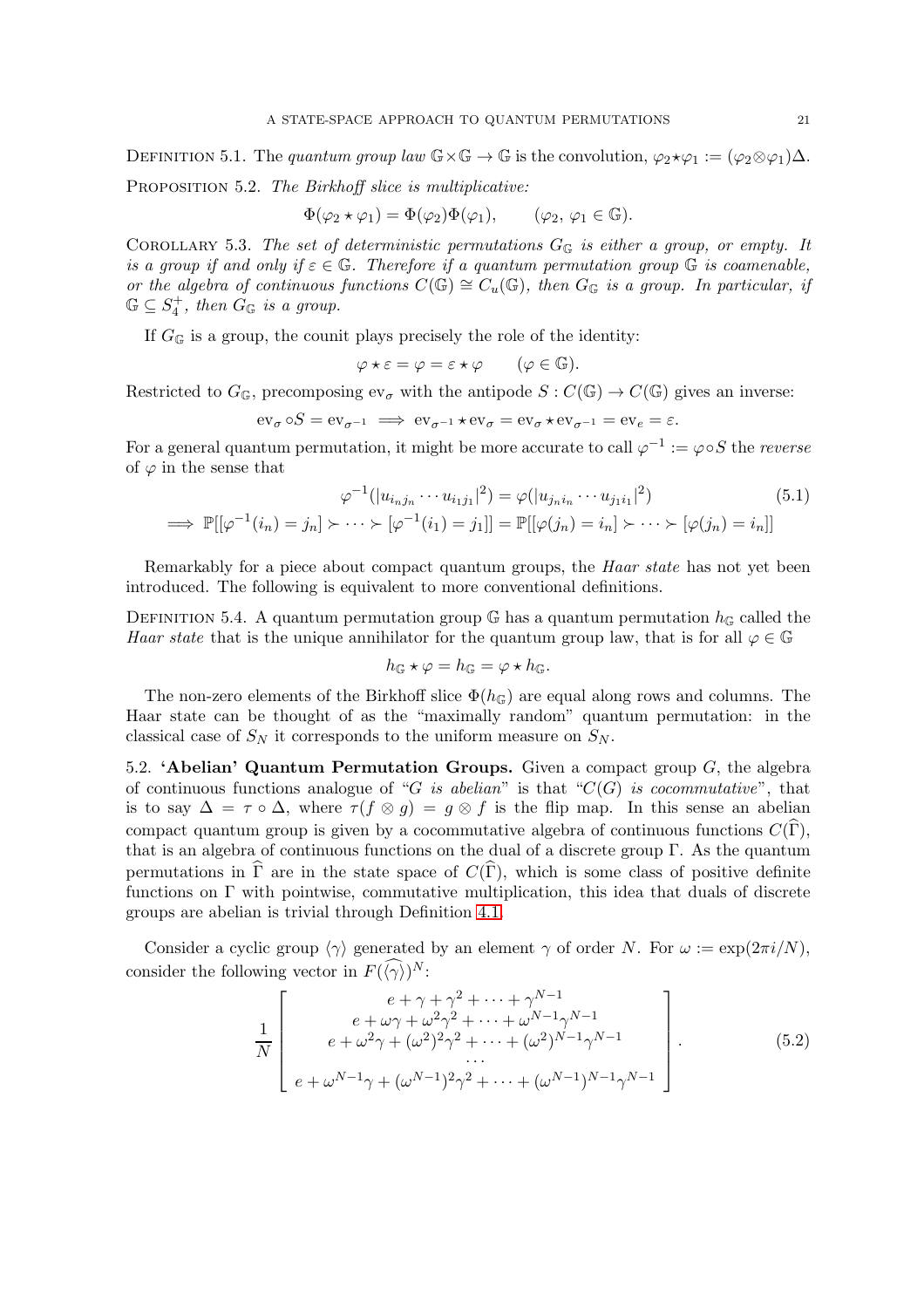A circulant matrix defined by this vector is a magic unitary for  $\langle \gamma \rangle \subseteq S_N^+$ :

$$
[u^{\gamma}]_{i,j} := \frac{1}{N} \sum_{\ell=1}^{N} \omega^{(i-j)\ell} \gamma^{\ell}.
$$

Note that

$$
\gamma = u_{11}^{\gamma} + \omega^{N-1} u_{21}^{\gamma} + \omega^{N-2} u_{31}^{\gamma} + \cdots + \omega u_{N,1}^{\gamma}.
$$

Let  $\Gamma = \langle \gamma_1, \ldots \gamma_k \rangle$  be a finitely generated discrete group, with generators of finite order  $N_1, N_2, \ldots, N_k$ . Then the dual  $\widehat{\Gamma} \subseteq S_N^+$  where  $N := \sum_p N_p$  via the block magic unitary:

$$
u = \left( \begin{array}{cccc} u^{\gamma_1} & 0 & \cdots & 0 \\ 0 & u^{\gamma_2} & \cdots & 0 \\ \vdots & \vdots & \ddots & 0 \\ 0 & 0 & \cdots & u^{\gamma_k} \end{array} \right).
$$

Note that due to the fact that the  $u^{\gamma_p}$  are circulant matrices, the entries of each  $u^{\gamma_p}$  commute. Such a construction was used to prove Theorem [3.4.](#page-12-1) It is long known that duals of finite groups  $G$  are quantum permutation groups, but earlier references such as [\[11\]](#page-31-4) placed  $\widehat{G}\,\subset\,S^+_{|G}$  $|G|^2$ . That result can be shown by considering each group element an order  $|G|$  generator, so making for each  $g_p$  a  $|G| \times |G|$  magic unitary  $u^{g_p}$ , and forming the block matrix  $diag(u^{g_1}, \ldots, u^{g_{|G|}})$ . Smaller embeddings of duals of finite groups abound: an induction on |G| shows that  $\widehat{G} \subseteq S^+_{|G}$  $\frac{1}{|G|}.$ 

Let G be a finite group. Where  $\text{Irr}(G)$  is an index set for a maximal set of pairwise inequivalent *unitary* irreducible representations  $\rho_{\alpha}: G \to M_{d_{\alpha}}(\mathbb{C})$ , the algebra of functions on the dual has algebra

$$
F(\widehat{G}) = \bigoplus_{\alpha \in \operatorname{Irr}(G)} M_{d_{\alpha}}(\mathbb{C}).
$$

When looking at concrete examples, sometimes it is easier to look at the regular representation:

$$
\pi(F(\widehat{G})) \subset B(\mathbb{C}^{|G|}), \quad g: e_h \mapsto e_{gh}.
$$

Each one dimensional representation gives a deterministic permutation. The quantum permutations are positive definite functions on G. The function  $1_G \in \widehat{G}$  is the counit  $F(\widehat{G}) \to \mathbb{C}$ . That  $\widehat{G}$  is abelian implies that the group  $G_{\widehat{G}}$  of deterministic permutations is abelian. If G is a simple group, either there are no truly quantum permutations, and  $G \cong \mathbb{Z}_p$  for a prime p, and  $\hat{G} = G$ ; or  $G_{\hat{G}}$  is the trivial group. The dual of the symmetric group for  $N \geq 2$  has only two deterministic permutations: one is the counit  $\varepsilon = \mathbb{1}_G$ , and the other is the sign representation, an order two deterministic permutation:  $\sum_{\sigma \in S_N} \text{sgn}(\sigma) \delta_{\sigma}$ . The dual of the quaternion group has four deterministic permutations  $G_{\widehat{Q}} \cong \mathbb{Z}_2 \times \mathbb{Z}_2$ , the dual of a dihedral group has either two or four depending on the order. A perfect (finite) group has only one representation of degree one, and the smallest perfect group is  $A_5$ . In this picture, Pontryagin duality for a finite abelian group  $G$  is nothing but  $G$  having no truly quantum permutations: all the representations are one dimensional, and hence deterministic.

Suppose that  $\Gamma = \langle \gamma_1, \ldots, \gamma_k \rangle$  is a discrete group such that  $\widehat{\Gamma} \subseteq S_N^+$  $N^+$ . Partition the symbols  $1, \ldots, N$  into blocks  $B_1, \ldots, B_k$  with  $B_p$  of size  $N_p$ . The fact that the blocks of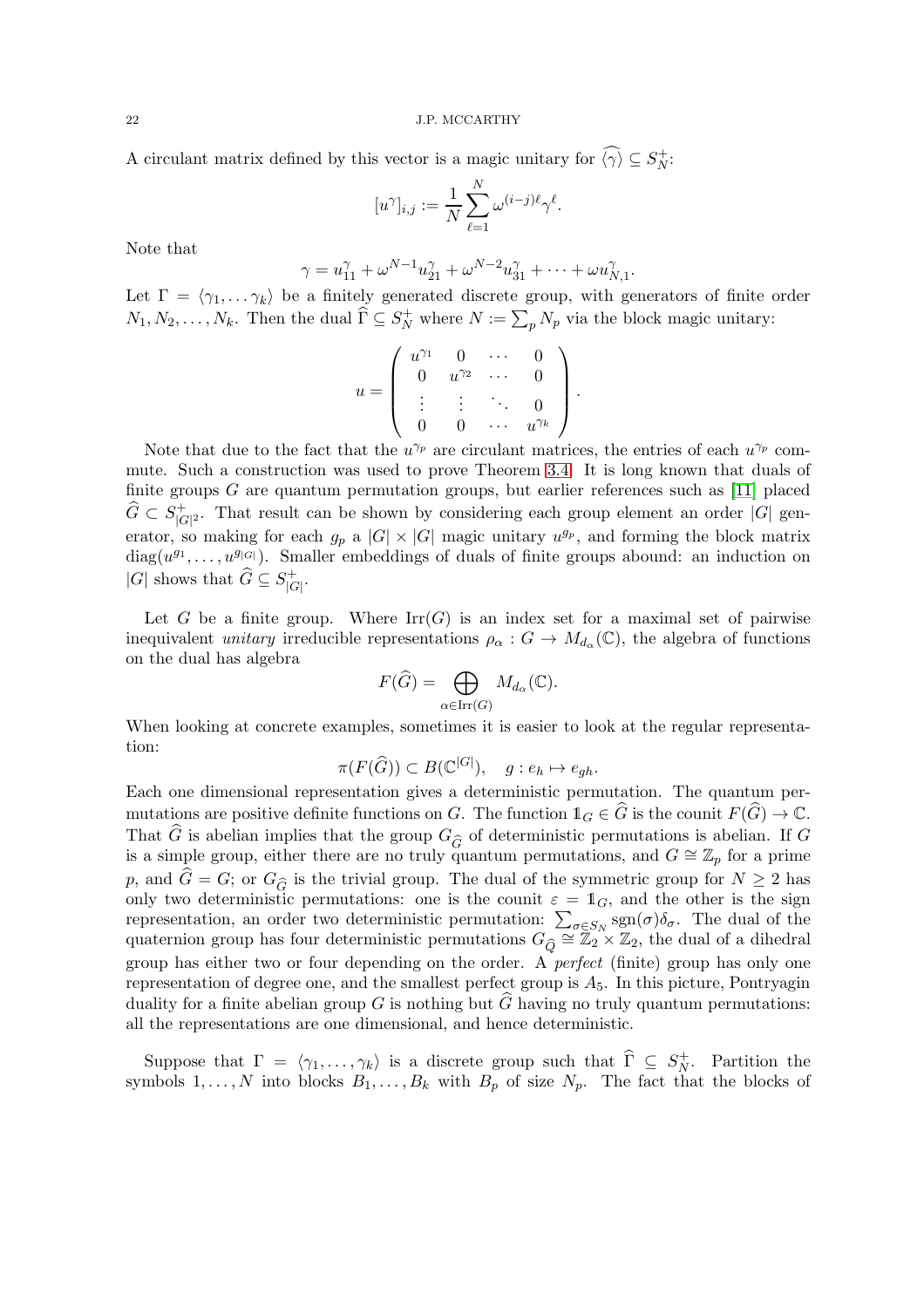$diag(u^{\gamma_1},\ldots,u^{\gamma_k})$  are circulant matrices implies that if for  $j \in B_p$ , the measurement of a quantum permutation  $\varphi \in \widehat{\Gamma}$  with  $x(j)$  will see wave function collapse such that the restriction of the state to  $B_p$  is now deterministic in the sense that if, for  $r, s \in B_p$ ,  $\varphi(u_{rs}) \neq 0$ , then the matrix  $[\Phi(\widetilde{u_{rs}}(\varphi))]_{i,j\in B_p}$  is a permutation matrix. For example, for  $N \geq 9$ , and generators σ of order two, and τ of order three, consider  $\widehat{S_N} \subset S_5^+$  with blocks  $B_1 = \{1, 2\}$  from  $u^{\sigma}$  and  $B_2 = \{3, 4, 5\}$  from  $u^{\tau}$ . Let  $\varphi \in \widetilde{S_N}$  be a quantum permutation. Measure with

$$
x(4) = 3u_{34} + 4u_{44} + 5u_{54}.
$$

Suppose that the measurement yields  $x(4) = 5$ . Then the quantum permutation collapses to:

$$
\widetilde{u_{54}}(\varphi) = \frac{\varphi(u_{54} \cdot u_{54})}{\varphi(u_{54})},
$$

and the circulant nature of  $u^{\tau}$  implies that the Birkhoff slice

$$
\Phi(\widetilde{u_{54}}\varphi) = \begin{pmatrix} \alpha & 1-\alpha & 0 & 0 & 0 \\ 1-\alpha & \alpha & 0 & 0 & 0 \\ 0 & 0 & 0 & 0 & 1 \\ 0 & 0 & 1 & 0 & 0 \\ 0 & 0 & 0 & 1 & 0 \end{pmatrix},
$$

that is the measurement of  $x(4) = 5$  collapses the quantum permutation in such a way that it is deterministic on  $B_2$ . Unlike in the case of  $S_3^+$ , while  $x(1)$  and  $x(2)$  are now entangled, the measurement of  $x(1)$  can disturb the state in such a way that the complete certainty around  $B_2$  is disturbed. The same phenomenon necessarily occurs for the dual of any non-abelian finite group. The circulant nature of the blocks implies that for all  $r, s \in B_p$ , the measurement of  $x(r)$  determines  $x(s)$ , and all such measurements could be denoted  $x(B_p)$ . The dual of a discrete group  $\Gamma = \langle \gamma_1, \ldots, \gamma_k \rangle$  could model a k particle "entangled" quantum system, where the p-th particle, corresponding to the block  $B_p$ , has  $N_p$  states, labelled  $1, \ldots, N_p$ . Full information about the state of all particles is in general impossible, but measurement with  $x(B_p)$  will see collapse of the pth particle to a definite state. Only the deterministic/random permutations in  $\widehat{\Gamma}$  would correspond to classical states.

# 6. Phenomena

<span id="page-22-0"></span>6.1. Quasi-subgroups. If G is a classical finite group, subsets  $S \subseteq G$  that are closed under the group law are subgroups. More generally, for the algebra of continuous functions  $C(G)$  on a classical compact group, states  $C(G) \to \mathbb{C}$  correspond via integration to Borel probability measures in  $M_p(G)$ , and in the context of this work could be called *random permutations* (of an infinite set if  $G$  is infinite). In this context the convolution might be called the random group law, and the Kawada–Itô theorem says that random permutations idempotent with respect to the random group law are Haar measures/states of compact subgroups of  $G$  [\[28\]](#page-32-20).

Suppose that  $\mathbb{H} \subseteq \mathbb{G} \subseteq S_N^+$  $\mathcal{C}_N^+$  by  $\pi: C(\mathbb{G}) \to C(\mathbb{H})$ . The Haar state of  $\mathbb H$  in  $\mathbb{G}, h_{\mathbb{H}} \circ \pi$ , is an idempotent state in G, called a *Haar idempotent*. Compact quantum groups can have non-Haar idempotents. In our context these are quantum permutations  $\phi \in \mathbb{G}$  idempotent with respect to the quantum group law,  $\phi \star \phi = \phi$ , that are not the Haar state on any compact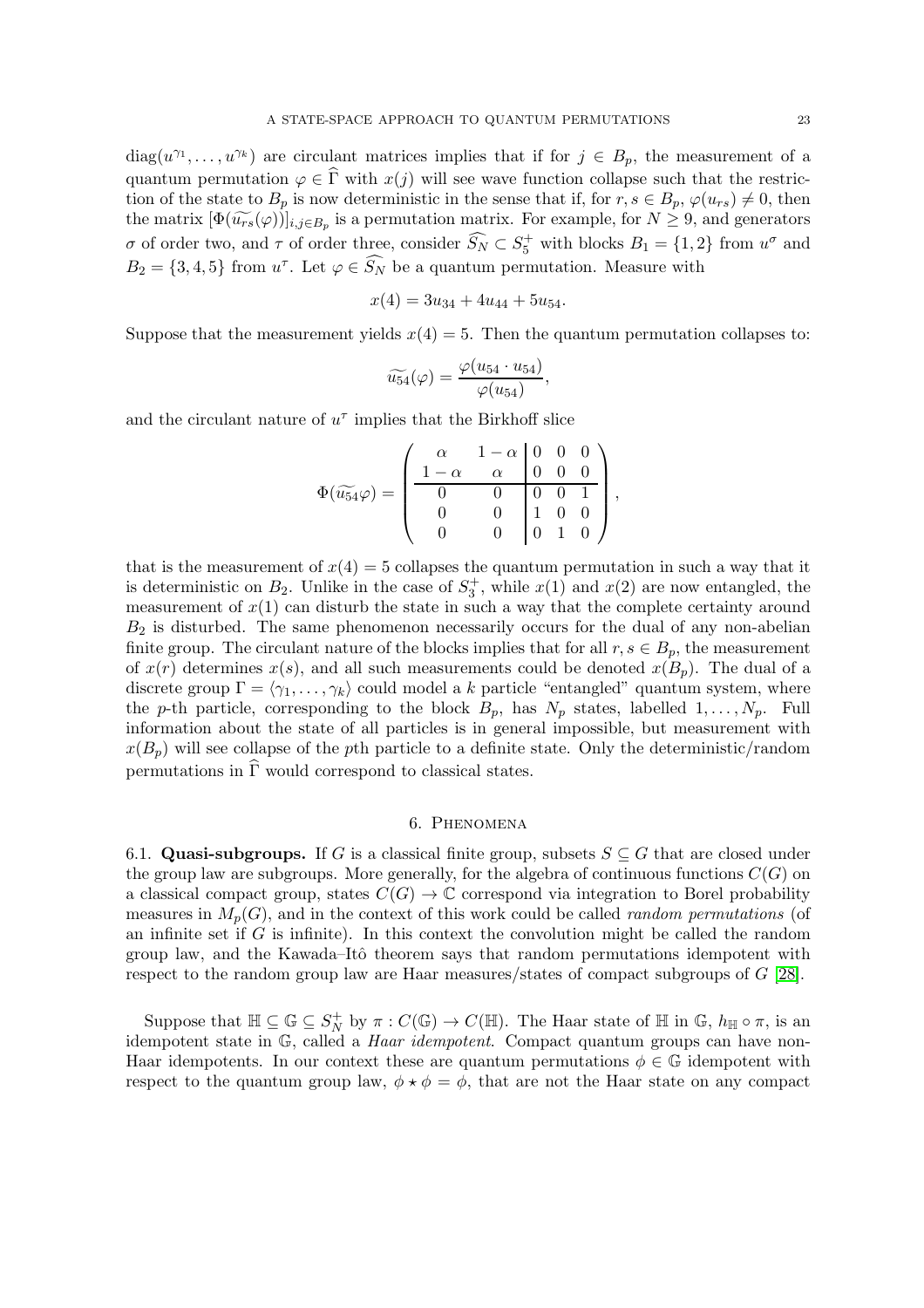subgroup. In the Gelfand picture, idempotent states correspond to measures uniform on virtual objects called  $quasi-subgroups<sup>1</sup>$  $quasi-subgroups<sup>1</sup>$  $quasi-subgroups<sup>1</sup>$ .

In the case of finite quantum groups, an idempotent state  $\phi_{\mathbb{S}}$  is associated to a *group-like* projection  $\mathbb{1}_{\mathbb{S}}$ , which is also the support projection of  $\phi_{\mathbb{S}}$  (see [\[37\]](#page-32-21) for more including original references), and therefore it is tenable to define:

DEFINITION 6.1. Let  $\mathbb G$  be a finite quantum permutation group with an idempotent state  $\phi_{\mathbb{S}} \in \mathbb{G}$  and associated group-like projection  $\mathbb{1}_{\mathbb{S}} \in F(\mathbb{G})$ . The associated quasi-subgroup  $\mathbb{S} \subset \mathbb{G}$  is given by:

<span id="page-23-1"></span>
$$
\mathbb{S} := \{ \varphi \in \mathbb{G} : \varphi(\mathbb{1}_{\mathbb{S}}) = 1 \}.
$$
\n(6.1)

Quasi-subgroups of finite quantum groups behave very much like quantum subgroups: they are closed under the quantum group law (Prop. 3.12, [\[37\]](#page-32-21)), they contain the identity  $\varepsilon$ , and they are closed under precomposition with the antipode([\[32\]](#page-32-22)).

Let  $\Gamma = \langle \gamma_1, \ldots, \gamma_k \rangle$  be a discrete group with generators of finite order. The idempotent states  $1_\Lambda$  are given by subgroups  $\Lambda \subseteq \Gamma$ . They have support projections:

$$
\chi_{\Lambda} = \frac{1}{|\Lambda|} \sum_{\lambda \in \Lambda} \lambda,
$$

and so give quasi-subgroups  $\mathbb{S}_{\Lambda} \subseteq \widehat{\Gamma}$ :

$$
\mathbb{S}_{\Lambda} := \{ \varphi \in \Gamma : \varphi(\lambda) = 1 \text{ for all } \lambda \in \Lambda \}.
$$

They give quantum subgroups only when  $\Lambda$  is a normal subgroup of  $\Gamma$ . This is an illustration of the fact that quotients  $\Gamma \to \Gamma/\Lambda$  linearly extend to quotients  $C(\widehat{\Gamma}) \to C(\widehat{\Gamma/\Lambda})$ , which give rise to quantum subgroups  $\widehat{\Gamma/\Lambda} \subset \widehat{\Gamma}$  via

$$
\pi: C(\widehat{\Gamma}) \to C(\widehat{\Gamma/\Lambda}); \quad \sum_{\gamma \in \Gamma} \alpha_{\gamma} \gamma \mapsto \sum_{\gamma \in \Gamma} \alpha_{\gamma}[\gamma].
$$

Pal's idempotents in the Kac–Paljutkin quantum group provide another example of non-Haar idempotents [\[42\]](#page-33-12): where  $f^1$ ,  $f^4$  are dual to  $f_1$ ,  $f_4 \in F(\mathfrak{G}_{\mathfrak{0}})$ , and  $E^{11}$ ,  $E^{22}$  dual to  $E_{11}$ ,  $E_{22}$  in the  $M_2(\mathbb{C})$  factor of  $F(\mathfrak{G}_0)$ , consider the convex hulls  $\mathbb{S}_i := \text{co}(\{f^1, f^4, E^{ii}\})$ , with associated idempotent states  $\frac{1}{4}f^1 + \frac{1}{4}$  $\frac{1}{4}f^4 + \frac{1}{2}E^{ii} \in \mathfrak{G}_0$ . These  $\mathbb{S}_i$  are quasi-subgroups.

A very good question is: why are quasi-subgroups given by non-Haar idempotents not considered quantum subgroups? The conventional analysis for an idempotent state  $\phi \in \mathbb{G}$  on a finite quantum group G is to consider the ideal:

$$
N_{\phi} := \{ g \in F(\mathbb{G}) : \phi(g^*g) = 0 \}.
$$

Franz and Skalski (Th. 4.5, [\[21\]](#page-32-23)) show that  $\phi$  is a Haar idempotent precisely when  $N_{\phi}$  is two-sided, equivalently self-adjoint, equivalently S-invariant. Therefore when  $\phi$  is a non-Haar idempotent, the quotient  $F(\mathbb{G})/N_{\phi}$  doesn't have a quantum group structure.

<span id="page-23-0"></span><sup>&</sup>lt;sup>1</sup>this terminology is from [\[27\]](#page-32-24) and has nothing to do with cancellative magmas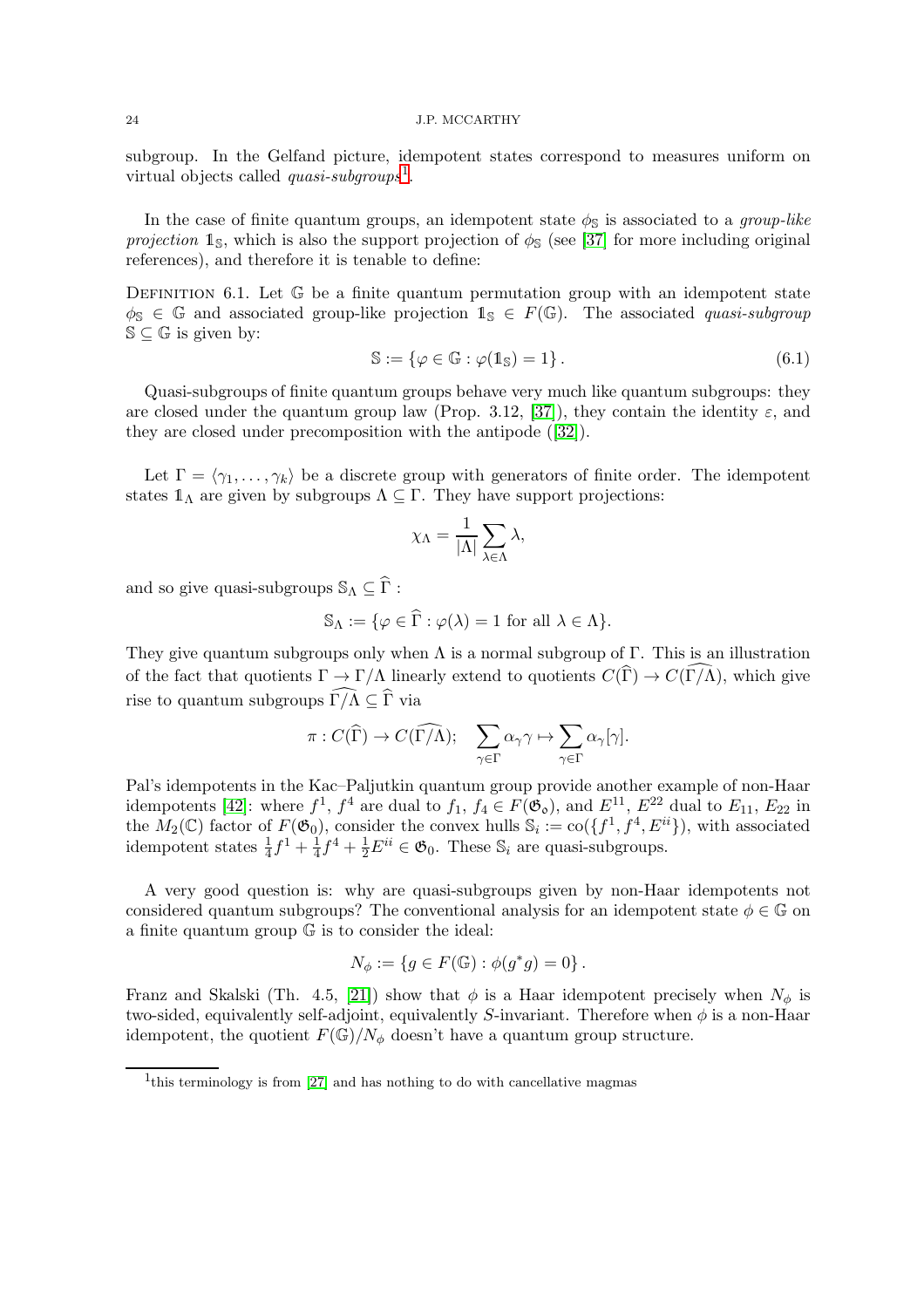That not all quasi-subgroups are quantum groups can be explained in terms of wave function collapse. For example for Pal's quasi-subgroup  $\mathbb{S}_1 := \text{co}(\{f^1, f^4, E^{11}\})$ , the support of the idempotent state

$$
\phi_1 = \frac{1}{4}f^1 + \frac{1}{4}f^4 + \frac{1}{2}E^{11},
$$

is  $\mathbb{1}_{\mathbb{S}_1} := f_1 + f_2 + E_{11}$ . Where  $\mathfrak{G}_0 \subset S_4$  is given by  $(4.6)$ , consider the matrix unit  $\varphi := E^{11}$ in  $\mathbb{S}_1$ :

$$
\mathbb{P}[\varphi(3) = 1] = E^{11}(u_{13}) = \frac{1}{2}.
$$

Therefore the quantum permutation conditioned on  $\varphi(3) = 1$  is:

$$
\widetilde{u_{13}}\varphi = \frac{\varphi(u_{13} \cdot u_{13})}{\varphi(u_{13})} = 2E^{11}(u_{13} \cdot u_{13}).
$$

But:

$$
\widetilde{u_{13}}\varphi(\mathbb{1}_{\mathbb{S}_1}) = 2E^{11}(u_{13}\mathbb{1}_{\mathbb{S}_1}u_{13}) = \frac{1}{2},
$$

and this implies with  $(6.1)$  that measurement with  $u_{13}$  has conditioned the quantum permutation outside the quasi-subgroup.

So quasi-subgroups that are not quantum subgroups are just like quantum subgroups: until you start measuring them and it is seen that they are not stable under wave function collapse. It can be shown that for C<sup>∗</sup> -algebras generated by projections such as algebras of functions  $F(\mathbb{G})$  on finite quantum permutation groups, if  $p \in F(\mathbb{G})$  is a projection and  $J := F(\mathbb{G})p$  is a left but not both-sided ideal, then there exists a projection  $q \in F(\mathbb{G})$  such that  $qpq \notin J$ . That implies that for every quasi-subgroup  $\mathcal{S} \subset \mathbb{G}$  that is not a quantum subgroup, there is a quantum permutation  $\varphi \in \mathbb{S}$  and a projection  $q \in F(\mathbb{G})$  such that  $\widetilde{q}\varphi \notin \mathbb{S}$ .

This cannot happen with a finite quantum subgroup  $\mathbb{H} \subseteq \mathbb{G}$ . Let  $1_{\mathbb{H}} \in F(\mathbb{G})$  be the support projection of the Haar idempotent  $h_{\mathbb{H}} \circ \pi$ , and define  $\mathbb{H} \subseteq \mathbb{G}$  by

$$
\mathbb{H}:=\{\varphi\in\mathbb{G}\,:\,\varphi(1\hspace{-1.5pt}1_{\mathbb{H}})=1\}.
$$

For any  $\varphi \in \mathbb{H}$  and projection  $p \in F(\mathbb{G})$ , the fact that  $\mathbb{1}_{\mathbb{H}}$  is central [\[21\]](#page-32-23) implies that  $\widetilde{p}\varphi \in \mathbb{H}$ ; that is quantum subgroups are invariant under wave function collapse.

6.2. Fixed Points Phenomena and Quantum Transpositions. Given a quantum permutation group  $\mathbb{G} \subseteq S_N^+$  $_N^+$ , define the number of fixed points observable:

$$
\mathbf{fix}:=\sum_{j=1}^N u_{jj}.
$$

In general, the spectrum of fix contains non-integers: indeed by looking at a faithful representation  $\pi(C(\widehat{D_\infty})) \subset B(L^2([0,1], M_2(\mathbb{C})))$  [\[43\]](#page-33-10), it can be seen that for  $\widehat{D_\infty} \subset S_4^+$ ,  $\sigma(fix) = [0, 4]$ . For fix in universal  $C(S_N^+)$  $(X_N^+), \sigma(fix) = [0, N].$  Back with arbitrary  $\mathbb{G} \subseteq S_N^+$  $N<sub>N</sub>$ , when the spectrum of fix is finite, such as in the case of a finite quantum permutation group, there is a spectral decomposition in  $C(\mathbb{G})$ :

<span id="page-24-0"></span>
$$
\text{fix} = \sum_{\lambda \in \sigma(\text{fix})} \lambda p_{\lambda}.\tag{6.2}
$$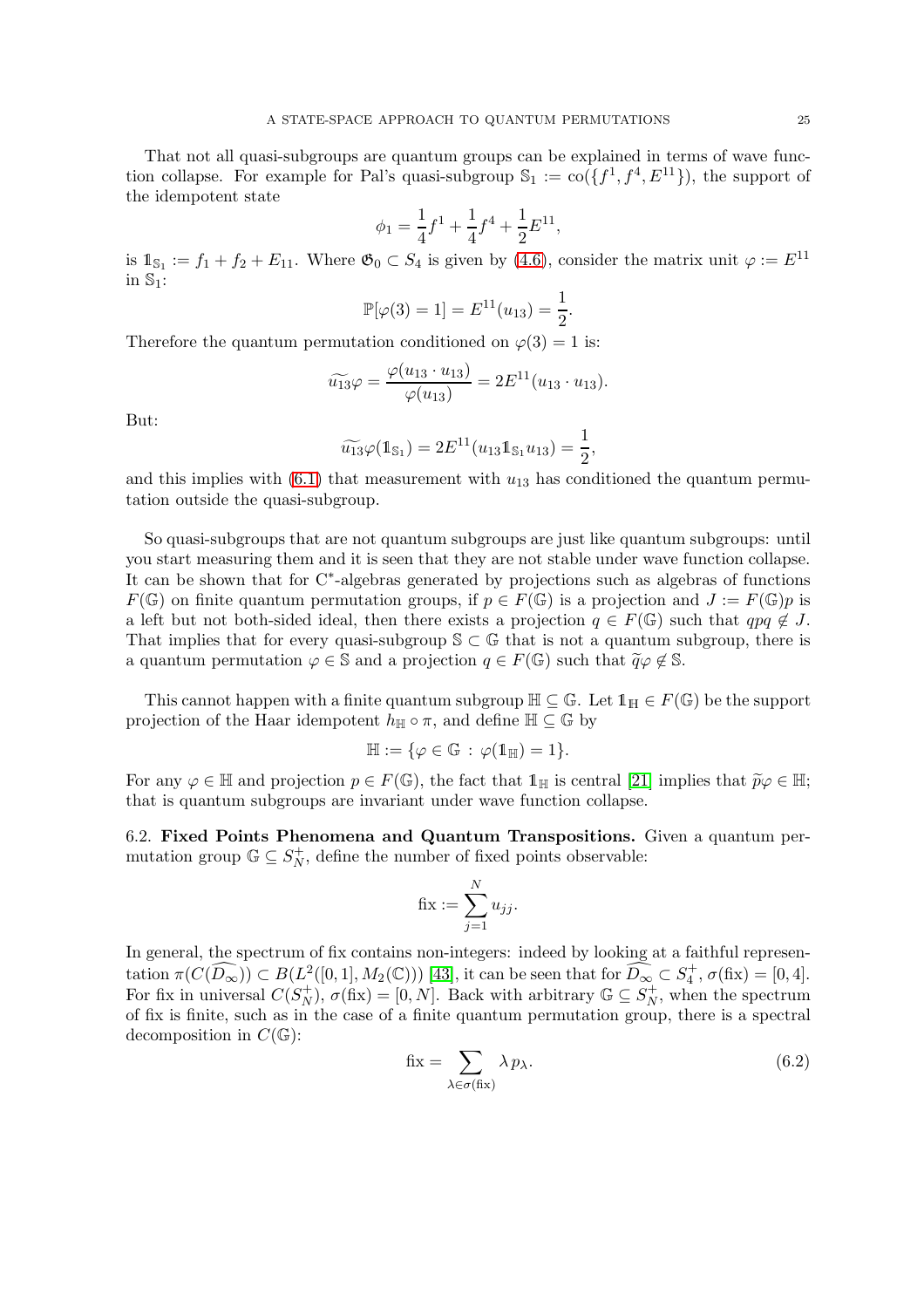DEFINITION 6.2. Where fix  $=\sum_{j=1}^{N} u_{jj}$  has spectral decomposition [\(6.2\)](#page-24-0), a quantum permutation in a finite quantum permutation group  $\mathbb{G} \subseteq S_N^+$  $N^+$  has  $\lambda$  fixed points if  $\varphi(p_\lambda) = 1$ . A quantum permutation in  $\mathbb{G} \subseteq S_N^+$  with  $N-2$  fixed points is a quantum transposition.

Note that if a quantum permutation has  $\lambda$  fixed points, the trace of  $\Phi(\varphi)$  is  $\lambda$ .

Define a magic unitary for  $\widehat{S}_3 \subset S_4^+$  by

$$
\left[\begin{array}{cc} u^{(12)} & 0 \\ 0 & u^{(13)} \end{array}\right].
$$

The spectrum  $\sigma$ (fix) = {0, 1, 3, 4}. The deterministic permutations ev<sub>e</sub> (given by the trivial representation) and  $ev_{(12)(34)}$  (given by the sign representation) have four and zero fixed points. A quantum permutation with three fixed points is:

$$
\varphi = \delta_e + \frac{1}{2}\delta_{(12)} + \frac{1}{2}\delta_{(13)} - \delta_{(23)} - \frac{1}{2}\delta_{(123)} - \frac{1}{2}\delta_{(132)}.
$$

It has Birkhoff slice:

$$
\Phi(\varphi) = \left( \begin{array}{cccc} 3/4 & 1/4 & 0 & 0 \\ 1/4 & 3/4 & 0 & 0 \\ 0 & 0 & 3/4 & 1/4 \\ 0 & 0 & 1/4 & 3/4 \end{array} \right).
$$

Placing  $\widehat{S_3} \subset S_8^+$  via diag $(u^{\widehat{S_3}}, u^{\widehat{S_3}})$  is one way to get a transposition, however note, reminding of  $A_8 \triangleleft S_8$ , there is a periodicity to  $\varphi \in S_8^+$ :

$$
\lim_{k \to \infty} \varphi^{\star 2k} = \delta_e + \delta_{(23)}; \text{ and } \lim_{k \to \infty} \varphi^{\star (2k+1)} = \delta_e - \delta_{(23)}.
$$

On the technical level, this is unlike the periodicity of the state uniform on permutations of odd parity because  $\delta_e + \delta_{(23)}$  is not the Haar state on a quantum subgroup of  $\widehat{S}_3$ , so it doesn't make sense to say that  $\langle (23) \rangle$  is normal in  $S_3$ . See [\[37\]](#page-32-21) for more.

Another quantum phenomenon is that there are quantum permutations with  $N-1$  fixed points which are *not* the identity. Consider the finite quantum group  $\widehat{S}_4 \subset S_5^+$  given by the magic unitary:

$$
\left(\begin{array}{cc}u^{(12)} & 0\\0 & u^{(234)}\end{array}\right)\in M_5(F(\widehat{S_4})).
$$

Representing  $\pi(F(\widehat{S_4})) \subset B(\mathbb{C}^{24})$  with the regular representation, and employing a CAS, it can be found that

$$
\sigma(fix) = \left\{ 0, \frac{5 - \sqrt{17}}{2}, 1, 2, 3, 4, \frac{5 + \sqrt{17}}{2}, 5 \right\},\,
$$

so that the phenomenon of quantum permutations with a non-integer number of fixed points occurs for  $\widehat{S}_4 \subset S_5^+$ . Define subsets of  $S_4$ :

$$
X_1 := \langle (34) \rangle, X_2 := (12) \langle (34) \rangle, X_3 := \{ \sigma : \sigma(1) = 1 \} \backslash X_1, X_4 := \{ \sigma : \sigma(2) = 2 \} \backslash X_1,
$$
  

$$
X_5 := \{ (13) (24), (14) (23), (1423), (1324) \}, \text{ and } X_6 := S_4 \setminus \left( \bigcup_{\ell=1}^5 X_\ell \right).
$$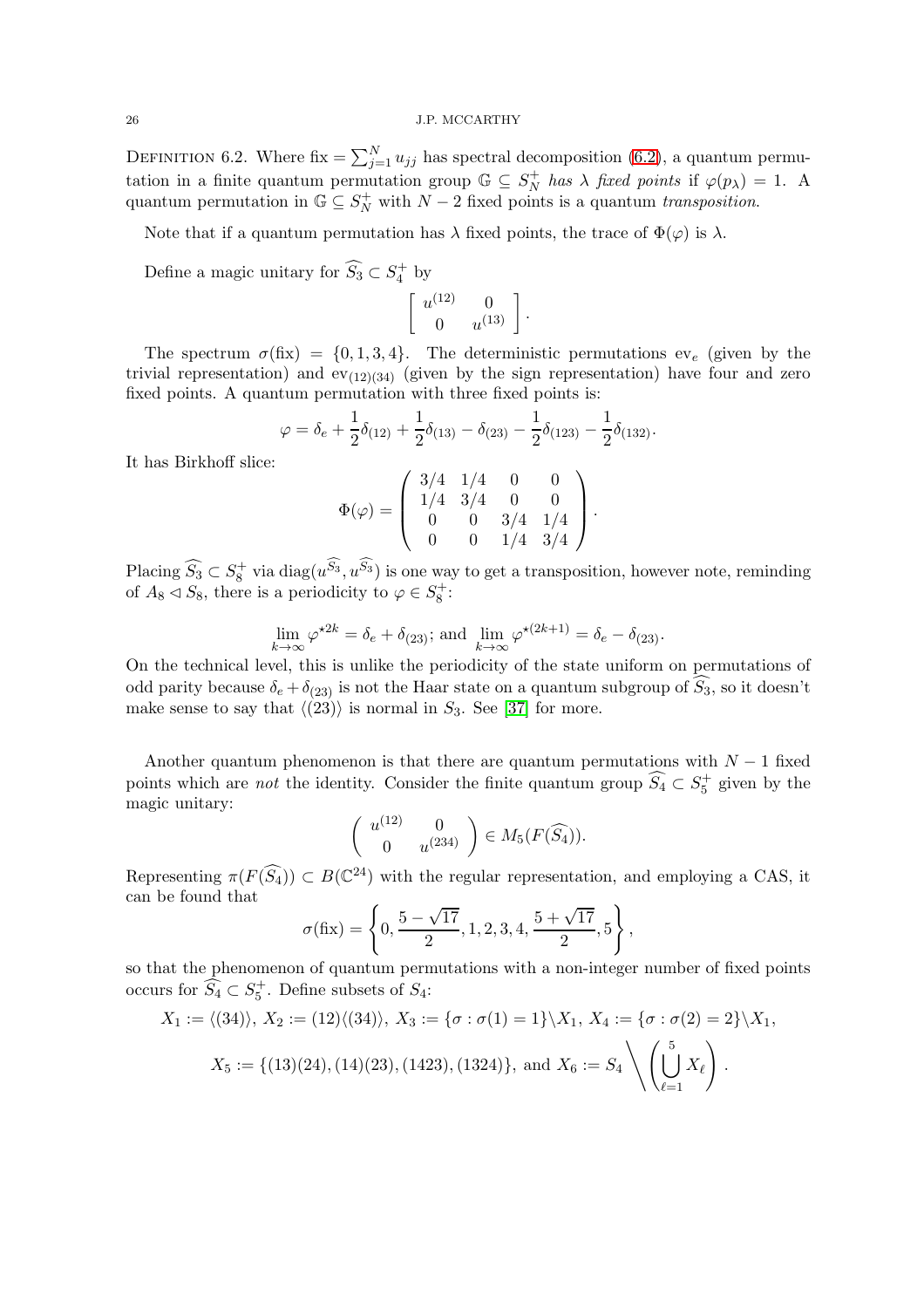Then the following quantum permutation has four fixed points and is not the identity/counit:

<span id="page-26-0"></span>
$$
\varphi := \mathbb{1}_{X_1} + \frac{1}{3} \mathbb{1}_{X_2} + \frac{5}{6} \mathbb{1}_{X_3} - \frac{1}{2} \mathbb{1}_{X_4} - \frac{2}{3} \mathbb{1}_{X_5} - \frac{1}{6} \mathbb{1}_{X_6},\tag{6.3}
$$

and has Birkhoff slice:

$$
\Phi(\varphi) = \left(\begin{array}{cccc} 2/3 & 1/3 & 0 & 0 & 0 \\ 1/3 & 2/3 & 0 & 0 & 0 \\ 0 & 0 & 8/9 & 1/18 & 1/18 \\ 0 & 0 & 1/18 & 8/9 & 1/18 \\ 0 & 0 & 1/18 & 1/18 & 8/9 \end{array}\right)
$$

As the convolution power in  $\widehat{S}_4$  is pointwise multiplication,  $\varphi^{*k} \to \mathbb{1}_{X_1}$ , and there is convergence to a non-Haar idempotent.

For any integer  $\ell \geq 2$ , quantum permutation groups  $\mathbb{G} \subseteq S_N^+$  $N<sub>N</sub><sup>+</sup>$  are also quantum permutation groups  $\mathbb{G} \subset S_{\ell N}^+$  via:

$$
diag(u, u, \ldots, u) \in M_{\ell N}(C(\mathbb{G})),
$$

and so if  $\varphi \in \mathbb{G}$  has  $N - 2/\ell$  fixed points in  $\mathbb{G} \subseteq S_N^+$  $\gamma_N^+$ , then  $\varphi \in \mathbb{G}$  is a transposition in  $\mathbb{G} \subseteq S_{\ell N}$ , that is it has  $\ell N-2$  fixed points. Therefore,  $\varphi \in S_4$  given by [\(6.3\)](#page-26-0) is a quantum transposition in  $\widehat{S}_4 \subset S_{10}^+$  whose convolution powers do not exhibit periodicity.

When  $\sigma$ (fix) is no longer finite, pass to the universal enveloping von Neumann algebra  $\ell^{\infty}(\mathbb{G})$  of  $C(\mathbb{G})$ , which contains  $\iota: C(\mathbb{G}) \hookrightarrow \ell^{\infty}(\mathbb{G})$  and the spectral projections of elements of  $C(\mathbb{G})$ . Consider  $\imath$ (fix)  $\in \ell^{\infty}(\mathbb{G})$ , with spectral projections  $1_S$ (fix), in particular  $p_{\lambda} := 1_{\{\lambda\}}$ (fix). Where  $\omega_{\varphi}$  is the normal extension of  $\varphi \in \mathbb{G}$ , define:

$$
\mathbb{P}[\varphi \text{ has } \lambda \text{ fixed points}] := \omega_{\varphi}(p_{\lambda}),
$$

and say that  $\varphi$  has  $\lambda$  fixed points if  $\omega_{\varphi}(p_{\lambda}) = 1$ .

Let  $\pi$  :  $C(S_N^+$  $N(N)$  →  $C(\mathbb{G})$  give a quantum subgroup  $\mathbb{G} \subset S_N^+$  $N^+$ . Let  $u_{ij}^{\mathbb{G}}$  be the generators of  $C(\mathbb{G})$  and  $u_{ij}$  the generators of (universal)  $C(S_N^+)$  $\mathcal{L}_{N}^{(+)}$ ). Suppose fix $\mathbb{G} = \sum_{j} u_{jj}^{\mathbb{G}}$  is of finite spectrum. Suppose  $\varphi_0 \in \mathbb{G}$  has  $\lambda_0$  fixed points, and consider  $\varphi := \varphi_0 \circ \pi$ . Consider the C<sup>\*</sup>algebras generated by  $fix = \sum_j u_{jj}$ ,  $C^*(fix) \cong C([0,N])$ ; and by  $fix^{\mathbb{G}} = \sum_j u_{jj}^{\mathbb{G}}$ ,  $C^*(fix^{\mathbb{G}}) \cong$  $C(\sigma(\text{fix}^{\mathbb{G}})).$  For  $f \in C^*(\text{fix}),$ 

$$
\pi(f) = \sum_{\lambda \in \sigma(fix^{\mathbb{G}})} f(\lambda) \delta_{\lambda}.
$$

By assumption, for  $\lambda_0 \in \sigma(fix^{\mathbb{G}}), \varphi_0(\delta_{\lambda_0}) = 1$  and so

$$
\varphi(f) = \varphi_0 \left( \sum_{\lambda \in \sigma(fix^G)} f(\lambda) \delta_\lambda \right) = f(\lambda_0) \implies \varphi = \mathrm{ev}_{\lambda_0}.
$$

The enveloping von Neumann algebra  $C^*(fix)^{**} \cong \ell^{\infty}([0,N])$ ,  $\ell^{\infty}([0,N]) \subset B(\ell^2([0,N]))$ , and  $\varphi$  extends to  $\omega_{\varphi} = \text{ev}_{\lambda_0}$ , a state on  $\ell^{\infty}([0,N])$ . The spectral projection  $\mathbf{1}_{\{\lambda_0\}}(\text{fix})$  is an element of  $B(\ell^2([0,N]))$ :

<span id="page-26-1"></span>
$$
f \mapsto f(\lambda_0)\delta_{\lambda_0},\tag{6.4}
$$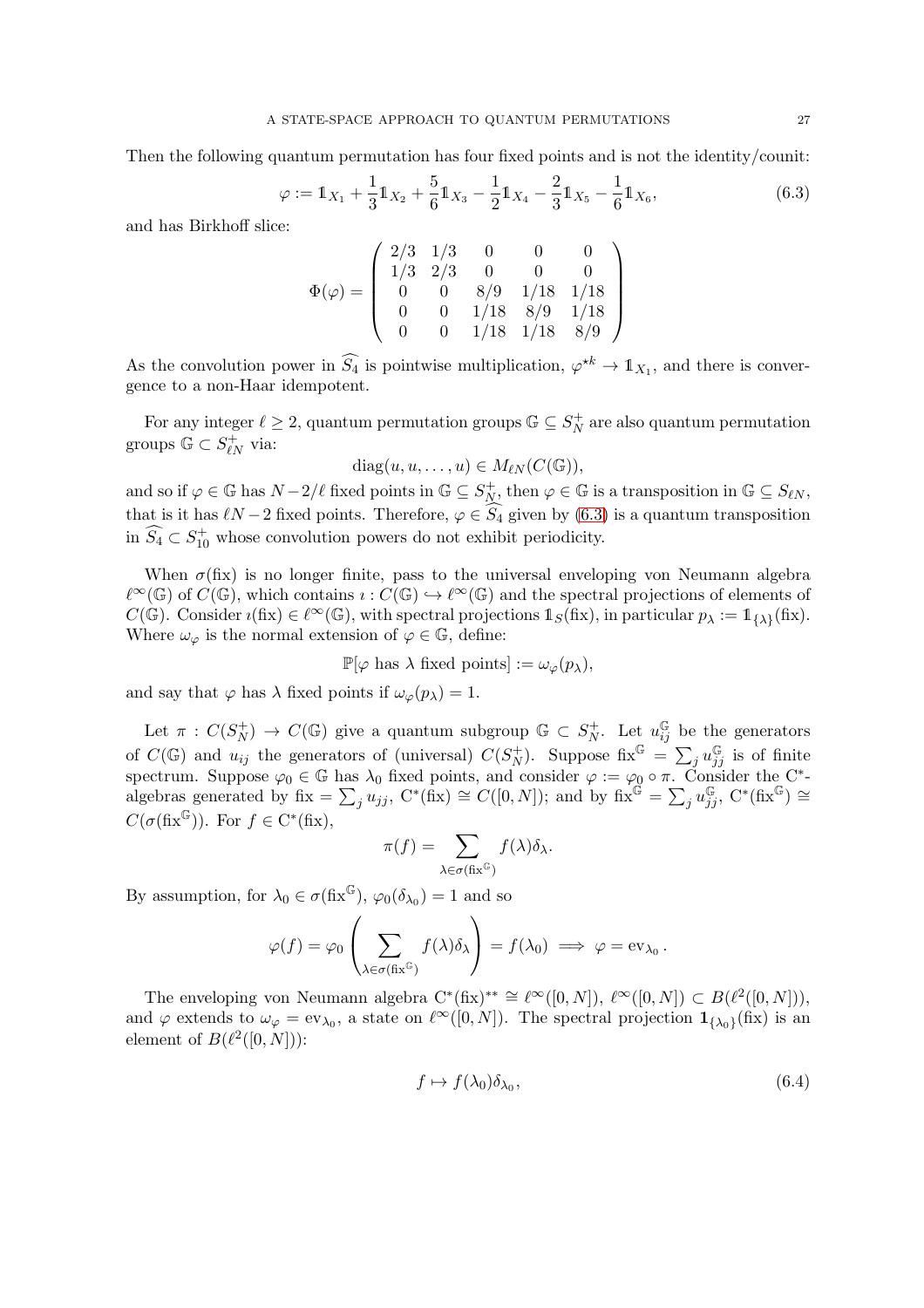so that  $\mathbf{1}_{\{\lambda_0\}}(\text{fix})$  may be identified with  $\delta_{\lambda_0} \in \ell^{\infty}([0,N])$  and indeed  $\omega_{\varphi}(\mathbf{1}_{\{\lambda_0\}}(\text{fix})) =$  $ev_{\lambda_0}(\delta_{\lambda_0}) = 1$ , so that  $\varphi$  also has  $\lambda_0$  fixed points.

The quantum transposition  $\varphi_{tr}$  studied by Freslon, Teyssier and Wang [\[22\]](#page-32-25) is a central state, and it is the only central quantum transposition in  $S_N^+$  $N^+$ . *Central states* such as  $\varphi_{tr}$  have some nice properties: for any irreducible representation  $n \in \mathbb{N}_{\geq 0}$ , there exists a scalar  $\varphi_{tr}(n)$ such that  $\varphi_{tr}(\rho_{ij}^{(n)}) = \varphi_{tr}(n)\delta_{i,j}$ , and as the matrix elements of the irreducible representations form a basis of  $C(S_N^+)$  $N<sub>N</sub>$ , they are completely determined by their restriction to the central algebra  $C(S_N^+$  $\binom{+}{N}$ <sup>0</sup> generated by the characters as:

$$
\varphi_{\text{tr}}(\chi_n) = \sum_{i=1}^{d_n} \varphi_{\text{tr}}(\rho_{ii}^{(n)}) = d_n \varphi_{\text{tr}}(n).
$$

The central algebra is commutative, and it follows from spectral theory that:

$$
C(S_N^+)_0 \cong C([0,N]).
$$

The isomorphism from the characters to  $C([0, N])$  is given by  $\chi_n \mapsto (t \mapsto U_{2n}(\sqrt{t}/2))$ , where  $U_n$  are the Chebyshev polynomials of the second kind, and therefore, restricted to the central algebra,  $\chi_0 + \chi_1 =$  fix. The state  $\varphi_{tr}$  is given by  $ev_{N-2} \in C([0,N])^*$ . The normal extension of  $\varphi_{\text{tr}}$  is also ev<sub>N−2</sub>, and indeed ev<sub>N−2</sub>( $p_{N-2}$ ) = 1, and because of [\(6.4\)](#page-26-1), ev<sub>N−2</sub> is the unique central quantum transposition in  $S_N^+$  $_N^+$ .

6.3. Maximality of  $S_N \subseteq S_N^+$  $_N^+$ . As mentioned in Section [3.2,](#page-11-0) there is the following maximality result:

THEOREM 6.3. For  $N \leq 5$ , there is no intermediate  $S_N \subset \mathbb{G} \subset S_N^+$  $_N^+$  .

The result is conjectured to be true for  $N > 5$  also. A strong way to interpret the conjecture is to say that all that has to be added to  $S_N$  to get the whole of  $S_N^+$  $N<sub>N</sub>$  is an arbitrary quantum permutation from  $\mathbb{G} \subset S_N^+$ <sup>+</sup><sub>N</sub>. In this section the  $u_{ij} \in C(S_N^+)$  $\binom{+}{N}$ , and, without making it notationally explicit, all quantum permutations are assumed elements of  $S_N^+$  $\gamma_N^+$  via, for  $\varphi'_0 \in \mathbb{G}$ and  $ev_{\sigma} \in S_N$ :

$$
\varphi_0(u_{ij}) = \varphi'_0 \circ \pi_{\mathbb{G}}(u_{ij}) = \varphi'_0(u_{ij}^{\mathbb{G}}), \text{ and } \operatorname{ev}_{\sigma}(u_{ij}) = \operatorname{ev}'_{\sigma} \circ \pi_{S_N}(u_{ij}) = 1_{j \to i}(\sigma).
$$

Here  $\pi_{\mathbb{G}}$  is the quotient  $C(S_N^+)$  $N(N) \to C(\mathbb{G})$ . It is thus possible to convolve quantum permutations in  $\mathbb{G} \subseteq S_N^+$  with deterministic permutations in  $S_N$ .

Let  $\mathbb{G}_0 \subset S_N^+$  $\gamma_N^+$  and  $\varphi_0 \in \mathbb{G}_0$  any (non-classical) quantum permutation. Working with  $C_u(\mathbb{G}_0)$ , and  $h_{S_N}$  the Haar state on  $F(S_N)$  define:

$$
\varphi':=\frac{1}{2}\varepsilon+\frac{1}{2}\varphi_0,\text{ and } \varphi:=h_{S_N}\star\varphi'.
$$

The Cesáro averages

$$
\frac{1}{n}\sum_{k=1}^n\varphi^{\star k}\xrightarrow{w^*}\phi_{\varphi_0},
$$

an idempotent state in  $S_N^+$  $_N^+$ . There are three possibilities here.

- (1)  $\phi_{\varphi_0} = h_{S^+_N}$ , the Haar state on  $S^+_N$  $_N^+;$
- (2)  $\phi_{\varphi_0} = h_{\mathbb{G}}$ , for an intermediate quantum group  $S_N \subset \mathbb{G} \subset S_N^+$  $_N^+;$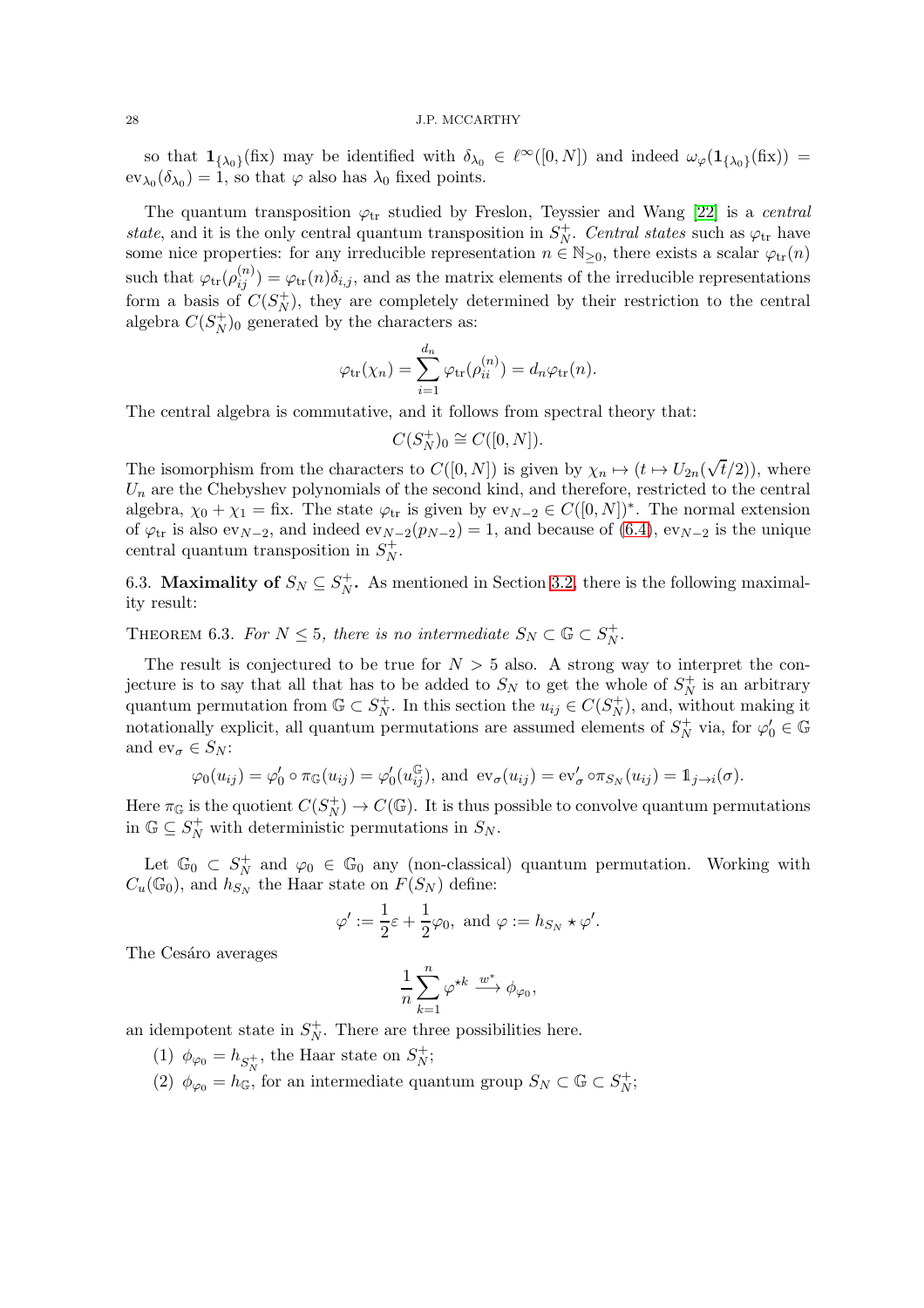(3)  $\phi_{\varphi_0}$  is a non-Haar idempotent, giving an intermediate quasi-subgroup  $S_N \subset \mathbb{S} \subset S_N^+$  $_N^+$ . The conjecture of maximality  $S_N \subseteq S_N^+$  believes that (2) cannot happen but does not preclude (3). If neither (2) nor (3) can happen, then any non-classical quantum permutation in any quantum permutation group together with  $h_{S_N}$  generates the whole of  $S_N^+$  $_N^+$ .

This following illustrates how convolving deterministic permutations with non-classical quantum permutations can 'move' the quantumness around.

Proposition 6.4. Suppose  $\mathbb{G} \subseteq S_N^+$  $N^+$ . Then for all states  $\varphi \in \mathbb{G}$  and  $\sigma, \tau \in S_N$ :

$$
(\mathrm{ev}_{\sigma^{-1}} \star \varphi \star \mathrm{ev}_{\tau})(|u_{i_nj_n} \cdots u_{i_1j_1}|^2) = \varphi(|u_{\sigma(i_n)\tau(j_n)} \cdots u_{\sigma(i_1)\tau(j_1)}|^2)
$$

*Proof.* Consider  $(\mathrm{ev}_{\sigma^{-1}} \star \varphi \star \mathrm{ev}_{\tau})(|u_{i_nj_n} \cdots u_{i_1j_1}|^2)$ 

$$
= (ev_{\sigma^{-1}} \otimes \varphi \otimes ev_{\tau})\Delta^{(2)}(u_{\sigma(i_1)\tau(j_1)} \cdots u_{\sigma(i_n)\tau(j_n)} \cdots u_{\sigma(i_1)\tau(j_1)})
$$
  
\n
$$
= (ev_{\sigma^{-1}} \otimes \varphi \otimes ev_{\tau})\Delta^{(2)}(u_{i_1j_1}) \cdots \Delta^{(2)}(u_{i_nj_n}) \cdots \Delta^{(2)}(u_{i_1j_1})
$$
  
\n
$$
= (ev_{\sigma^{-1}} \otimes \varphi \otimes ev_{\tau}) \left( \sum_{k_1,k_2=1}^{N} u_{i_1k_1} \otimes u_{k_1k_2} \otimes u_{k_2j_1} \right) \times
$$
  
\n
$$
\cdots \left( \sum_{k_{2n-1},k_{2n}=1}^{N} u_{i_nk_{2n-1}} \otimes u_{k_{2n-1}k_{2n}} \otimes u_{k_{2n}j_n} \right) \times
$$
  
\n
$$
\cdots \left( \sum_{k_{4n-3},k_{4n-2}=1}^{N} u_{i_1k_{4n-3}} \otimes u_{k_{4n-3}k_{4n-2}} \otimes u_{k_{4n-2}j_1} \right)
$$
  
\n
$$
= \sum_{k_1,\dots,k_{4n-2}=1}^{N} ev_{\sigma^{-1}}(u_{i_1k_1} \cdots u_{i_nk_{2n-1}} \cdots u_{i_1k_{4n-3}}) \times
$$
  
\n
$$
\varphi(u_{k_1k_2} \cdots u_{k_{2n-1}k_{2n}} \cdots u_{k_{4n-3}k_{4n-2}}) ev_{\tau}(u_{k_2j_1} \cdots u_{k_{2n}j_n} \cdots u_{k_{4n-2}j_1})
$$

The evaluation states are characters and moreover  $ev_{\sigma^{-1}}(u_{ij}) = 1$  if and only if  $\sigma(i) = j$ , and this implies that non-zero terms come from  $k_1 = \sigma(i_1), \ldots, k_{2n-1} = \sigma(i_n), \ldots, k_{4n-3} = \sigma(i_1)$ and also  $k_2 = \tau(j_1), \ldots, k_{2n} = \tau(j_n), \ldots, k_{4n-2} = \tau(j_1)$  and the result follows.

COROLLARY 6.5. Let  $\varphi_0$  be a quantum permutation in  $\mathbb{G} \subseteq S_N^+$  $N^+$ . Then, where  $\varphi := ev_{\sigma^{-1}} \star \varphi_0 \star$  $ev_{\tau}$ :

$$
\mathbb{P}[[\varphi(j_n)=i_n]\succ\cdots\succ[\varphi(j_1)=i_1]]=\mathbb{P}[[\varphi_0(\sigma(j_n))=\tau(i_n)]\succ\cdots\succ[\varphi_0(\sigma(j_1))=\tau(i_1)]].
$$

6.4. Orbits and Orbitals. One barrier to attacks on the maximality conjecture via methods inspired by the previous section is the non-transitivity of higher orbitals. The study of orbits (or one-orbitals) was initiated by a number of authors. Lupini, Mančinska, and Roberson [\[33\]](#page-32-1); and (independently) Banica and Freslon [\[12\]](#page-32-26) introduced orbits around the same time, but both missed the earlier study of Huang [\[24\]](#page-32-27). The study of orbitals (or two-orbitals) was initiated by Lupini, Mančinska, and Roberson [\[33\]](#page-32-1). In this section orbits, orbitals, and three-orbitals are studied, in the language of quantum permutations, and a new (conjectured) counter-example to the transitivity of the three-orbital relation is given.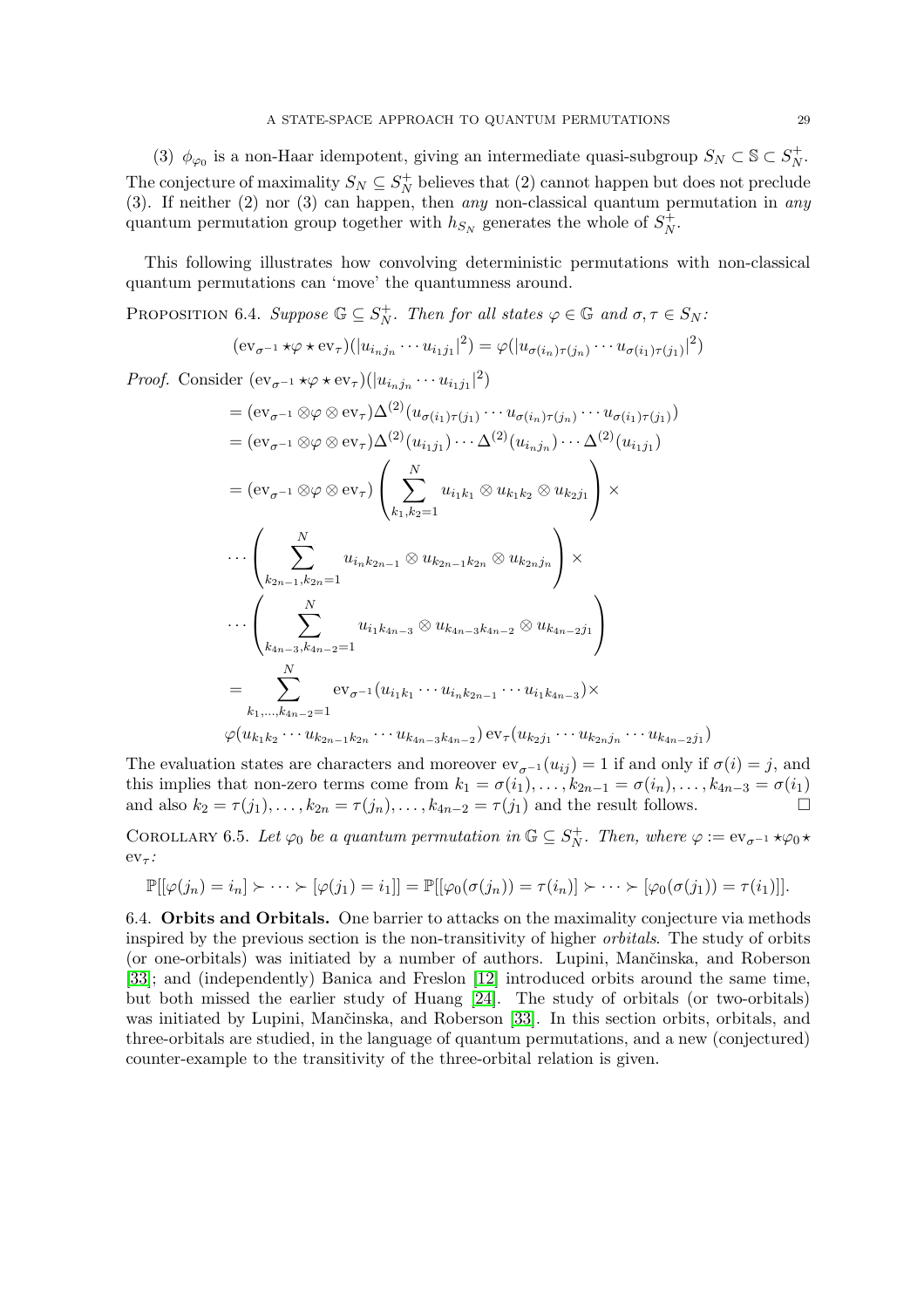DEFINITION 6.6. Let  $\mathbb{G} \subseteq S_N^+$ <sup>+</sup><sub>N</sub>. Define a relation  $\sim_k$  on  $\{1, 2, \ldots, N\}^k$  by

$$
(i_k,\ldots,i_1)\sim (j_k,\ldots,j_1)\iff u_{i_kj_k}\cdots u_{i_1j_1}\neq 0.
$$

We call  $\sim_1$  the orbit relation,  $\sim_2$  the orbital relation, and  $\sim_k$  the k-orbital relation.

Both  $\sim_1$  and  $\sim_2$  are equivalence relations, their equivalence classes called orbits and orbitals [\[33\]](#page-32-1). The non-trivial part of this business is to demonstrate the transitivity of the orbital relation. To illustrate, using the Gelfand–Birkhoff picture, consider  $\mathbb{G} \subseteq S_4^+$ . Suppose that  $u_{13}u_{32} \neq 0$  and  $u_{32}u_{24} \neq 0$  so that there exists  $\rho_0, \varphi_0 \in \mathbb{G}$  such that:

$$
\mathbb{P}[[\rho_0(3) = 1] \succ [\rho_0(2) = 3]] > 0, \text{ and } \mathbb{P}[[\varphi_0(2) = 3] \succ [\varphi_0(4) = 2]] > 0.
$$

Consider  $\rho := \widetilde{u_{22}}\rho_0$  and  $\varphi := \widetilde{u_{23}}\varphi_0$ , the quantum permutations  $\rho_0$  and  $\varphi_0$  conditioned by  $\rho_0(2) = 3$  and  $\varphi_0(4) = 2$ , respectively:

$$
\rho(\cdot) = \frac{\rho_0(u_{32} \cdot u_{32})}{\rho_0(u_{32})}
$$
 and  $\varphi(\cdot) = \frac{\varphi_0(u_{24} \cdot u_{24})}{\varphi_0(u_{24})}$ 

.

Below left there is a schematic of the quantum permutation  $\rho_0$ , and below right a schematic for the quantum permutation  $\rho$ , which maps  $\rho(2) = 3$  with probability one:



Consider the 'quantum group law composition',  $\rho \star \varphi = (\rho \otimes \varphi) \Delta$ , with schematic:



The solid lines represent certainties while the dashed lines denote (strictly) positive probabilities. Note that

$$
\mathbb{P}[(\rho * \varphi)(4) = 3] = (\rho * \varphi)(u_{34}) = (\rho \otimes \varphi) \left(\sum_{k} u_{3k} \otimes u_{k4}\right)
$$

$$
= \sum_{k} \rho(u_{3k}) \varphi(u_{k4})
$$

$$
= \rho(u_{32}) \varphi(u_{24}) = 1.
$$

This is an example of a more general fact (see Proposition [6.8\)](#page-30-0).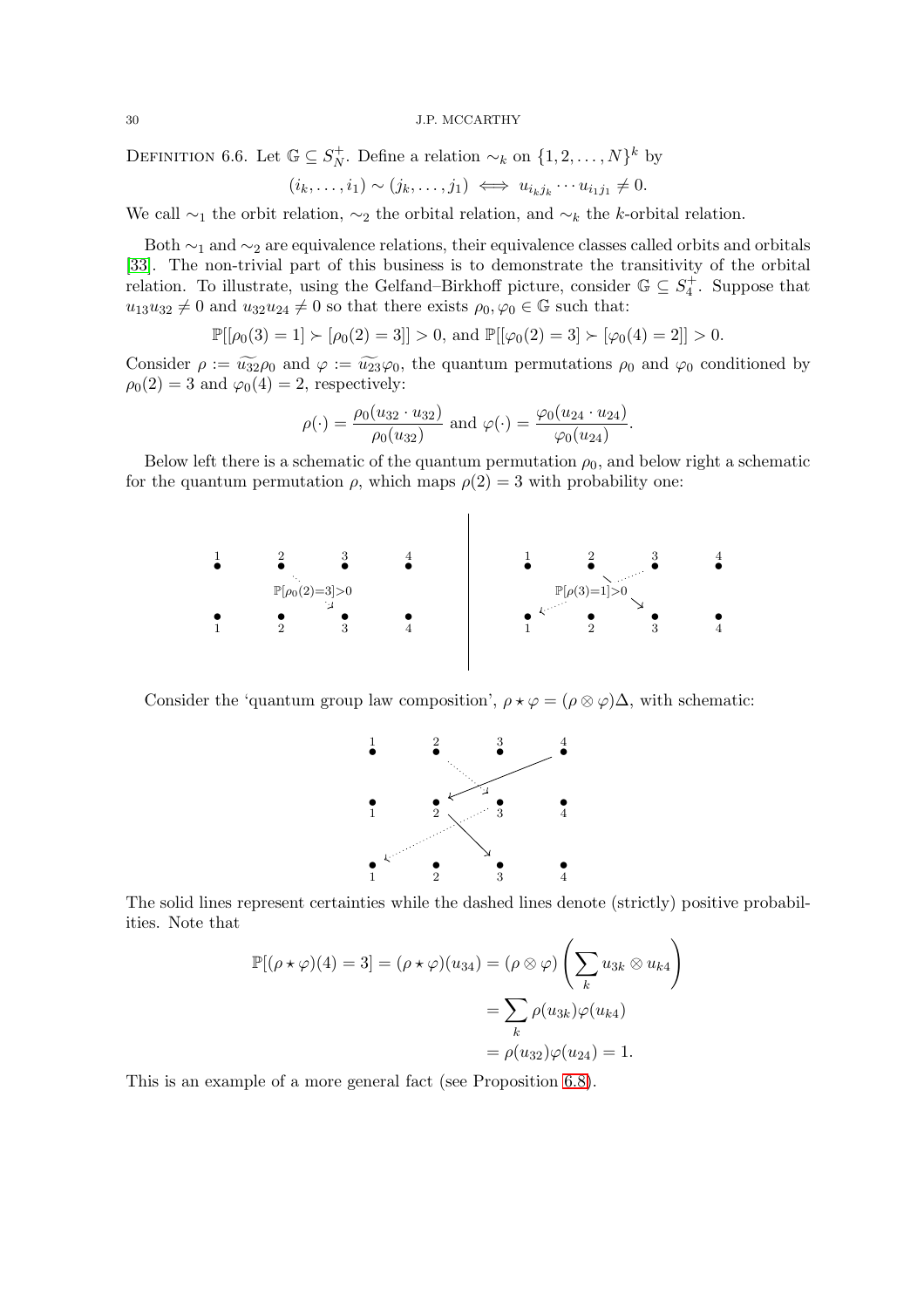This calculation implies that

$$
\widetilde{u_{34}}(\rho \star \varphi) = \rho \star \varphi.
$$

Therefore to calculate the probability that  $(\rho \star \varphi)(2) = 1$  is observed after  $(\rho \star \varphi)(3) = 4$ :

$$
(\rho * \varphi)(u_{12}) = (\rho \otimes \varphi) \left(\sum_{k} u_{1k} \otimes u_{k2}\right)
$$
  
= 
$$
\sum_{k} \rho(u_{1k}) \varphi(u_{k2})
$$
  
= 
$$
\rho(u_{13}) \rho(u_{32}) + \sum_{k \neq 3} \rho(u_{1k}) \varphi(u_{k2}) > 0.
$$

It follows that

$$
(\rho \star \varphi)(u_{34}u_{12}u_{34}) > 0 \implies u_{12}u_{34} \neq 0.
$$

Generalising this illustration gives:

THEOREM 6.7. Let  $\mathbb{G} \subseteq S_N^+$  $_N^+$ . The orbital relation is transitive.

<span id="page-30-0"></span>PROPOSITION 6.8. Suppose that  $\varphi_1, \ldots, \varphi_n$  are such that

$$
\varphi_1(u_{l_1j})=1, \ \varphi_2(u_{l_2l_1})=1, \ \varphi_3(u_{l_3l_2})=1,\ldots \varphi_n(u_{il_{n-1}})=1.
$$

Then

$$
(\varphi_n \star \ldots \star \varphi_1)(u_{ij}) = 1.
$$

Proof.

$$
(\varphi_n \star \ldots \star \varphi_1)(u_{ij}) = \sum_{k_1, \ldots, k_{n-1}} (\varphi_n \otimes \ldots \otimes \varphi_1)(u_{ik_{n-1}} u_{k_{n-1}k_{n-2}} \cdots u_{k_1 j})
$$
  
=  $\varphi_n(u_{il_{n-1}}) \varphi_{n-1}(u_{l_{n-1}l_{n-2}}) \cdots \varphi_1(u_{l_1 j}) = 1.$ 

This can also be proven using the fact that the map  $\Phi$  from the states to the doubly stochastic matrices is multiplicative.

The same approach does not work for three-orbitals. Suppose

 $u_{12}u_{33}u_{41} \neq 0$  and  $u_{22}u_{34}u_{11} \neq 0$ ,

with quantum permutations  $\rho_0$  and  $\varphi_0$  such that:

$$
\rho_0(|u_{12}u_{33}u_{41}|^2) > 0
$$
 and  $\varphi_0(|u_{22}u_{34}u_{11}|^2) > 0$ .

Condition  $\rho_0$  by  $\rho_0(1) = 4$  to  $\rho$ , and  $\varphi_0$  by  $\varphi_0(1) = 1$  to  $\varphi$ , and take their product to find:

$$
(\rho \star \varphi)(|u_{34}u_{41}|^2) > 0.
$$

However it does not follow that:

$$
(\rho \star \varphi)(|u_{12}u_{34}u_{41}|^2) = \sum_{k_1,\dots,k_5} \rho(u_{4k_1}u_{3k_3}u_{1k_3}u_{3k_4}u_{4k_5})\varphi(u_{k_11}u_{k_24}u_{k_32}u_{k_4}u_{k_51}) > 0.
$$

It is the case that

$$
(k_1, k_2, k_3, k_4, k_5) = (1, 3, 2, 3, 1),
$$

gives something strictly positive, but as monomials in the generators are not positive, cancellations are possible.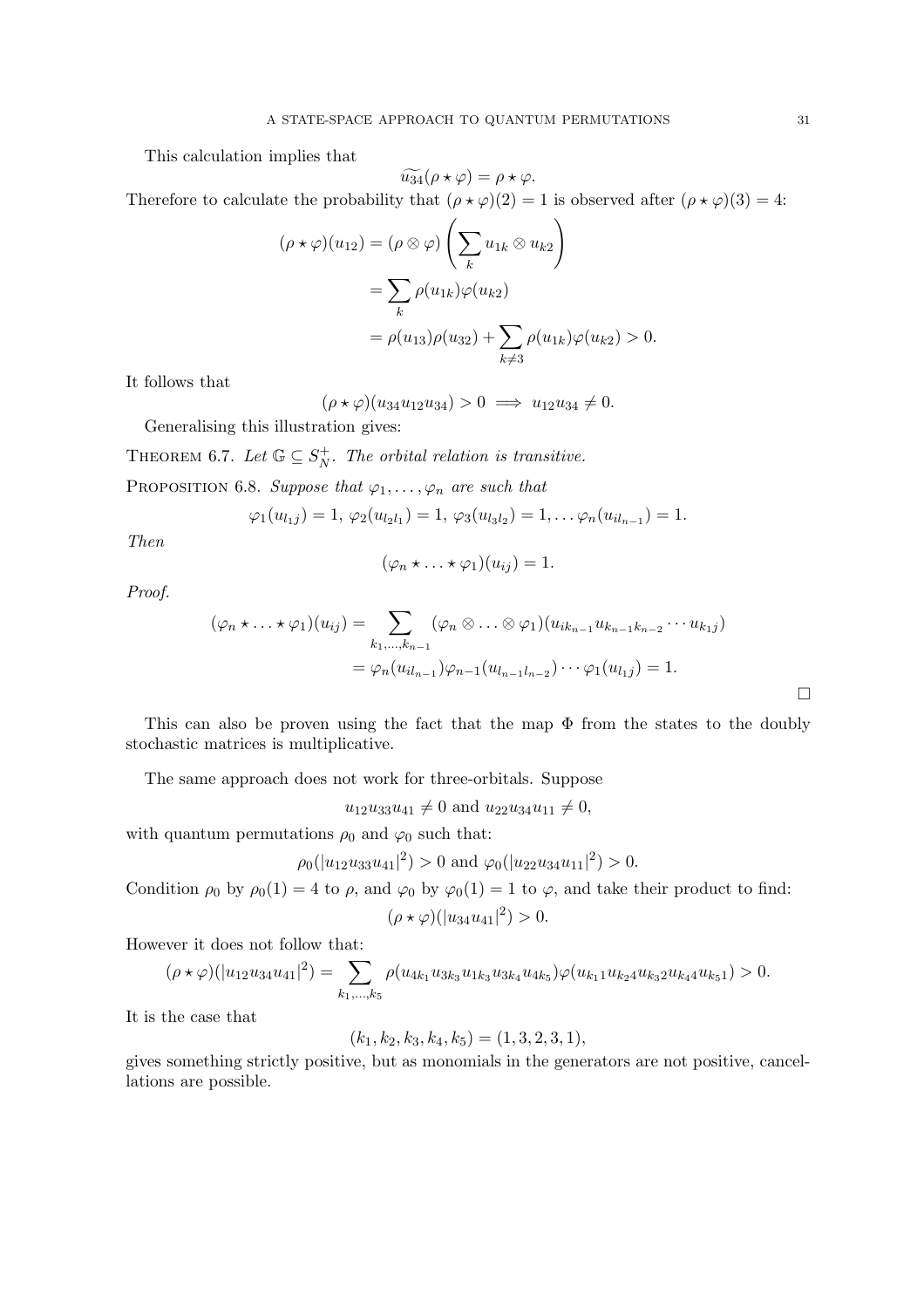Lupini, Mančinska, and Roberson [\[33\]](#page-32-1) (as well as Banica [\[5\]](#page-31-10)) expressed the belief that  $\sim_3$ is not transitive in general. The algebra of functions on a finite quantum group, as a finite dimensional C<sup>\*</sup>-algebra, is a direct sum of  $F(G<sub>G</sub>)$ , the direct sum of the one dimensional factors, and B, the direct sum of the higher dimensional factors. Counterexamples to  $\sim_3$ transitive can occur in the finite case  $\mathbb{G} \subset S_N^+$  when for the elements along the diagonal  $u_{ii}F(\mathbb{G}) \subseteq F(G_{\mathbb{G}})$ ; this implies that for all  $\varphi \in \mathbb{G}$ 

 $\mathbb{P}[\varphi(i) = i] > 0 \implies \widetilde{u_{ii}}\varphi$  is a random permutation.

If this is the case then for all  $\varphi \in \mathbb{G}$ 

$$
\mathbb{P}[[\varphi(i_1) \neq i_1] \succ [\varphi(i_2) = i_2] \succ [\varphi(i_1) = i_1]] = 0,
$$

which implies that for any  $j_3 \neq i_1$ ,  $u_{i_3i_1} u_{i_2i_2} u_{i_1i_1} = 0$ . Therefore to find:

 $u_{i_1j_3}u_{i_2j_2}u_{i_1j_1} \neq 0$ , and  $u_{j_3i_1}u_{j_2i_2}u_{j_1i_1} \neq 0$ ,

yields the non-transitivity of  $\sim_3$ .

This phenomenon occurs in both the Kac-Paljutkin quantum group  $\mathfrak{G}_0 \subset S_4^+$  and also the dual  $\widehat{Q} \subset S_8^+$  of the quaternions. In the case of  $\mathfrak{G}_0 \subset S_4^+$ , the uncertainty phenomenon implies that the quantum permutation given by  $\rho := \widetilde{u_{41}} \varphi_{e_5}$  satisfies:

$$
\mathbb{P}[[\rho(1) = 3] \succ [\rho(3) = 1] \succ [\rho(1) = 4]] = \frac{1}{4} \implies u_{31}u_{13}u_{41} \neq 0 \implies (3, 1, 4) \sim_3 (1, 3, 1).
$$

Similarly  $\widetilde{u_1}4\varphi_{e_5}$  shows that  $u_1u_3u_14 \neq 0$ , and so  $(1,3,1) \sim_3 (4,1,4)$ . For transitivity, it would have to be the case that  $(3,1,4) \sim_3 (4,1,4)$ , that is  $u_{34}u_{11}u_{44} \neq 0$ , but as for all  $\varphi' \in \mathfrak{G}_0$  such that  $\mathbb{P}[\varphi'(4) = 4] > 0$ ,  $\varphi := \widetilde{u_{44}} \varphi'$  is a random permutation:

 $\mathbb{P}[[\varphi(4) = 3] \succ [\varphi(1) = 1] \succ [\varphi(4) = 4]] = 0 \implies u_{34}u_{11}u_{44} = 0,$ 

and so  $\sim_3$  is not transitive for  $\mathfrak{G}_0 \subset S_4^+$ .

Acknowledgement. I would like to thank the community of quantum group theorists who have helped and encouraged me the writing of this exposition. In particular I would like to thank Teo Banica.

## **REFERENCES**

- <span id="page-31-2"></span>[1] Atserias, A., Mančinska, L. Roberson, D. Šámal, R. Severini, S., Varvitsiotis, A., *Quantum and non*signalling graph isomorphisms, J. Comb. Theory Ser. B., Volume  $136, 289-338, 2019$ .
- <span id="page-31-3"></span>[2] Baaj. S., and Skandalis, G., Unitaires multiplicatifs et dualité pour les produits croisés de C\*-algèbres, Ann. Scient. Ec. Norm. Sup., 4e série, t. 26, 425-488, 1993.
- <span id="page-31-8"></span><span id="page-31-6"></span>[3] Banica, T., Symmetries of a generic coaction, Math. Ann. 314, 763-780, 1999.
- <span id="page-31-10"></span>[4] Banica, T., Quantum automorphism groups of small metric spaces, Pacific J. Math. 219, 27–51, 2005.
- <span id="page-31-7"></span>[5] Banica, T., Higher orbitals of quizzy quantum group actions, Adv. Appl. Math. 109, 1–37, 2019.
- <span id="page-31-1"></span>[6] Banica, T., Homogeneous quantum groups and their easiness level, Kyoto J. Math. 61, 1-30, 2021.
- <span id="page-31-5"></span>[7] Banica, T., Quantum Permutations and Quantum Reflections, <https://banica.u-cergy.fr/>, 2021.
- <span id="page-31-0"></span>[8] Banica, T., Bichon, J., Quantum groups acting on 4 points, J. Reine Angew. Math. 626, 74-114, 2009.
- [9] Banica, T., Bichon, J., and Collins, B., Quantum permutation groups: a survey, in: Noncommutative harmonic analysis with applications to probability, volume 78 of Banach Center Publ. (Polish Acad. Sci. Inst. Math., Warsaw), 13–34, 2007.
- <span id="page-31-9"></span>[10] Banica, T., Bichon. J., and Collins, B., The hyperoctahedral quantum group, J. Ramanujan Math. Soc. 22, 345–384, 2007.
- <span id="page-31-4"></span>[11] Banica, T., Bichon, J., and Natale, S., Finite quantum groups and quantum permutation groups, Adv. Math. 229, 3320-3338, 2012.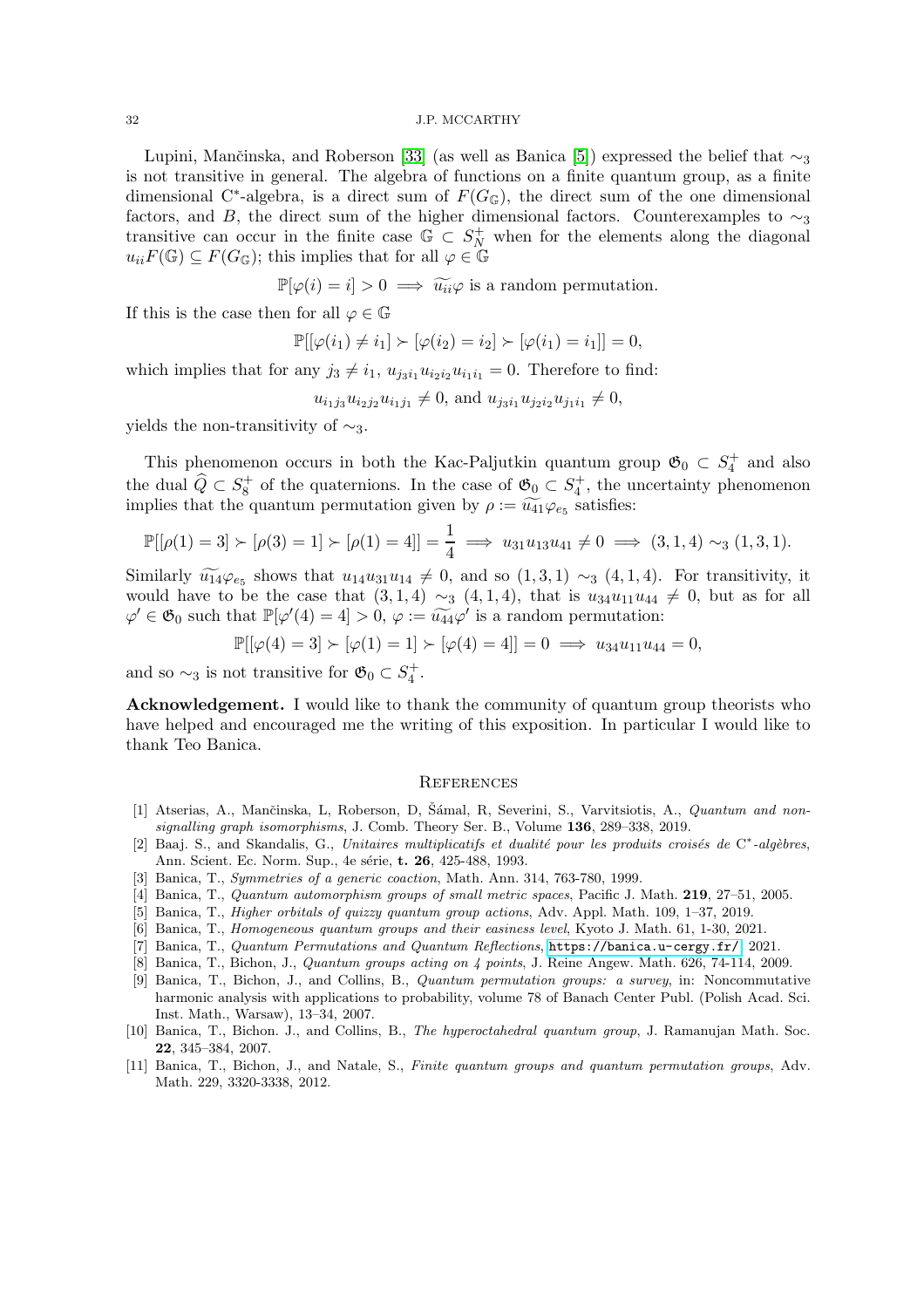- <span id="page-32-26"></span><span id="page-32-18"></span>[12] Banica, T., Freslon, A. Modelling questions for quantum permutations, Infin. Dimens. Anal. Quantum Probab. Relat. Top. 21, 1–26, 2018.
- <span id="page-32-15"></span>[13] Banica, T, and Skalski, A., Two-parameter families of quantum symmetry groups, J. Funct. Anal. 260, 3252-3282, 2011.
- <span id="page-32-8"></span>[14] Banica, T., and Speicher, R., Liberation of orthogonal Lie groups, Adv. Math. 222(4), 1461–1501, 2009.
- <span id="page-32-16"></span>[15] Birkhoff, G., and von Neumann, J., The logic of quantum mechanics, Ann. of Math. 37, 823-843, 1936.
- <span id="page-32-2"></span>[16] Blank, J., Exner, P., and Havlícek, M., *Hilbert Space Operators in Quantum Physics*, Ed. 2, Springer Netherlands, 2008.
- <span id="page-32-14"></span>[17] Brannan, M., Eifler, K., Voigt, C., and Weber, M., Quantum Cuntz-Krieger algebras, arXiv:2009.09466, 2020
- <span id="page-32-3"></span>[18] Brown, L., Ext of certain free product  $C^*$ -algebras, J. Operator Theory 6, 135–141, 1981.
- <span id="page-32-4"></span>[19] Chirvasitu, A., and Wasilewski, M., Random quantum graphs, arXiv:2011.14149 , 2020.
- [20] Cleve R., Mittal R., Characterization of Binary Constraint System Games. In: Esparza J., Fraigniaud P., Husfeldt T., Koutsoupias E. (eds) Automata, Languages, and Programming. ICALP 2014. Lecture Notes in Computer Science, vol 8572. Springer, Berlin, Heidelberg, 2014.
- <span id="page-32-25"></span><span id="page-32-23"></span>[21] Franz, U. and Skalski, A., On Idempotent States on Quantum Groups, Journal of Algebra 322, (5) 1774- 1802, 2009.
- [22] Freslon, A., Teyssier, L., and Wang, S., Cutoff profiles for quantum Lévy processes and quantum random transpositions, arXiv:2010.03273 , 2020.
- <span id="page-32-12"></span>[23] Heunen, C., Landsman, N., Spitters, B., and Wolters, S. The Gelfand spectrum of a noncommutative  $C^*$ -algebra: a topos-theoretic approach, Journal of the Australian Mathematical Society, 90(1), 39-52, 2011.
- <span id="page-32-27"></span><span id="page-32-19"></span>[24] Huang, H., Invariant subsets under compact quantum group actions, J. Noncommut. Geom. 10, 447-469, 2016.
- [25] Kac, G.I. and Paljutkin, V.G., Finite Group Rings, Trudy Moskov. Mat. Obšč. 15:224-261, 1966. Translated in Trans. Moscow Math. Soc. (1967), 251-284, 1966.
- <span id="page-32-17"></span>[26] Kalantar, M., and Neufang, M., From Quantum Groups to Groups, Canadian Journal of Mathematics, 65(5), 1073-1094, 2013.
- <span id="page-32-24"></span>[27] Kasprzak, P., and Soltan, P. M., The Lattice of Idempotent States on a Locally Compact Quantum Group, Publ. Res. Inst. Math. Sci., 56, 33–53. 2020.
- <span id="page-32-20"></span>[28] Kawada, Y., and Itô, K, On the probability distribution on a compact group. I, Proc. Phys.-Math. Soc. Japan, (3), 22:977-988. 1940.
- <span id="page-32-0"></span>[29] Kustermans, J., and Vaes, S., *Locally compact quantum groups*, Ann. Scient. Éc. Norm. Sup. (4) 33, 837–934, 2000.
- <span id="page-32-10"></span>[30] Landsman, N.P., Algebraic Quantum Mechanics. In: Greenberger D., Hentschel K., Weinert F. (eds) Compendium of Quantum Physics. Springer, Berlin, Heidelberg, 2009.
- <span id="page-32-13"></span>[31] Landsman, N.P., Classical and quantum representation theory, Proc. Seminar 1989–1990 Mathem. Struct. in Field Theory (Amsterdam), pp. 135–163, CWI Syllabi, vol. 39, Math. Centrum, Centrum Wisk. Inform. Amsterdam, 1996.
- <span id="page-32-22"></span>[32] Landstand, M. B., and Van Daele, A., Compact and discrete subgroups of algebraic quantum groups, I, arXiv:0702.458, 2007.
- <span id="page-32-1"></span>[33] Lupini, M., Mančinska, L, and Roberson, E., Nonlocal games and quantum permutation groups, Journal of Functional Analysis, 279, 5, 2020.
- <span id="page-32-11"></span>[34] Maassen, H., Quantum Probability Theory, Lecture Notes, Caput College Kanstheorie, Wiskunde, KuN, najaar, the Netherlands, 2003.
- <span id="page-32-9"></span>[35] Mackey, G. W., The Mathematical Foundations of Quantum Mechanics, W. A. Benjamin, New York, 1963.
- <span id="page-32-7"></span>[36] McCarthy, J.P., Diaconis–Shahshahani Upper Bound Lemma for finite quantum groups, J Fourier Anal Appl 25, 2463–2491, 2019.
- <span id="page-32-21"></span>[37] McCarthy, J.P., The ergodic theorem for random walks on finite quantum groups, Comm. Algebra, doi:10.1080/00927872.2021.1908551, 2021.
- <span id="page-32-6"></span>[38] Miller, G.A., On the groups generated by 2 operators, Bull. Amer. Math. Soc. 7, 14–32, 1901.
- <span id="page-32-5"></span>[39] Murphy, G. J., C<sup>\*</sup>-algebras and Operator Theory, Academic Press, Boston, 1990.
- [40] Musto, B. , Reutter, D.J. , and Verdon, D., A compositional approach to quantum functions, J. Math. Phys. 59, 1–57, 2018.